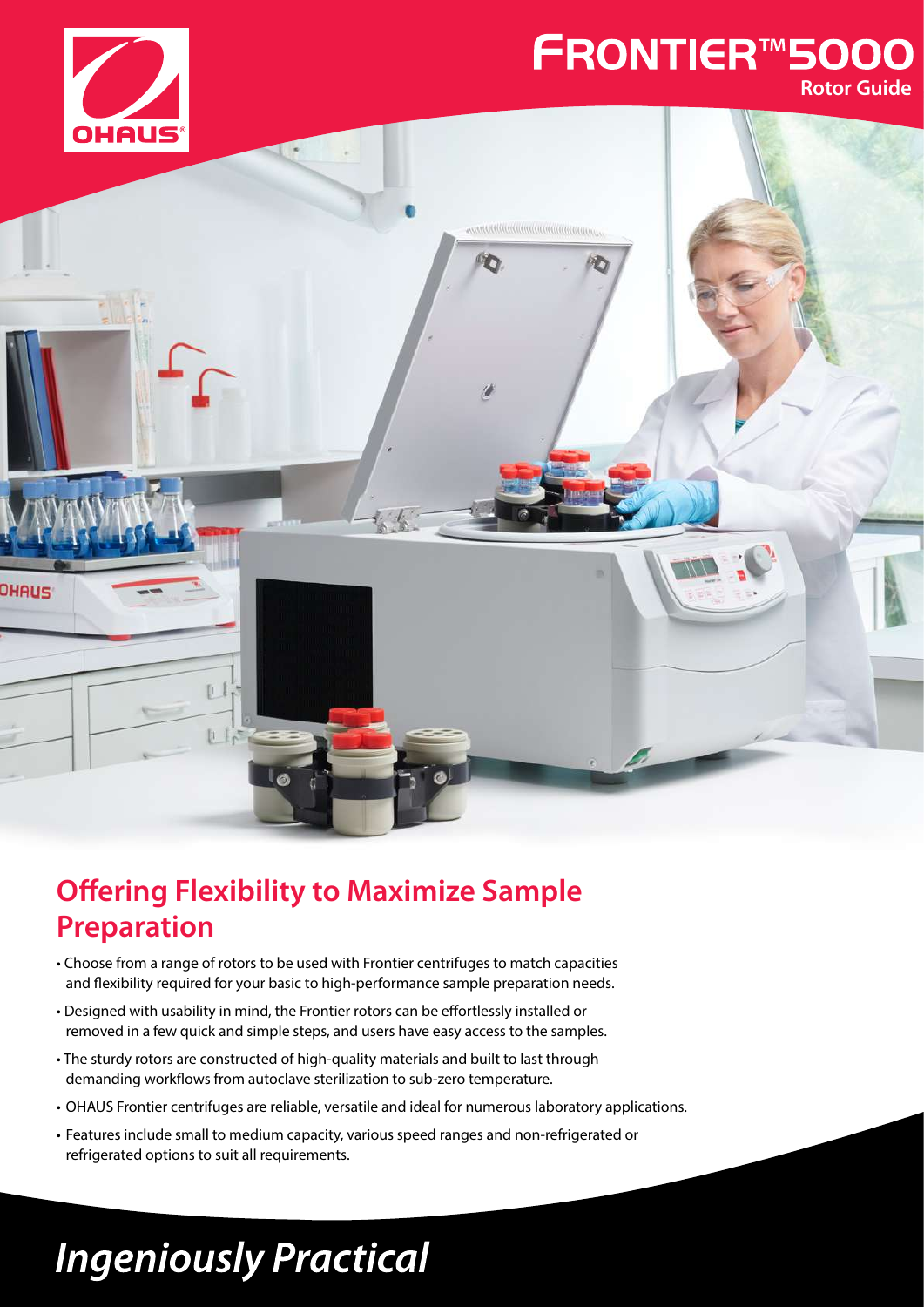## FRONTIER™5000 **Series**

#### **Powerful and Versatile Centrifuges for Virtually Every Lab Application**

- **•** The intuitive design of the centrifuges and accessories enable easy access to parameter settings and quick rotation between applications.
- **•** Our multi-purpose centrifuges offer a high-speed centrifuge platform which can be customized to fit workflow needs using a wide variety of rotors and accessories.
- **•** The performance of these centrifuges is propelled by German engineering and high-quality components for reliable use.

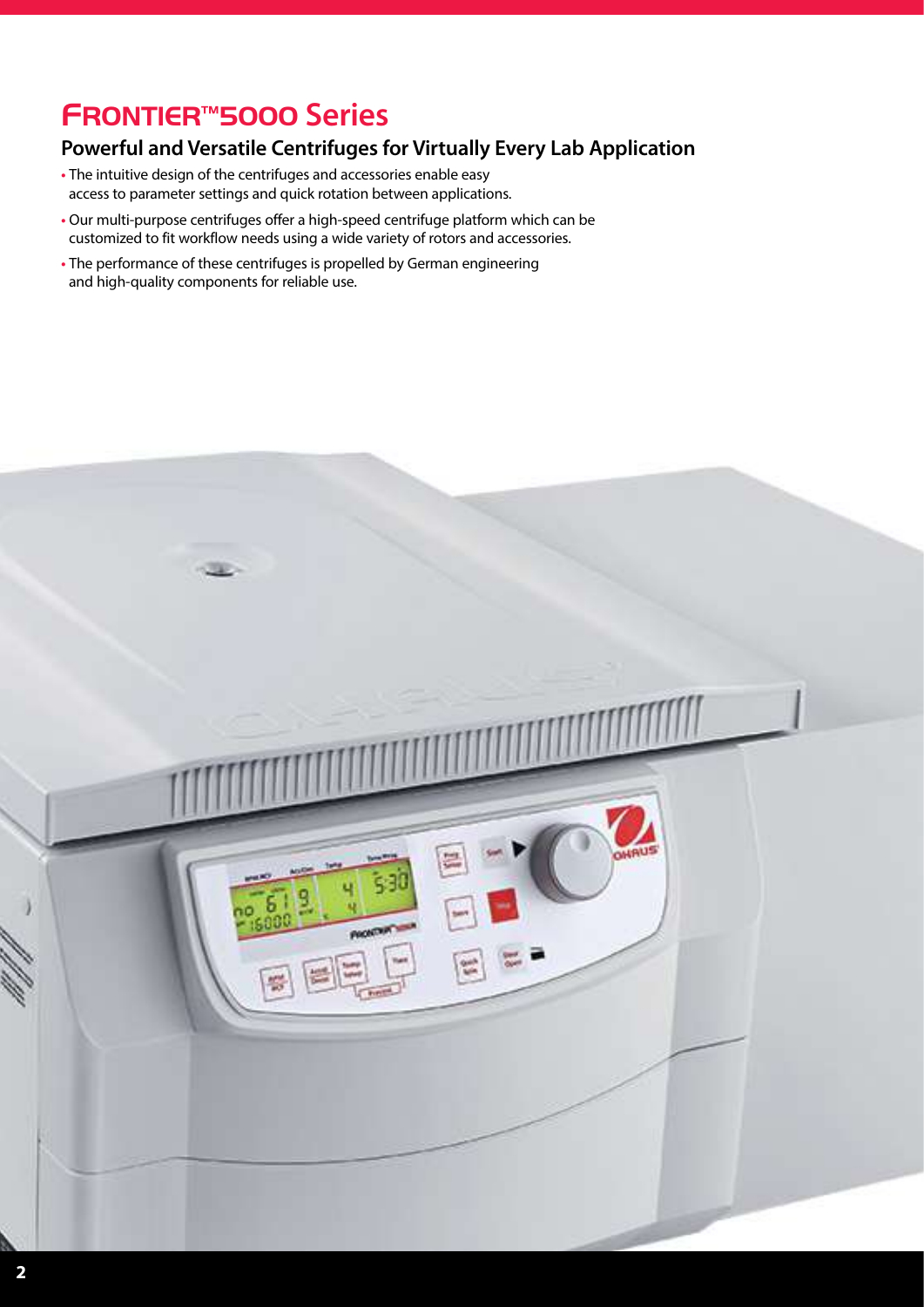

#### **Table of Contents**

- [FC5916 and FC5916R](#page-4-0)
- [FC5816 and FC5816R](#page-13-0)
- [FC5718 and FC5718R](#page-20-0)
- [FC5714](#page-30-0)
- [FC5707](#page-36-0)
- [FC5706](#page-37-0)
- [FC5515 and FC5515R](#page-39-0)
- [FC5513](#page-42-0)
- [FC5306](#page-44-0)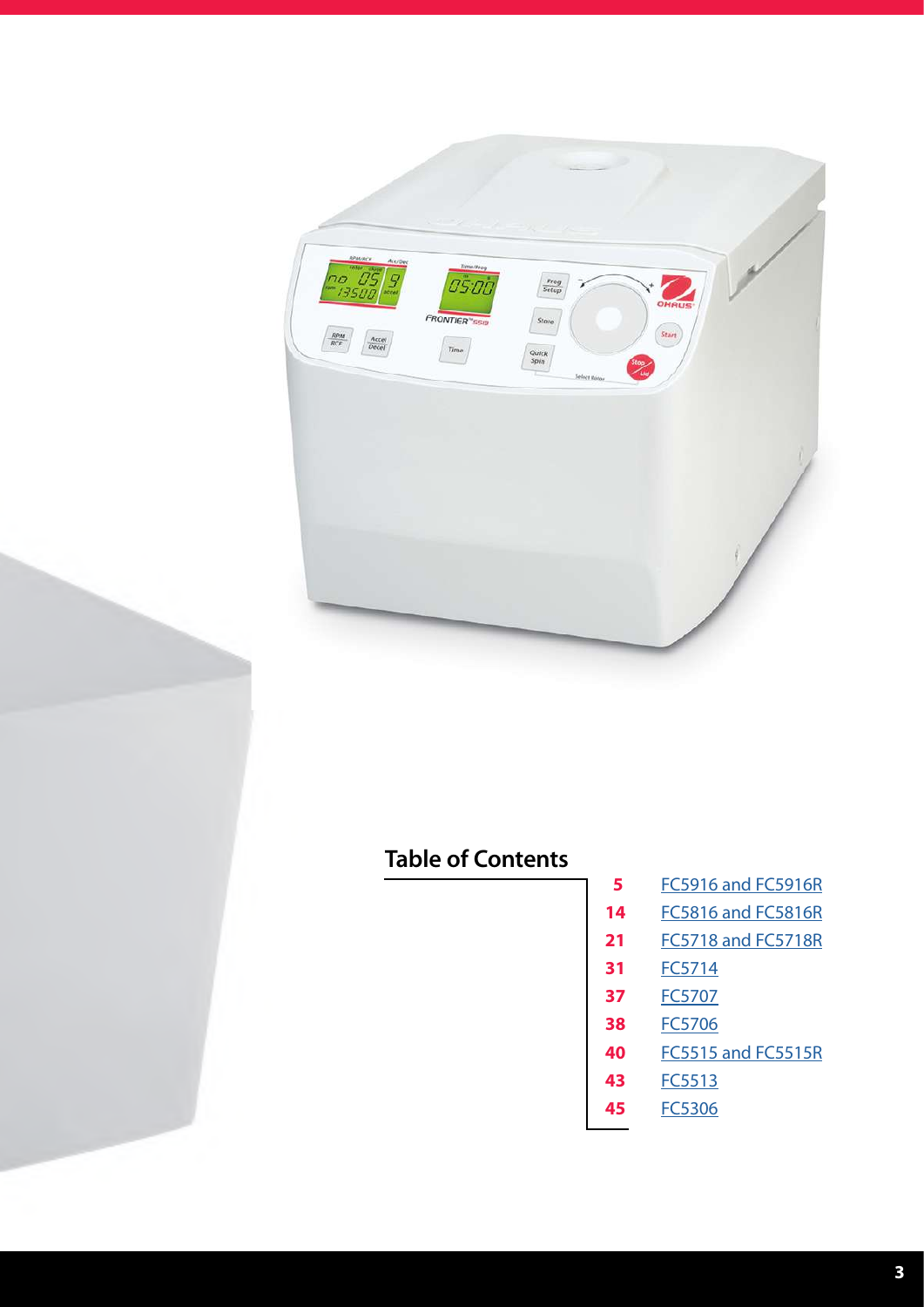#### **Specifications**

| Model   | Item No.  | <b>Voltage</b> | <b>Speed Range</b> | <b>Temp. Range</b> | Max. g-force | <b>Max. Capacity</b>  | <b>Product</b><br><b>Dimensions/Weight</b>          | <b>Shipping</b><br><b>Dimensions/Weight</b> |
|---------|-----------|----------------|--------------------|--------------------|--------------|-----------------------|-----------------------------------------------------|---------------------------------------------|
| FC5916  | 30553036  | 230V           | 200 - 16,000 rpm   | Air Cooled         | 24,325 xg    | 4 x 750 ml            | 540 x 670 x 390 mm<br>85 kg                         | 780 x 670 x 590 mm<br>98 kg                 |
| FC5916R | 30553101  | 230V           | 200 - 16,000 rpm   | -20°C to 40°C      | 26,328 xg    | 4 x 750 ml            | 730 x 670 x 390 mm<br>118 kg                        | 900 x 670 x 560 mm<br>137 kg                |
| FC5816  | 30314816  | 230V           | 200 - 15,000 rpm   | Air Cooled         | 21,379 xg    | 6 x 250 ml            | 530 x 440 x 350 mm<br>52 kg                         | 670 x 550 x 530 mm<br>56 kg                 |
| FC5816R | 30314818  | 230V           | 200 - 16,000 rpm   | -20°C to 40°C      | 24,325 xg    | 6 x 250 ml            | 530 x 720 x 350 mm<br>77 kg                         | 840 x 640 x 590 mm<br>87 kg                 |
| FC5718  | 30314812  | 230V           | 200 - 18,000 rpm   | Air Cooled         | 23,542 xg    | 4 x 100 ml            | 490 x 400 x 490 mm<br>43 kg                         | 650 x 490 x 520 mm<br>53 kg                 |
| FC5718R | 30314814  | 230V           | 200 - 18,000 rpm   | -20°C to 40°C      | 23,542 xg    | 4 x 100 ml            | 730 x 400 x 350 mm<br>60 kg                         | 840 x 640 x 590 mm<br>77 kg                 |
| FC5714  | 30314810  | 230V           | 200 - 14,000 rpm   | Air Cooled         | 18,624 xg    | 4 x 100 ml            | 490 x 360 x 330 mm<br>30 kg                         | 580 x 490 x 280 mm<br>32.5 kg               |
| FC5707* | 30393189  | 100-230V       | $200 - 6,800$ rpm  | Air Cooled         | 4,445 xg     | 8 x 15 ml             | $277 \times 356 \times 236$ mm<br>10 <sub>kg</sub>  | $370 \times 470 \times 340$ mm<br>11.5 kg   |
| FC5706  | 30130875  | 230V           | 200 - 6,000 rpm    | Air Cooled         | 4,427 xg     | $6 \times 50$ ml      | 390 x 290 x 260 mm<br>10 kg                         | 540 x 400 x 380 mm<br>14 kg                 |
| FC5515  | 30130866  | 230V           | 200 - 15,000 rpm   | Air Cooled         | 21,953 xg    | 44 x 1.5/2.0 ml       | 390 x 280 x 290 mm<br>17 kg                         | 540 x 400 x 380 mm<br>20 kg                 |
| FC5515R | 30130868  | 230V           | 200 - 15,000 rpm   | -20°C to 40°C      | 21,953 xg    | 44 x 1.5/2.0 ml       | 560 x 280 x 290 mm<br>35 kg                         | 660 x 400 x 520 mm<br>44 kg                 |
|         | 30393187  |                |                    |                    |              |                       | $277 \times 356 \times 236$ mm                      | $370 \times 470 \times 340$ mm              |
| FC5513  | 30370691* | 230V           | 200 - 13,500 rpm   | Air Cooled         | 17,317 xg    | 24 x 1.5/2.0 ml       | 12.6 kg                                             | 14.0 kg                                     |
| FC5306* | 30134156  | 100-240V       | 6,000 rpm          | Air Cooled         | 2,000 xg     | $8 \times 1.5/2.0$ ml | $150 \times 168 \times 128$ mm<br>1.1 <sub>kg</sub> | $216 \times 305 \times 194$ mm<br>1.9 kg    |

\*Rotor Included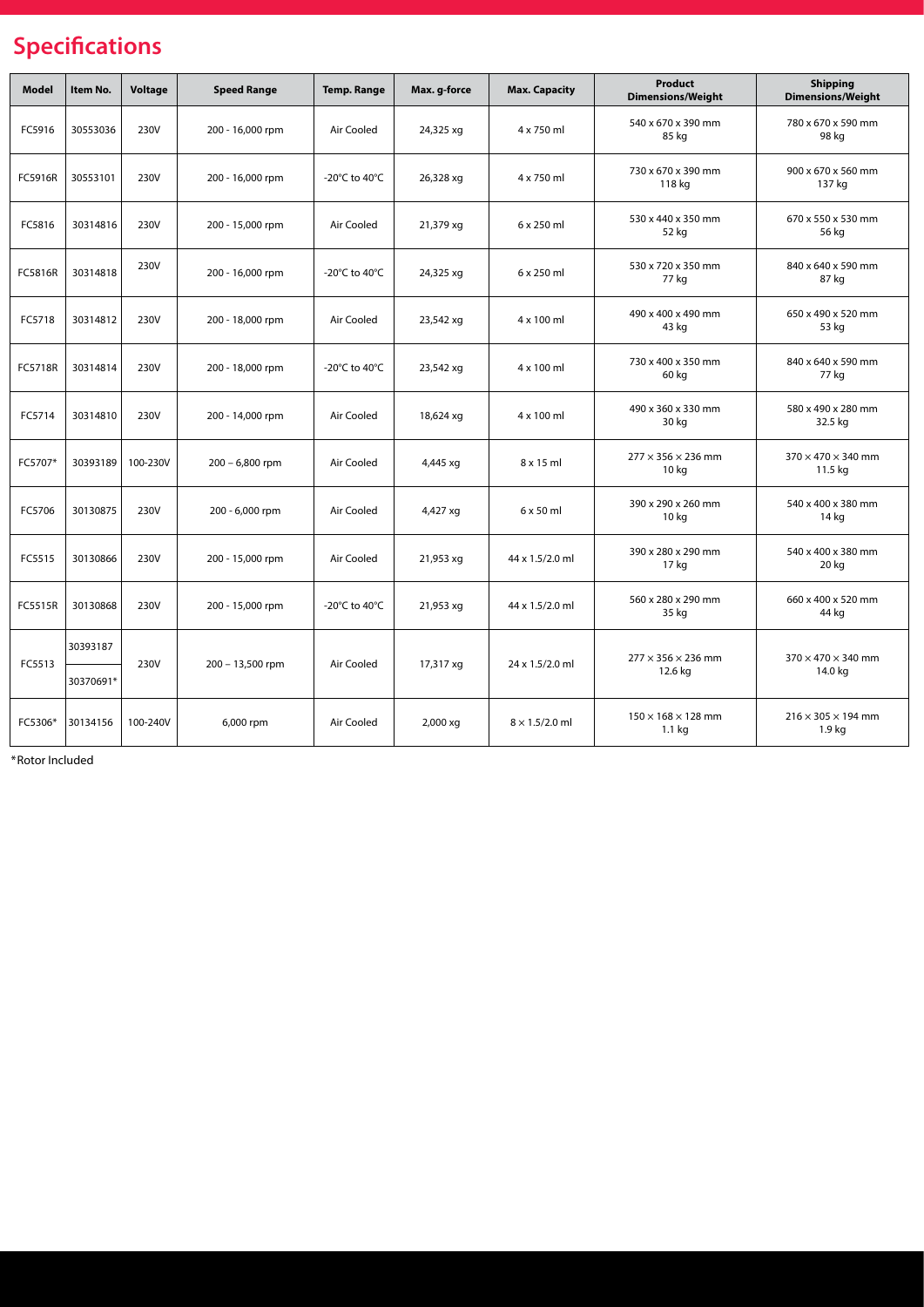<span id="page-4-0"></span>

|                                           |                        |  | Angle Rotor 24 x 1.5/2.0 ml ID BIOSEALS V1 |                   |  |  |  |
|-------------------------------------------|------------------------|--|--------------------------------------------|-------------------|--|--|--|
|                                           | Item No.               |  | 30642361                                   |                   |  |  |  |
|                                           | <b>Rotor Capacity</b>  |  | 24 x 1.5/2.0 ml                            |                   |  |  |  |
|                                           | Rotor Type             |  | Angle, 45°                                 |                   |  |  |  |
|                                           | Permissible Net Weight |  | 24 x 3.4 g                                 |                   |  |  |  |
|                                           | Lowest Temperatures    |  | $1^{\circ}C$                               |                   |  |  |  |
| <b>Accessory</b><br><b>Specifications</b> | n/a                    |  |                                            |                   |  |  |  |
| Accessory Item No.                        | n/a                    |  | 30130884                                   | 30130885          |  |  |  |
| Accessory Type                            | n/a                    |  | Adapter                                    |                   |  |  |  |
| Max. RPM<br>(FC5916/FC5916R)              |                        |  | 16,000/16,000                              |                   |  |  |  |
| Quantity in Package                       | n/a                    |  | $6$ /pk                                    |                   |  |  |  |
| Max. RCF                                  | 24,325/24,325 × g      |  | $21,463/21,463 \times g$                   | 23,466/23,466 × g |  |  |  |
| <b>Tube</b><br><b>Specifications</b>      | 듀                      |  | 日<br>$\overline{\mathsf{U}}$               | 묘                 |  |  |  |
| Tube Type                                 |                        |  | Microtube                                  |                   |  |  |  |
| Tube volume                               | $1.5/2.0$ ml           |  | $0.2/0.4$ ml<br>$0.5$ ml                   |                   |  |  |  |
| Tubes per Rotor                           |                        |  | 24                                         |                   |  |  |  |
| Max. Tube Diameter (mm)                   | 11                     |  | 6                                          | 8                 |  |  |  |
| Tube Height (mm)                          | 40                     |  | 45                                         |                   |  |  |  |

|                                           | Angle Rotor 6 x 250 ml        |                                 |                             |                             |                             |                             |                             |                             |                             |  |  |
|-------------------------------------------|-------------------------------|---------------------------------|-----------------------------|-----------------------------|-----------------------------|-----------------------------|-----------------------------|-----------------------------|-----------------------------|--|--|
|                                           |                               | Item No.                        |                             | 30314821                    |                             |                             |                             |                             |                             |  |  |
|                                           |                               | <b>Rotor Capacity</b>           |                             |                             |                             | 6 x 250 ml                  |                             |                             |                             |  |  |
|                                           |                               | Rotor Type                      |                             |                             |                             | Angle, 28°                  |                             |                             |                             |  |  |
|                                           |                               | Permissible Net Weight          |                             |                             |                             | 6 x 355 g                   |                             |                             |                             |  |  |
|                                           |                               | Lowest Temperatures             |                             |                             |                             | $-1$ °C                     |                             |                             |                             |  |  |
| <b>Accessory</b><br><b>Specifications</b> | n/a                           | $\mathbf{J}$ .                  | Li <sub>k</sub>             |                             |                             |                             |                             |                             |                             |  |  |
| Accessory Item No.                        | n/a                           | 30304369                        | 30304370                    | 30304371                    | 30304372                    | 30304373                    | 30304374                    | 30559412                    | 30559414                    |  |  |
| Accessory Type                            | n/a                           |                                 |                             |                             |                             | Adapter                     |                             |                             |                             |  |  |
| Max. RPM<br>(FC5916/FC5916R)              |                               |                                 |                             |                             | 8,000/8,000                 |                             |                             |                             |                             |  |  |
| <b>Quantity in Package</b>                | n/a                           |                                 |                             |                             |                             | $2$ /pk                     |                             |                             |                             |  |  |
| Max. RCF                                  | 10,016 /<br>$10,016 \times q$ | 9,444 / 9,444<br>$\times$ g     | 9,515 / 9,515<br>$\times$ g | 9,301 / 9,301<br>$\times$ g | 8,943 / 8,943<br>$\times$ g | 8,585 / 8,585<br>$\times$ g | 8,371 / 8,371<br>$\times$ g | 9,444 / 9,444<br>$\times$ g | 10,016/10,016<br>$\times$ g |  |  |
| <b>Tube</b><br><b>Specifications</b>      |                               | 뉴                               |                             |                             |                             |                             |                             |                             |                             |  |  |
| Tube Type                                 | Flat Bottom                   | Microtube                       | Round<br>Bottom             | Conical<br>Bottom           |                             | <b>Round Bottom</b>         | Conical<br>Bottom           | Microtube                   | Conical<br>Bottom           |  |  |
| Tube volume                               | 250 ml                        | $1.5/2.0$ ml                    | 10 <sub>m</sub>             | 15 <sub>m</sub>             | 30 ml                       |                             | 50 ml                       | $1.5/2.0$ ml                | 175-225 ml                  |  |  |
| Tubes per Rotor                           | 6                             | 48<br>30<br>24<br>12<br>6<br>90 |                             |                             |                             |                             |                             | 6                           |                             |  |  |
| Max. Tube Diameter (mm)                   | 62                            | 11                              | 16                          | 17                          | 26                          |                             | 29                          | 11                          | 61                          |  |  |
| Tube Height (mm)                          | 122                           | 40                              | 80                          | 120                         | 92                          | 103                         | 116                         | 40                          | 118/137                     |  |  |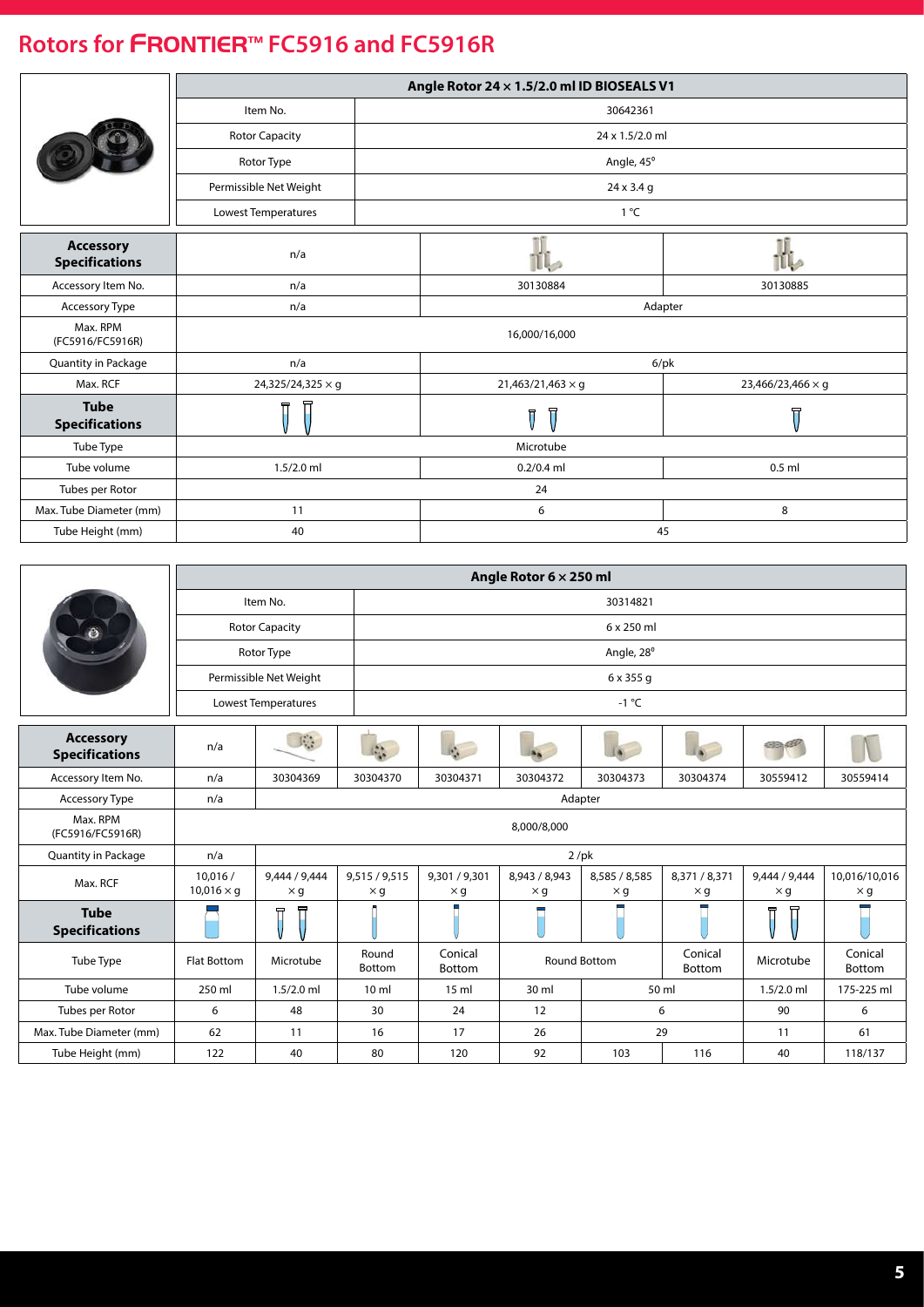|                                           | Swing Out Rotor 2 x 3 MTP w/Bucket          |               |                        |  |  |  |  |
|-------------------------------------------|---------------------------------------------|---------------|------------------------|--|--|--|--|
|                                           | Item No.                                    |               | 30314824               |  |  |  |  |
|                                           | <b>Rotor Capacity</b>                       |               | $2 \times 3$ MTP       |  |  |  |  |
|                                           | Rotor Type                                  |               | Swing Out, 0-90°       |  |  |  |  |
|                                           | Permissible Net Weight                      |               | $2 \times 310$ g       |  |  |  |  |
|                                           | Lowest Temperature                          |               | -8 $^{\circ}$ C        |  |  |  |  |
| <b>Accessory</b><br><b>Specifications</b> |                                             |               | <u>/////////</u>       |  |  |  |  |
| Accessory Item No.                        |                                             | 30314890      | 30314891               |  |  |  |  |
| Accessory Type                            |                                             | <b>Bucket</b> | Adapter                |  |  |  |  |
| Max. RPM<br>(FC5916/FC5916R)              |                                             |               | 4,500/4,500            |  |  |  |  |
| Quantity in Package                       |                                             |               | $2$ /pk                |  |  |  |  |
| Max. RCF                                  |                                             |               | $2,716/2,716 \times g$ |  |  |  |  |
| <b>Tube</b><br><b>Specifications</b>      |                                             | n/a           | 뉴                      |  |  |  |  |
| Tube Type                                 |                                             | Microplate    | Microtube              |  |  |  |  |
| Tube volume                               |                                             | <b>MTP</b>    | $1.5/2.0$ ml           |  |  |  |  |
| Tubes per Rotor                           | 6 Standard Microplates or 2 Deepwell Plates |               | 96                     |  |  |  |  |
| Max. Tube Diameter (mm)                   |                                             | 87 x 128      | 11                     |  |  |  |  |
| Tube Height (mm)                          |                                             | 51            | 42                     |  |  |  |  |

|                                           |                              |                                                                     |                              |                              | Angle Rotor $6 \times 85$ ml |                              |                              |                              |  |  |
|-------------------------------------------|------------------------------|---------------------------------------------------------------------|------------------------------|------------------------------|------------------------------|------------------------------|------------------------------|------------------------------|--|--|
|                                           | Item No.                     |                                                                     | 30314826                     |                              |                              |                              |                              |                              |  |  |
|                                           | <b>Rotor Capacity</b>        |                                                                     | $6 \times 85$ ml             |                              |                              |                              |                              |                              |  |  |
|                                           | Rotor Type                   |                                                                     |                              |                              | Angle, 38°                   |                              |                              |                              |  |  |
|                                           | Permissible Net Weight       |                                                                     |                              |                              | 6 x 140 g                    |                              |                              |                              |  |  |
|                                           | <b>Lowest Temperatures</b>   |                                                                     |                              | 8 °C                         |                              |                              |                              |                              |  |  |
| <b>Accessory</b><br><b>Specifications</b> | n/a                          |                                                                     |                              |                              |                              |                              |                              |                              |  |  |
| Accessory Item No.                        | n/a                          | 30314893                                                            | 30314894                     | 30314895                     | 30314896                     | 30314897                     | 30314898                     | 30314899                     |  |  |
| <b>Accessory Type</b>                     | n/a                          |                                                                     |                              |                              | Adapter                      |                              |                              |                              |  |  |
| Max. RPM<br>(FC5916/FC5916R)              |                              |                                                                     |                              | 11,000/13,000                |                              |                              |                              |                              |  |  |
| Quantity in Package                       | n/a                          |                                                                     |                              |                              | $2$ /pk                      |                              |                              |                              |  |  |
| Max. RCF<br>(FC5916/FC5916R)              | 15,555<br>$/21,762 \times g$ | 14,338<br>$/ 20,025 \times g$                                       | 14,067<br>$/19,647 \times g$ | 14,743<br>$/20,592 \times q$ | 14,338<br>$/20,025 \times q$ | 14,067<br>$/19,647 \times g$ | 15,014<br>$/20,970 \times q$ | 14,067<br>$/19,647 \times q$ |  |  |
| <b>Tube</b><br><b>Specifications</b>      |                              |                                                                     |                              |                              |                              |                              |                              |                              |  |  |
| Tube Type                                 |                              | <b>Conical Bottom</b><br><b>Round Bottom</b><br><b>Round Bottom</b> |                              |                              |                              |                              |                              |                              |  |  |
| Tube volume                               | 85 ml                        | 50 ml<br>15 <sub>m</sub><br>30 ml<br>15 <sub>m</sub>                |                              |                              |                              |                              | $16 \text{ ml}$              |                              |  |  |
| Tubes per Rotor                           |                              |                                                                     |                              | 6                            |                              |                              | 12                           | 6                            |  |  |
| Max. Tube Diameter (mm)                   | 38                           | 17                                                                  | 25                           | 29                           |                              |                              | 17                           | 18                           |  |  |
| Tube Height (mm)                          | 113                          | 103/110                                                             | 90/103                       | 105                          | 116                          | 120                          | 95/100                       | 103/110                      |  |  |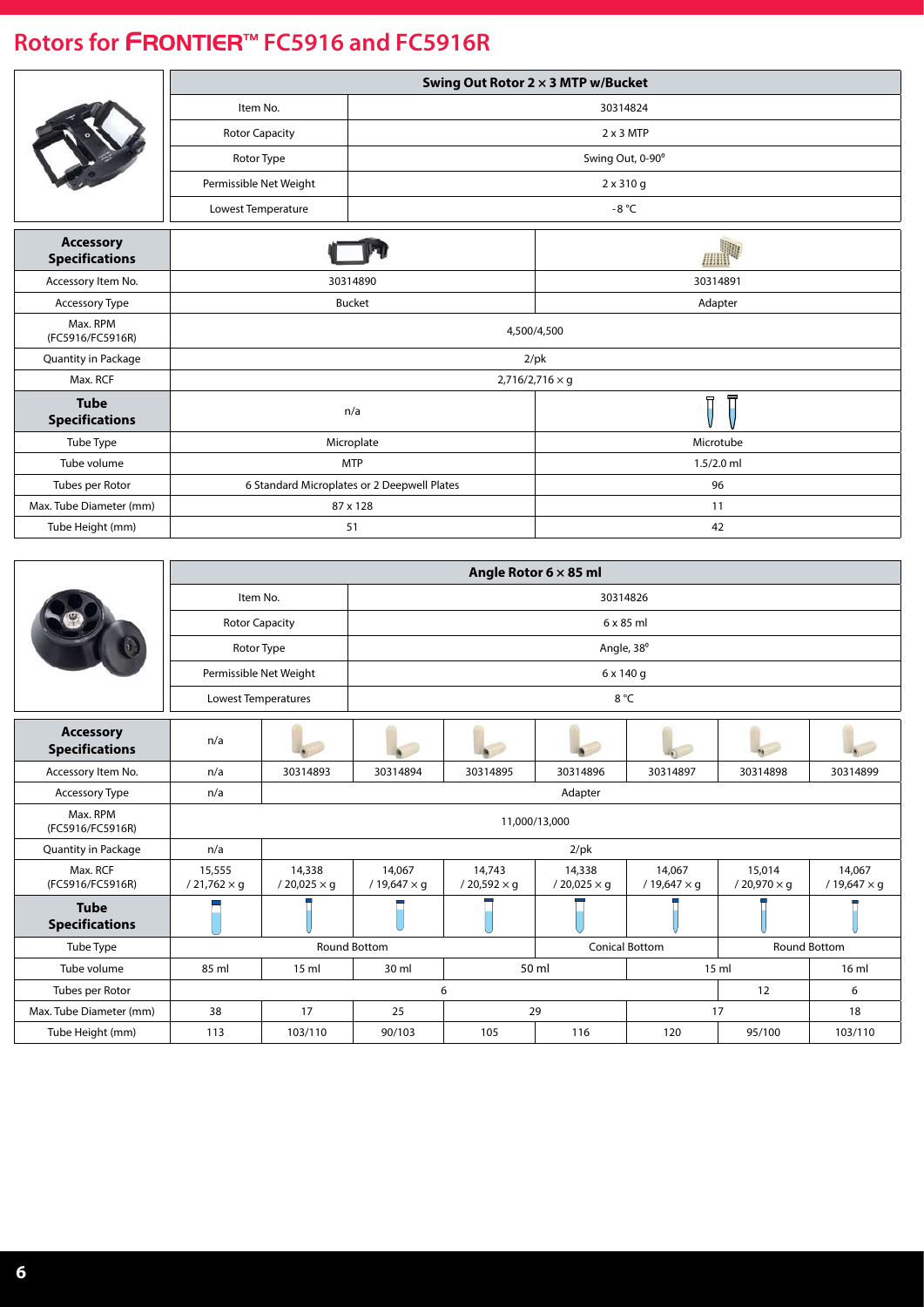|                                           |                              |                                            |                              |                              | Angle Rotor $4 \times 85$ ml |                              |                              |                              |  |  |
|-------------------------------------------|------------------------------|--------------------------------------------|------------------------------|------------------------------|------------------------------|------------------------------|------------------------------|------------------------------|--|--|
|                                           | Item No.                     |                                            | 30314827                     |                              |                              |                              |                              |                              |  |  |
|                                           | <b>Rotor Capacity</b>        |                                            |                              |                              |                              | $4 \times 85$ ml             |                              |                              |  |  |
|                                           | Rotor Type                   |                                            |                              |                              | Angle, 30°                   |                              |                              |                              |  |  |
|                                           | Permissible Net Weight       |                                            |                              |                              | 4 x 140 g                    |                              |                              |                              |  |  |
|                                           | Lowest Temperatures          |                                            |                              |                              | $7^{\circ}$ C                |                              |                              |                              |  |  |
| <b>Accessory</b><br><b>Specifications</b> | n/a                          |                                            |                              |                              |                              |                              |                              |                              |  |  |
| Accessory Item No.                        | n/a                          | 30314893                                   | 30314894                     | 30314895                     | 30314896*                    | 30314897*                    | 30314898                     | 30314899                     |  |  |
| Accessory Type                            | n/a                          | Adapter                                    |                              |                              |                              |                              |                              |                              |  |  |
| Max. RPM<br>(FC5916/FC5916R)              |                              |                                            |                              |                              | 15,000/16,000                |                              |                              |                              |  |  |
| <b>Quantity in Package</b>                | n/a                          |                                            |                              |                              | $2$ /pk                      |                              |                              |                              |  |  |
| Max. RCF<br>(FC5916/FC5916R)              | 23,685<br>$/26,331 \times q$ | 17,103<br>$/18,243 \times g$               | 16,902<br>$/18,028 \times g$ | 17,908<br>$/19,101 \times q$ | 17,304<br>$/18,457 \times g$ | 16,700<br>$/17,813 \times q$ | 15,091<br>$/16,097 \times q$ | 16,700<br>$/17,813 \times q$ |  |  |
| <b>Tube</b><br><b>Specifications</b>      |                              |                                            |                              |                              |                              |                              |                              |                              |  |  |
| Tube Type                                 |                              |                                            | Round Bottom                 |                              |                              | <b>Conical Bottom</b>        |                              | <b>Round Bottom</b>          |  |  |
| Tube volume                               | 85 ml                        | 50 ml<br>30 ml<br>15 <sub>m</sub><br>15 ml |                              |                              |                              |                              |                              | 16 <sub>m</sub>              |  |  |
| Tubes per Rotor                           |                              |                                            |                              | 4                            |                              |                              | 8                            | $\overline{4}$               |  |  |
| Max. Tube Diameter (mm)                   | 38                           | 17                                         | 25                           |                              | 29                           |                              | 17                           | 18                           |  |  |
| Tube Height (mm)                          | 113                          | 103/110                                    | 90/103                       | 105                          | 116                          | 120                          | 95/100                       | 103/110                      |  |  |

\*Only without rotor lid

|                                           |                              |                            |  | Angle Rotor 10 $\times$ 50 ml            |                                                                                |                                          |                              |  |  |
|-------------------------------------------|------------------------------|----------------------------|--|------------------------------------------|--------------------------------------------------------------------------------|------------------------------------------|------------------------------|--|--|
|                                           | Item No.                     |                            |  | 30314829                                 |                                                                                |                                          |                              |  |  |
|                                           | <b>Rotor Capacity</b>        |                            |  |                                          | 10 x 50 ml                                                                     |                                          |                              |  |  |
|                                           | Rotor Type                   |                            |  |                                          | Angle, 38°                                                                     |                                          |                              |  |  |
|                                           | Permissible Net Weight       |                            |  |                                          | $10 \times 74$ q                                                               |                                          |                              |  |  |
|                                           | Lowest Temperatures          |                            |  | $2^{\circ}C$                             |                                                                                |                                          |                              |  |  |
| <b>Accessory</b><br><b>Specifications</b> | n/a                          |                            |  |                                          |                                                                                |                                          |                              |  |  |
| Accessory Item No.                        | n/a                          | 30130886*                  |  | 30130889*                                | 30130890*                                                                      | 30472300                                 | 30472307                     |  |  |
| Accessory Type                            | n/a                          |                            |  |                                          | Adapter                                                                        |                                          |                              |  |  |
| Max. RPM<br>(FC5916/FC5916R)              | 10,000/10,500                |                            |  |                                          |                                                                                |                                          |                              |  |  |
| <b>Quantity in Package</b>                | n/a                          | $6$ /p $k$                 |  | $2$ /pk                                  |                                                                                |                                          |                              |  |  |
| Max. RCF<br>(FC5916/FC5916R)              | 10,899<br>$/11,444 \times g$ | 7,461<br>$/7,834 \times q$ |  | 10,228<br>$/10,739 \times g$             | 8,719<br>$/ 9,155 \times g$                                                    | 10,480<br>$/11,004 \times q$             | 10,731<br>$/11,267 \times g$ |  |  |
| <b>Tube</b><br><b>Specifications</b>      |                              |                            |  |                                          |                                                                                |                                          |                              |  |  |
| Tube Type                                 | <b>Conical Bottom</b>        | Microtube                  |  | Round Bottom/<br>Vacutainer <sup>®</sup> | RIA (Radioimmuno-<br>assay)/Vacutainer <sup>®</sup> /<br>Sarstedt <sup>®</sup> | Round Bottom/<br>Vacutainer <sup>®</sup> | <b>Conical Bottom</b>        |  |  |
| <b>Tube Volume</b>                        | 50 ml                        | $1.5/2.0$ ml               |  | 7 ml                                     | 5 ml<br>15 ml                                                                  |                                          |                              |  |  |
| Tubes per Rotor                           |                              |                            |  |                                          | 10                                                                             |                                          |                              |  |  |
| Max. Tube Diameter (mm)                   | 29                           | 11                         |  |                                          | 13.5                                                                           |                                          | 17                           |  |  |
| Tube Height (mm)                          | 116                          | 40                         |  | 95/115                                   | 70/90                                                                          | 97/123                                   | 120                          |  |  |

\*Only possible with adapter 30472300 or 30472307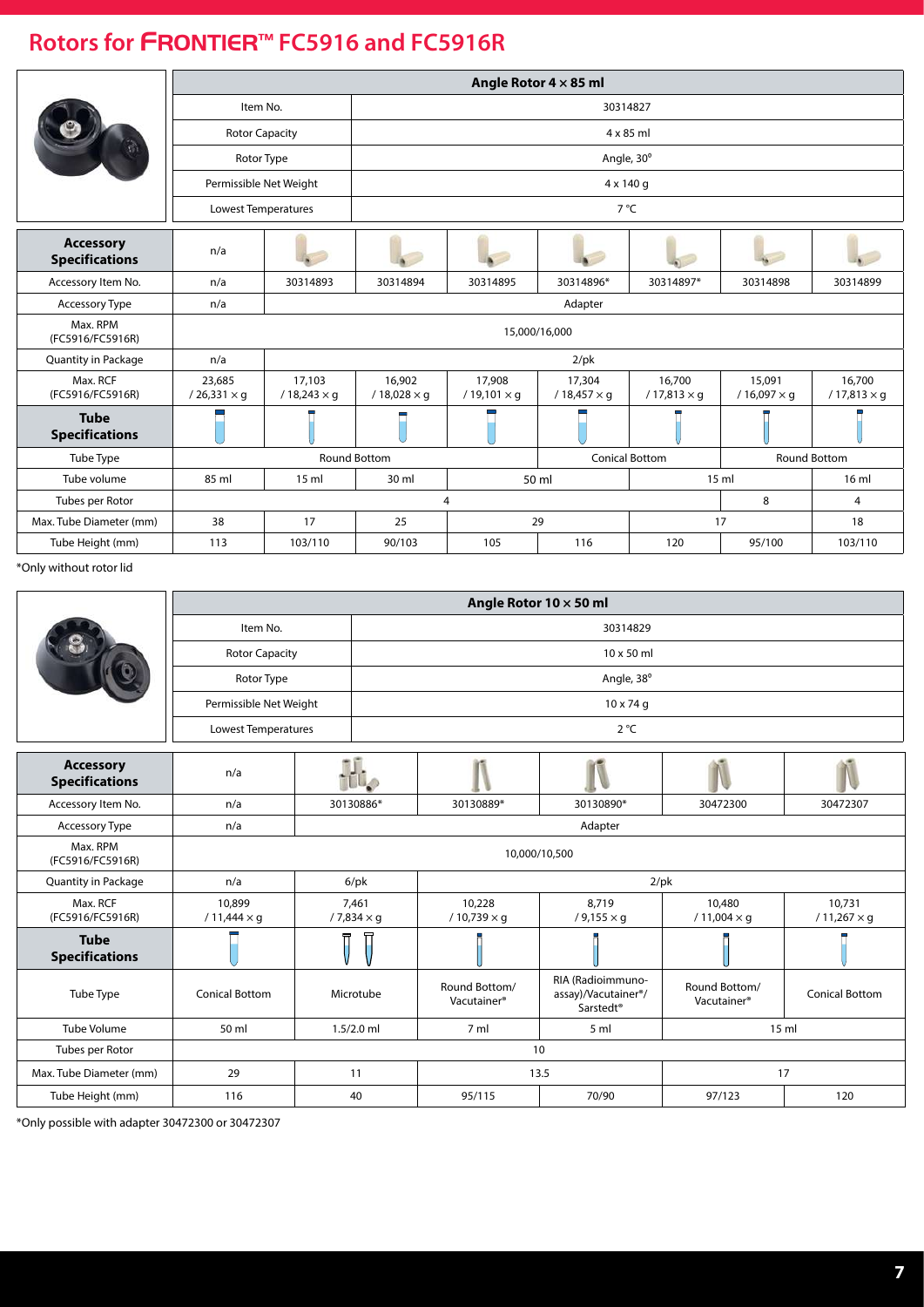|                                           |                          |                          | Angle Rotor $6 \times 50$ ml |                          |                          |  |  |
|-------------------------------------------|--------------------------|--------------------------|------------------------------|--------------------------|--------------------------|--|--|
|                                           | Item No.                 |                          | 30314831                     |                          |                          |  |  |
|                                           | <b>Rotor Capacity</b>    |                          |                              | $6 \times 50$ ml         |                          |  |  |
|                                           | Rotor Type               |                          |                              | Angle, 26°               |                          |  |  |
|                                           | Permissible Net Weight   |                          |                              | 6 x 94 g                 |                          |  |  |
|                                           | Lowest Temperatures      |                          |                              | -4 $^{\circ}$ C          |                          |  |  |
| <b>Accessory</b><br><b>Specifications</b> | n/a                      |                          |                              |                          |                          |  |  |
| Accessory Item No.                        | n/a                      | 30130891                 | 30130892                     | 30130893                 | 30314892*                |  |  |
| Accessory Type                            | n/a                      |                          | Adapter                      |                          |                          |  |  |
| Max. RPM<br>(FC5916/FC5916R)              |                          |                          | 13,000/13,000                |                          |                          |  |  |
| Quantity in Package                       | n/a                      |                          | $2$ /pk                      |                          |                          |  |  |
| Max. RCF                                  | 15,869/15,869 $\times$ q | 14,649/14,649 $\times$ q | $13,777/13,777 \times q$     | 13,951/13,951 $\times$ q | 13,428/13,428 $\times$ q |  |  |
| <b>Tube</b><br><b>Specifications</b>      |                          |                          |                              |                          |                          |  |  |
| Tube Type                                 | Round Bottom Oakridge    |                          | <b>Round Bottom</b>          |                          | <b>Conical Bottom</b>    |  |  |
| <b>Tube Volume</b>                        | 50 ml                    | 30 ml                    | 16 <sub>m</sub>              |                          | 15 <sub>m</sub>          |  |  |
| Tubes per Rotor                           |                          |                          | 6                            |                          |                          |  |  |
| Max. Tube Diameter (mm)                   | 29                       | 25                       | 18                           |                          | 17                       |  |  |
| Tube Height (mm)                          | 95/115                   | 92/95                    |                              | 100/105                  | 120                      |  |  |

\*Only without rotor lid

|                                           |                        | Angle Rotor 20 x 10 ml   |  |  |  |  |
|-------------------------------------------|------------------------|--------------------------|--|--|--|--|
|                                           | Item No.               | 30314833*                |  |  |  |  |
|                                           | <b>Rotor Capacity</b>  | 20 x 10 ml               |  |  |  |  |
|                                           | Rotor Type             | Angle, 30°               |  |  |  |  |
|                                           | Permissible Net Weight | 20 x 18 g                |  |  |  |  |
|                                           | Lowest Temperatures    | $-3$ °C                  |  |  |  |  |
| <b>Accessory</b><br><b>Specifications</b> |                        | n/a                      |  |  |  |  |
| Accessory Item No.                        | n/a                    |                          |  |  |  |  |
| Accessory Type                            | n/a                    |                          |  |  |  |  |
| Max. RPM<br>(FC5916/FC5916R)              |                        | 12,000/12,000            |  |  |  |  |
| Quantity in Package                       |                        | n/a                      |  |  |  |  |
| Max. RCF                                  |                        | $15,775/15,775 \times g$ |  |  |  |  |
| <b>Tube</b><br><b>Specifications</b>      |                        |                          |  |  |  |  |
| Tube Type                                 |                        | <b>Round Bottom</b>      |  |  |  |  |
| Tube volume                               | 10 <sub>m</sub>        |                          |  |  |  |  |
| Tubes per Rotor                           | 20                     |                          |  |  |  |  |
| Max. Tube Diameter (mm)                   |                        | 16                       |  |  |  |  |
| Tube Height (mm)                          |                        | 80                       |  |  |  |  |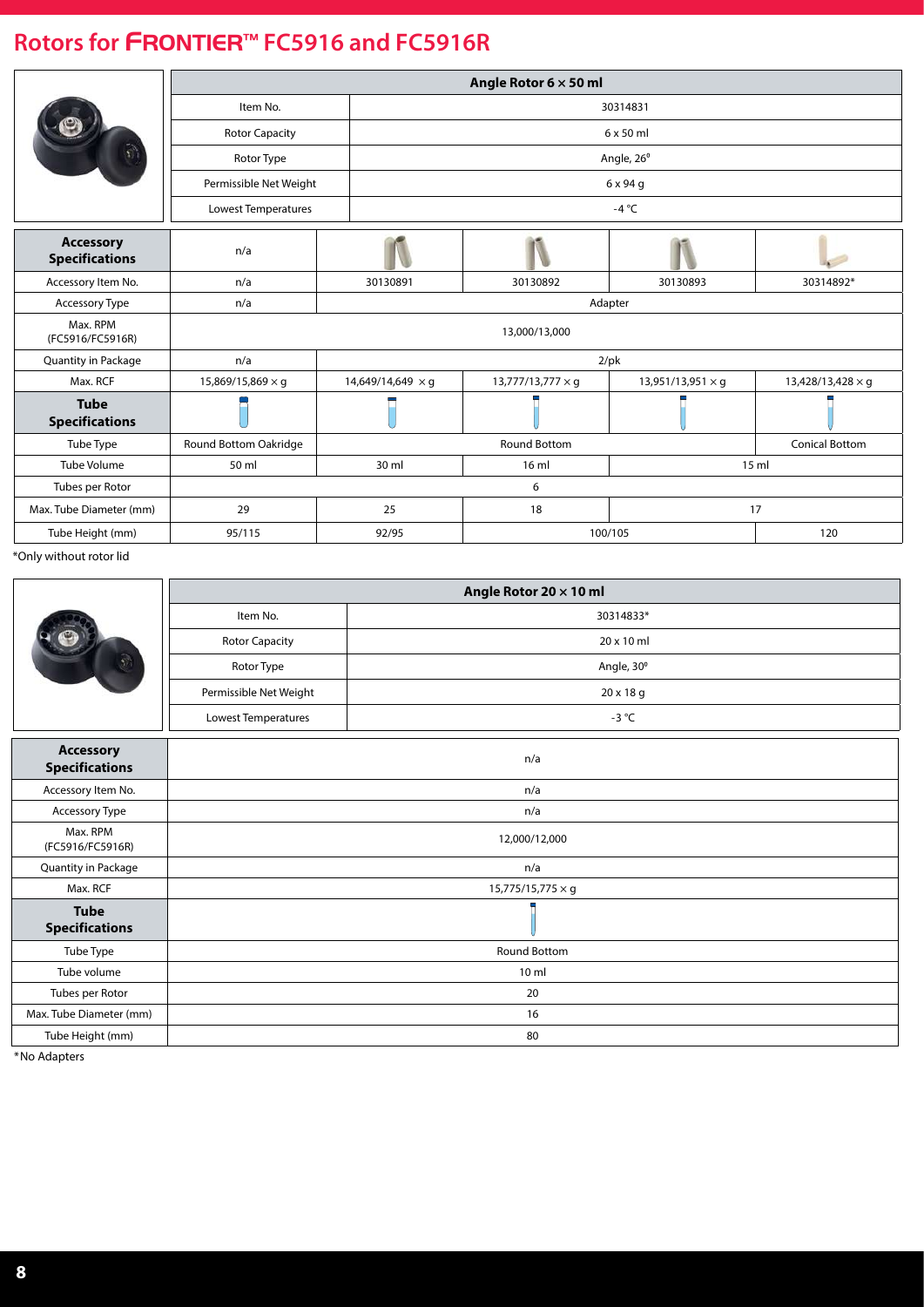|                                           |                        |  | Angle Rotor 44 x 1.5/2.0 ml |                          |  |  |  |
|-------------------------------------------|------------------------|--|-----------------------------|--------------------------|--|--|--|
|                                           | Item No.               |  | 30372718                    |                          |  |  |  |
|                                           | <b>Rotor Capacity</b>  |  | 44 x 1.5/2.0 ml             |                          |  |  |  |
|                                           | Rotor Type             |  | Angle, 32°/55°              |                          |  |  |  |
|                                           | Permissible Net Weight |  | 44 x 3.8 g                  |                          |  |  |  |
|                                           | Lowest Temperatures    |  | -2 $^{\circ}$ C             |                          |  |  |  |
| <b>Accessory</b><br><b>Specifications</b> | n/a                    |  |                             |                          |  |  |  |
| Accessory Item No.                        | n/a                    |  | 30130884                    | 30130885                 |  |  |  |
| Accessory Type                            | n/a                    |  | Adapter                     |                          |  |  |  |
| Max. RPM<br>(FC5916/FC5916R)              |                        |  | 16,000/16,000               |                          |  |  |  |
| Quantity in Package                       | n/a                    |  | $6$ /pk                     |                          |  |  |  |
| Max. RCF                                  | 24,325/24,325 × g      |  | 23,466/23,466 × g           | $21,463/21,463 \times g$ |  |  |  |
| <b>Tube</b><br><b>Specifications</b>      |                        |  | Ţ<br>Ī                      | 曱                        |  |  |  |
| Tube Type                                 |                        |  | Microtube                   |                          |  |  |  |
| Tube volume                               | $1.5/2.0$ ml           |  | $0.2/0.4$ ml<br>$0.5$ ml    |                          |  |  |  |
| Tubes per Rotor                           |                        |  | 44                          |                          |  |  |  |
| Max. Tube Diameter (mm)                   | 11                     |  | 6                           | 8                        |  |  |  |
| Tube Height (mm)                          | 40                     |  | 45                          |                          |  |  |  |

|                                           |                          |  | Angle Rotor 30 $\times$ 1.5/2.0 ml Sealable |                   |  |  |  |
|-------------------------------------------|--------------------------|--|---------------------------------------------|-------------------|--|--|--|
|                                           | Item No.                 |  | 30314836                                    |                   |  |  |  |
|                                           | <b>Rotor Capacity</b>    |  | 30 x 1.5/2.0 ml                             |                   |  |  |  |
|                                           | Rotor Type               |  | Angle, 45°                                  |                   |  |  |  |
|                                           | Permissible Net Weight   |  | 30 x 3.4 g                                  |                   |  |  |  |
|                                           | Lowest Temperature       |  | $1^{\circ}C$                                |                   |  |  |  |
| <b>Accessory</b><br><b>Specifications</b> | n/a                      |  |                                             |                   |  |  |  |
| Accessory Item No.                        | n/a                      |  | 30130884                                    | 30130885          |  |  |  |
| Accessory Type                            | n/a                      |  | Adapter                                     |                   |  |  |  |
| Max. RPM<br>(FC5916/FC5916R)              |                          |  | 15,000/15,000                               |                   |  |  |  |
| Quantity in Package                       | n/a                      |  | $6$ /pk                                     |                   |  |  |  |
| Max. RCF                                  | $23,643/23,643 \times g$ |  | $21,361/21,361 \times g$                    | 19,719/19,719 × g |  |  |  |
| <b>Tube</b><br><b>Specifications</b>      | ᡏ<br>Ħ                   |  | π<br>$\overline{0}$                         | Ţ                 |  |  |  |
| Tube Type                                 |                          |  | Microtube                                   |                   |  |  |  |
| Tube volume                               | $1.5/2.0$ ml             |  | $0.2/0.4$ ml<br>$0.5$ ml                    |                   |  |  |  |
| Tubes per Rotor                           |                          |  | 30                                          |                   |  |  |  |
| Max. Tube Diameter (mm)                   | 11                       |  | 6                                           | 8                 |  |  |  |
| Tube Height (mm)                          | 40                       |  | 20                                          | 30                |  |  |  |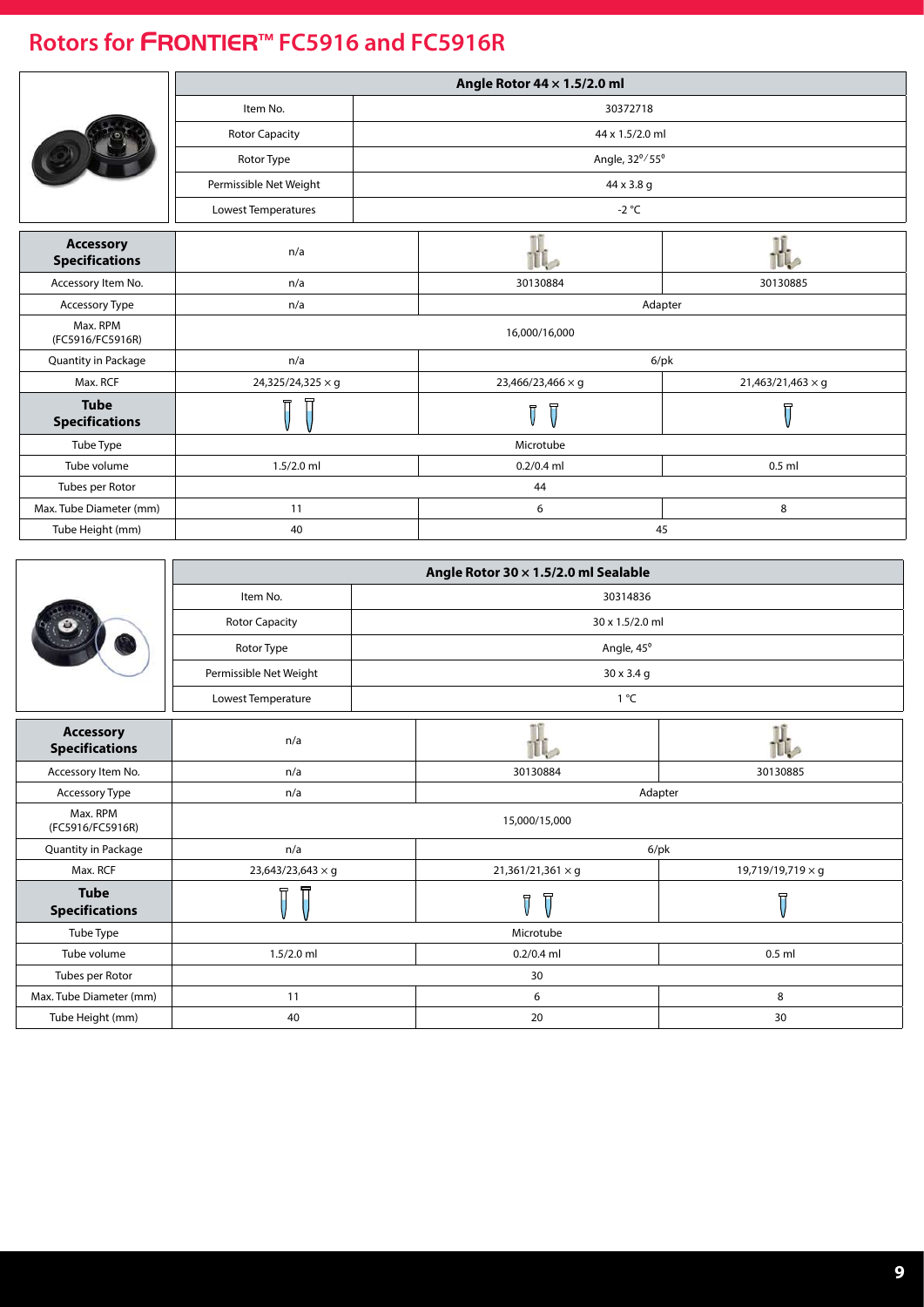|                                           |                        | Angle Rotor 4 x 8-w PCR Strip |  |  |  |  |  |
|-------------------------------------------|------------------------|-------------------------------|--|--|--|--|--|
|                                           | Item No.               | 30314841*                     |  |  |  |  |  |
| $\frac{1}{2}$                             | <b>Rotor Capacity</b>  | 4 x 8-w PCR Strip             |  |  |  |  |  |
| Ñ.                                        | Rotor Type             | Angle, 45°                    |  |  |  |  |  |
|                                           | Permissible Net Weight | $4 \times 3.5$ g              |  |  |  |  |  |
|                                           | Lowest Temperatures    | $-2$ °C                       |  |  |  |  |  |
| <b>Accessory</b><br><b>Specifications</b> |                        | n/a                           |  |  |  |  |  |
| Accessory Item No.                        | n/a                    |                               |  |  |  |  |  |
| Accessory Type                            | n/a                    |                               |  |  |  |  |  |
| Max. RPM<br>(FC5916/FC5916R)              |                        | 15,000/15,000                 |  |  |  |  |  |
| Quantity in Package                       |                        | n/a                           |  |  |  |  |  |
| Max. RCF                                  |                        | 15,343/15,343 x g             |  |  |  |  |  |
| <b>Tube</b><br><b>Specifications</b>      |                        |                               |  |  |  |  |  |
| Tube Type                                 |                        | 8-w PCR Strip                 |  |  |  |  |  |
| Tube volume                               | $0.2/0.4$ ml           |                               |  |  |  |  |  |
| Tubes per Rotor                           | 32                     |                               |  |  |  |  |  |
| Max. Tube Diameter (mm)                   |                        | n/a                           |  |  |  |  |  |
| Tube Height (mm)                          | n/a                    |                               |  |  |  |  |  |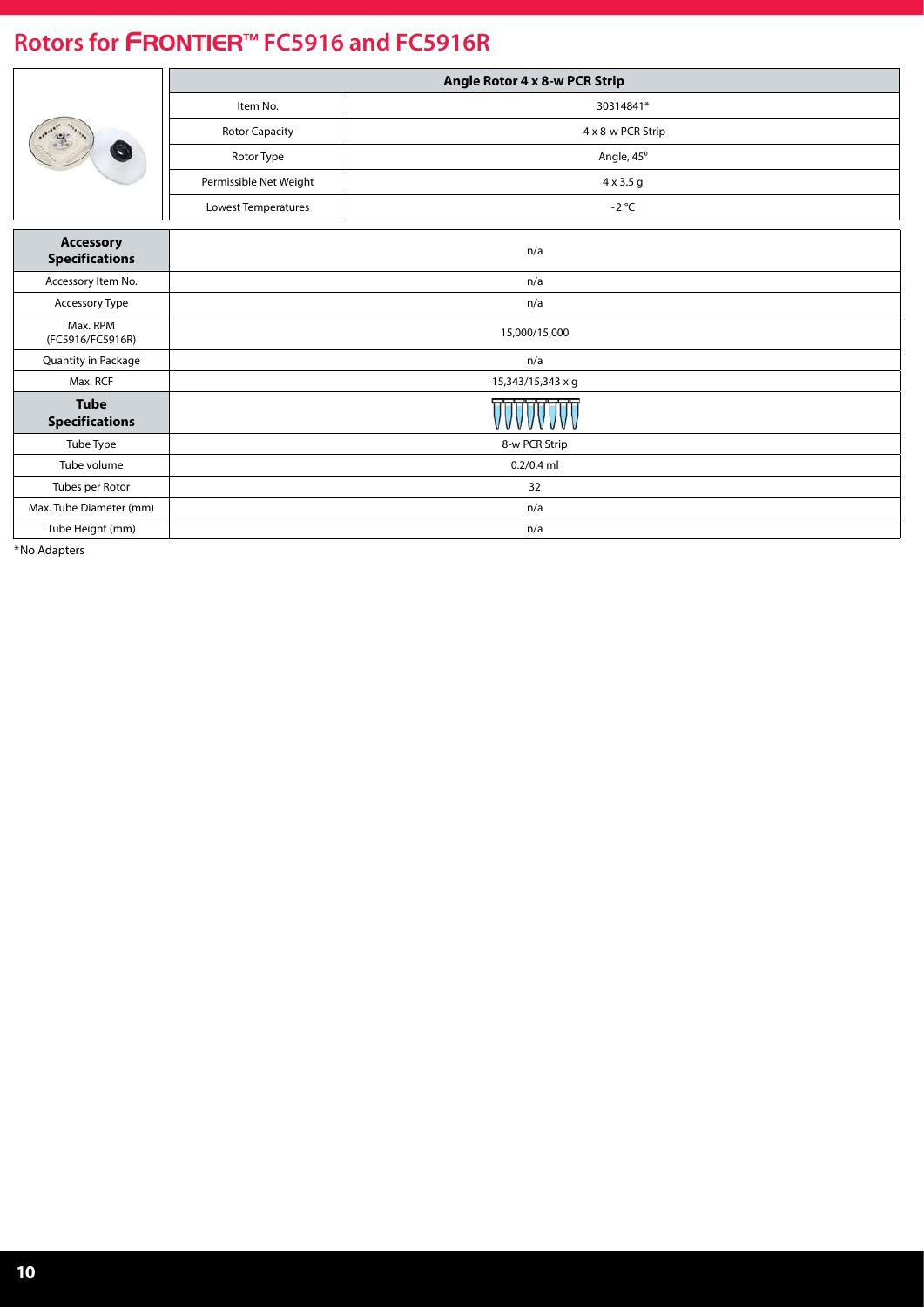|                                           | Swing Out Rotor 4 x 750 ml ID         |                        |              |                            |                            |                                         |                        |                        |  |  |  |
|-------------------------------------------|---------------------------------------|------------------------|--------------|----------------------------|----------------------------|-----------------------------------------|------------------------|------------------------|--|--|--|
|                                           | Item No.                              |                        |              |                            |                            | 30553085                                |                        |                        |  |  |  |
|                                           | <b>Rotor Capacity</b>                 |                        |              |                            | $4 \times 750$ ml          |                                         |                        |                        |  |  |  |
|                                           | Rotor Type                            |                        |              |                            |                            | Swing Out, 0-90°                        |                        |                        |  |  |  |
|                                           | Permissible Net Weight                |                        |              |                            |                            | $4 \times 995$ g                        |                        |                        |  |  |  |
|                                           | Lowest Temperatures                   |                        |              |                            |                            | 4 °C, however -3 °C when using 30553119 |                        |                        |  |  |  |
| <b>Accessory</b><br><b>Specifications</b> |                                       |                        |              |                            |                            |                                         |                        |                        |  |  |  |
| Accessory Item No.                        | 30602502*                             | 30553122               | 30553123     | 30553124                   | 30553125                   | 30553126                                | 30553127               | 30553128               |  |  |  |
| <b>Accessory Type</b>                     | <b>Bucket</b>                         | Lid assembly           | O-ring       |                            |                            | Rack                                    |                        |                        |  |  |  |
| Max. RPM<br>(FC5916/FC5916R)              |                                       | 4,000/4,500            |              |                            |                            | 4,000/4,500                             |                        |                        |  |  |  |
| Quantity in Package                       |                                       | $2$ /pk                | $10$ /pk     |                            |                            | $2$ /pk                                 |                        |                        |  |  |  |
| Max. RCF<br>(FC5916/FC5916 R)             | 3,434<br>$/4,346 \times g$            |                        | n/a          | 3,416<br>$/4,324 \times g$ | 3,380<br>$/4,278 \times g$ |                                         | $3,416/4,324 \times q$ |                        |  |  |  |
| <b>Tube</b><br><b>Specifications</b>      |                                       |                        | n/a          |                            |                            |                                         |                        |                        |  |  |  |
| Tube Type                                 | Flat Bottom -<br>Herolab <sup>®</sup> |                        | n/a          |                            | <b>Flat Bottom</b>         | <b>Conical Bottom</b>                   | Round Bottom           | <b>Conical Bottom</b>  |  |  |  |
| Tube volume                               | 750 ml                                |                        | n/a          | 500 ml                     | 250 ml                     | 175/225 ml                              | 100 ml                 | 50 ml                  |  |  |  |
| Tubes per Rotor                           | 4                                     |                        | n/a          |                            | 4                          |                                         | 12                     | 20                     |  |  |  |
| Max. Tube Diameter (mm)                   | 99                                    |                        | n/a          | 97                         | 62                         | 61                                      | 41                     | 29                     |  |  |  |
| Tube Height (mm)                          | 152                                   |                        | n/a          | 148                        | 122/137                    | 118/137                                 | 102/123                | 116                    |  |  |  |
| <b>Accessory</b><br><b>Specifications</b> |                                       | t.                     |              | æ                          |                            |                                         |                        |                        |  |  |  |
| Accessory Item No.                        | 30553129                              | 30553130               | 30553131     | 30553132                   | 30553133                   | 30553134                                | 30553135               | 30553136               |  |  |  |
| Accessory Type                            |                                       |                        |              |                            | Rack                       |                                         |                        |                        |  |  |  |
| Max. RPM<br>(FC5916/FC5916R)              |                                       |                        |              |                            | 4,000/4,500                |                                         |                        |                        |  |  |  |
| Quantity in Package                       |                                       |                        |              |                            | $2$ /pk                    |                                         |                        |                        |  |  |  |
| Max. RCF<br>(FC5916/FC5916 R)             |                                       | $3,416/4,324 \times g$ |              | 3,416<br>$/4,324 \times g$ | 3,434<br>$/4,346 \times g$ | 3,398<br>$/4,301 \times g$              |                        | $3,363/4,256 \times g$ |  |  |  |
| <b>Tube</b><br><b>Specifications</b>      |                                       |                        | ᆖ            |                            |                            |                                         |                        |                        |  |  |  |
| Tube Type                                 | <b>Skirted Conical</b><br>Bottom      | Conical Bottom         | Round Bottom | <b>Round Bottom</b>        |                            | <b>Conical Bottom</b>                   |                        | Round Bottom           |  |  |  |
| Tube volume                               |                                       | 50 ml                  |              | 30 ml                      |                            | 15 <sub>ml</sub>                        |                        | 10 <sub>m</sub>        |  |  |  |
| Tubes per Rotor                           | 20                                    |                        | 28           | 32                         | 56                         | 68                                      | 72                     | 84                     |  |  |  |
| Max. Tube Diameter (mm)                   |                                       | 29                     |              | 26                         |                            | 17                                      |                        | 16                     |  |  |  |
| Tube Height (mm)                          | 100/120                               | 116                    |              | 102/123                    |                            | 120                                     |                        | 70/121                 |  |  |  |

\*All racks are used with bucket 30602502 only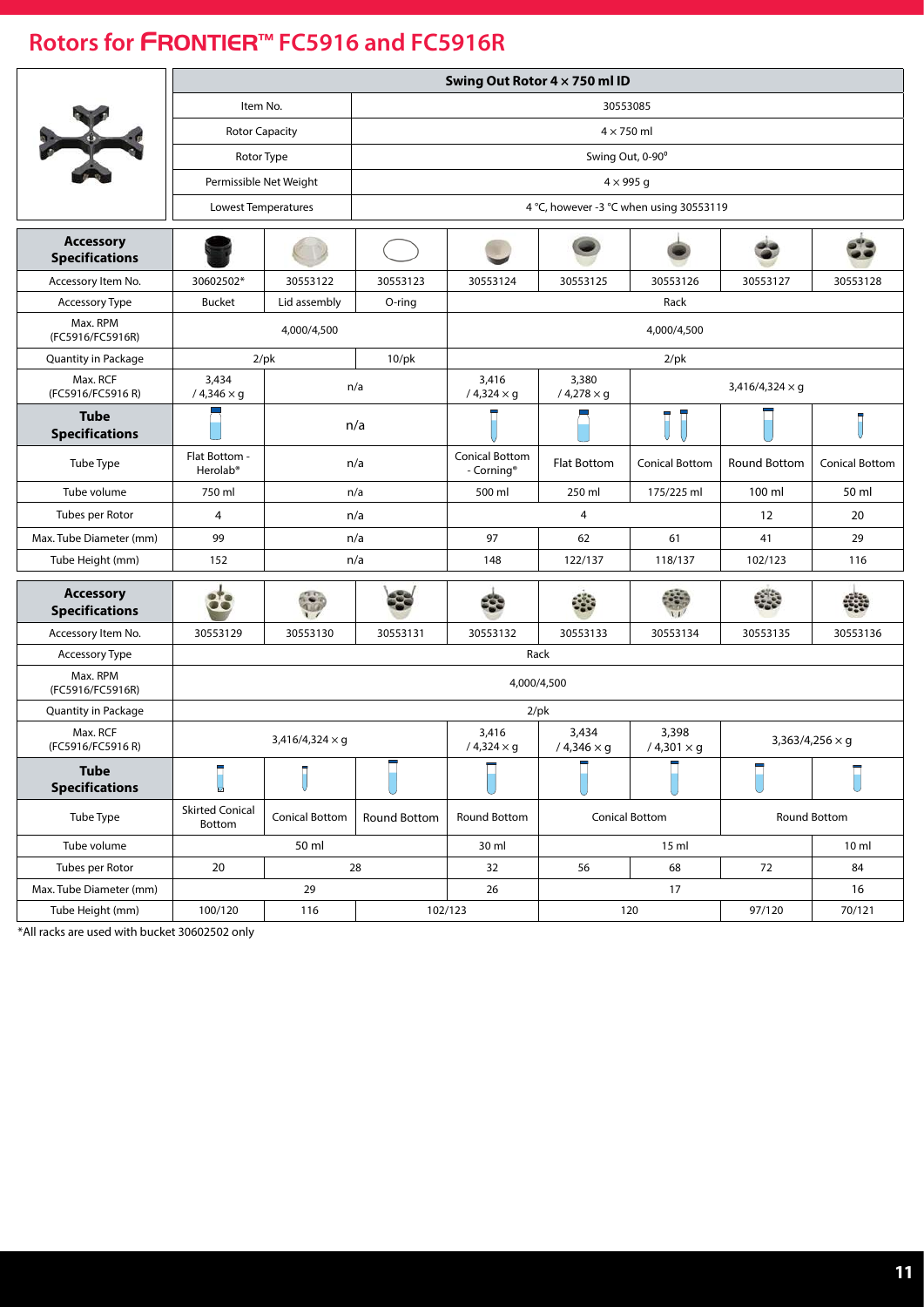| <b>Accessory</b><br><b>Specifications</b> |                |                          |                                                 |                            |                                              |                                                           |                        |              |  |  |
|-------------------------------------------|----------------|--------------------------|-------------------------------------------------|----------------------------|----------------------------------------------|-----------------------------------------------------------|------------------------|--------------|--|--|
| Accessory Item No.                        | 30553138       | 30553139                 | 30553140                                        |                            | 30559377                                     | 30553104                                                  | 30553105               | 30553117*    |  |  |
| Accessory Type                            |                |                          | Rack                                            |                            |                                              | <b>Bucket</b>                                             | Holder                 | Lid assembly |  |  |
| Max. RPM<br>(FC5916/FC5916R)              |                |                          |                                                 |                            | 4,000/4,500                                  |                                                           |                        |              |  |  |
| Quantity in Package                       |                |                          |                                                 |                            | $2$ /pk                                      |                                                           |                        |              |  |  |
| Max. RCF<br>(FC5916/FC5916 R)             |                | $3,345 / 4,233 \times g$ | 3,398<br>$/4,301 \times g$                      | 3,363<br>$/4,256 \times g$ | 3,130<br>n/a<br>$/3,961 \times g$            |                                                           |                        |              |  |  |
| <b>Tube</b><br><b>Specifications</b>      |                |                          |                                                 |                            |                                              | n/a                                                       |                        |              |  |  |
| Tube Type                                 | Round Bottom   |                          | Vacutainer <sup>®</sup> / Sarstedt <sup>®</sup> |                            | Sarstedt <sup>®</sup>                        | Microplate                                                |                        | n/a          |  |  |
| Tube volume                               | 7 <sub>m</sub> | $1.8 - 7$ ml             | 4-10 ml                                         |                            | $1.1 - 1.4$ ml                               |                                                           | n/a                    |              |  |  |
| Tubes per Rotor                           | 128            | 108                      | 72                                              |                            | 152                                          | 12 Standard<br>Microplates or 4<br><b>Deepwell Plates</b> |                        | n/a          |  |  |
| Max. Tube Diameter (mm)                   |                | 13                       | 16                                              |                            | 8                                            | $87 \times 128$                                           |                        | n/a          |  |  |
| Tube Height (mm)                          | 98/119         | 65/100                   | 75/100                                          |                            | 66                                           | 80                                                        |                        | n/a          |  |  |
| <b>Accessory</b><br><b>Specifications</b> |                |                          |                                                 |                            |                                              |                                                           |                        |              |  |  |
| Accessory Item No.                        |                | 30553118                 |                                                 |                            | 30553119                                     |                                                           |                        |              |  |  |
| Accessory Type                            |                | O-ring                   |                                                 |                            | <b>Bucket</b>                                |                                                           |                        |              |  |  |
| Max. RPM<br>(FC5916/FC5916R)              |                |                          |                                                 |                            | 4,000/4,500                                  |                                                           |                        |              |  |  |
| Quantity in Package                       |                | $10$ /pk                 |                                                 |                            |                                              |                                                           | $2$ /pk                |              |  |  |
| Max. RCF<br>(FC5916/FC5916R)              |                | n/a                      |                                                 |                            |                                              |                                                           | $2,754/3,486 \times g$ |              |  |  |
| <b>Tube</b><br><b>Specifications</b>      |                |                          |                                                 |                            | n/a                                          |                                                           |                        |              |  |  |
| Tube Type                                 |                | n/a                      |                                                 |                            |                                              |                                                           | Microplate             |              |  |  |
| Tube volume                               |                | n/a                      |                                                 |                            |                                              | n/a                                                       |                        |              |  |  |
| Tubes per Rotor                           |                | n/a                      |                                                 |                            | 12 Standard Microplates or 4 Deepwell Plates |                                                           |                        |              |  |  |
| Max. Tube Diameter (mm)                   |                | n/a                      |                                                 |                            |                                              |                                                           | $87 \times 128$        |              |  |  |
| Tube Height (mm)                          |                | n/a                      |                                                 |                            |                                              |                                                           | 72                     |              |  |  |

\* BIOSEALS certified: When using the Lid Assembly(with 1 EA O-ring ) on the rotor, the buckets are hermetically sealed. O-ring should be changed when it's worn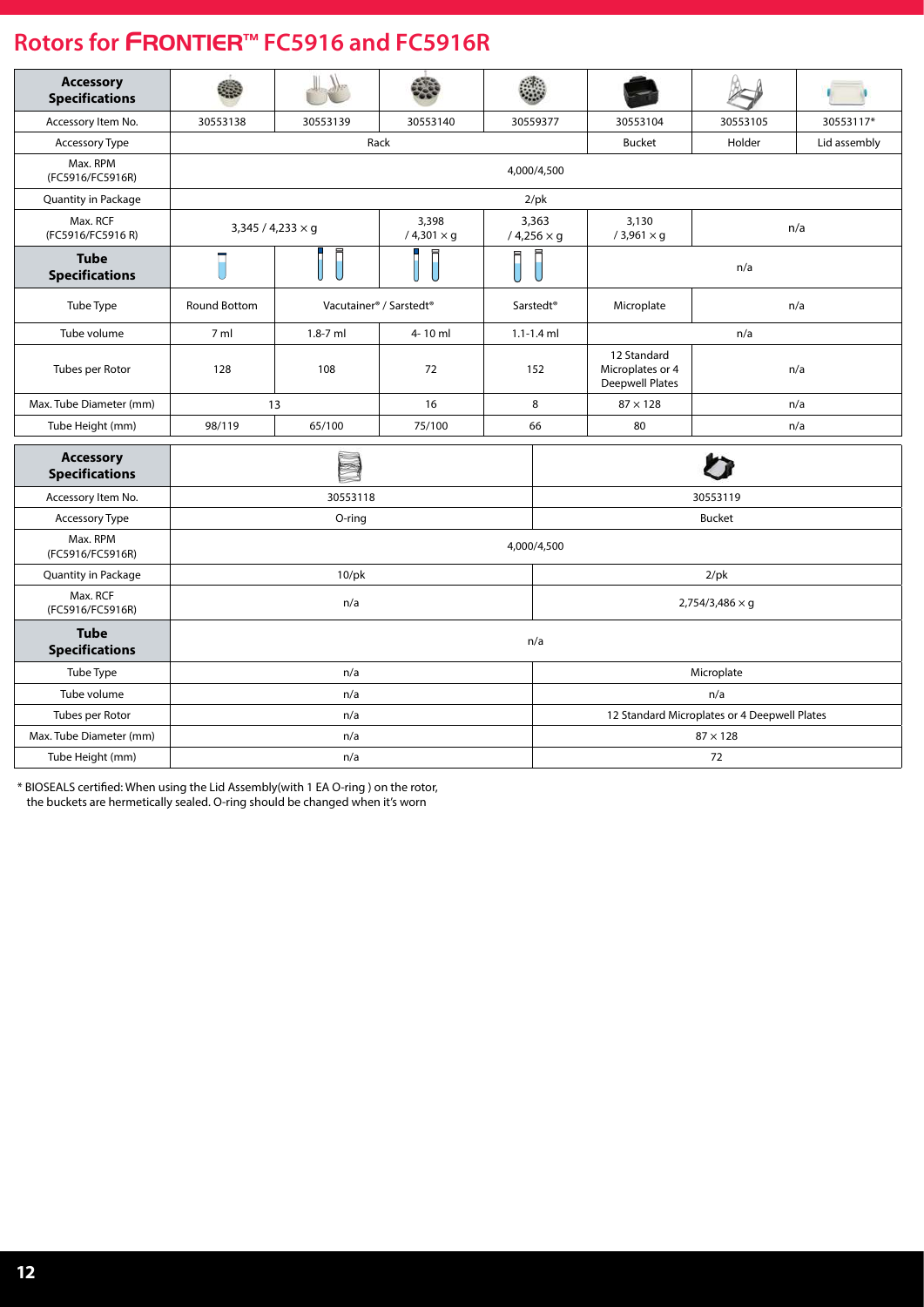|                                           |                        |                                             |                                                           |                               | Angle Rotor 4 x 500 ml ID                    |                        |                        |                             |  |  |  |  |
|-------------------------------------------|------------------------|---------------------------------------------|-----------------------------------------------------------|-------------------------------|----------------------------------------------|------------------------|------------------------|-----------------------------|--|--|--|--|
|                                           | Item No.               |                                             | 30553086                                                  |                               |                                              |                        |                        |                             |  |  |  |  |
|                                           | <b>Rotor Capacity</b>  |                                             |                                                           | $4 \times 500$ ml             |                                              |                        |                        |                             |  |  |  |  |
|                                           | Rotor Type             |                                             |                                                           |                               |                                              | Angle, 24 <sup>°</sup> |                        |                             |  |  |  |  |
|                                           | Permissible Net Weight |                                             |                                                           |                               |                                              | $4 \times 708$ q       |                        |                             |  |  |  |  |
|                                           | Lowest Temperatures    |                                             |                                                           |                               |                                              | 4°C                    |                        |                             |  |  |  |  |
|                                           |                        |                                             |                                                           |                               |                                              |                        |                        |                             |  |  |  |  |
| <b>Accessory</b><br><b>Specifications</b> | n/a                    |                                             |                                                           |                               |                                              | N                      |                        |                             |  |  |  |  |
| Accessory Item No.                        | n/a                    | 30559416                                    | 30559417                                                  | 30559419                      | 30559420                                     | 30559421               | 30559422               | 30564850                    |  |  |  |  |
| Accessory Type                            | n/a                    |                                             |                                                           |                               | Adapter                                      |                        |                        |                             |  |  |  |  |
| Max. RPM<br>(FC5916/FC5916R)              |                        |                                             |                                                           |                               | 8,000/8,000                                  |                        |                        |                             |  |  |  |  |
| Quantity in Package                       | n/a                    |                                             |                                                           |                               | $2$ /pk                                      |                        |                        |                             |  |  |  |  |
| Max. RCF<br>(FC5916/FC5916R)              | $10,374 \times g$      | 9014<br>/ 9014 $\times$ q                   | 9,587<br>$/9,587 \times q$                                | 8,871<br>$/$ 8,871 $\times$ q | 10,231<br>$/10,231 \times q$                 |                        | 9,873/9,873 $\times$ q | 9,801<br>$/ 9,801 \times g$ |  |  |  |  |
| <b>Tube</b><br><b>Specifications</b>      |                        |                                             |                                                           |                               |                                              |                        |                        |                             |  |  |  |  |
| Tube Type                                 | <b>Flat Bottom</b>     | Conical<br>Bottom -<br>Corning <sup>®</sup> |                                                           | <b>Conical Bottom</b>         | <b>Round Bottom</b><br><b>Conical Bottom</b> |                        |                        | <b>Flat Bottom</b>          |  |  |  |  |
| Tube volume                               | 500 ml                 | 250 ml                                      | 175-225 ml<br>50 ml<br>30 ml<br>$15 \text{ ml}$<br>250 ml |                               |                                              |                        |                        |                             |  |  |  |  |
| Tubes per Rotor                           |                        |                                             | $\overline{4}$                                            |                               | 12                                           | 16                     | 24                     | $\overline{4}$              |  |  |  |  |
| Max. Tube Diameter (mm)                   | 69.5                   | 60                                          | 61                                                        | 29.5                          | 29                                           | 25                     | 17                     | 62                          |  |  |  |  |
| Tube Height (mm)                          | 165                    | 159                                         | 118/137                                                   | 116                           | 103                                          | 92                     | 120                    | 122                         |  |  |  |  |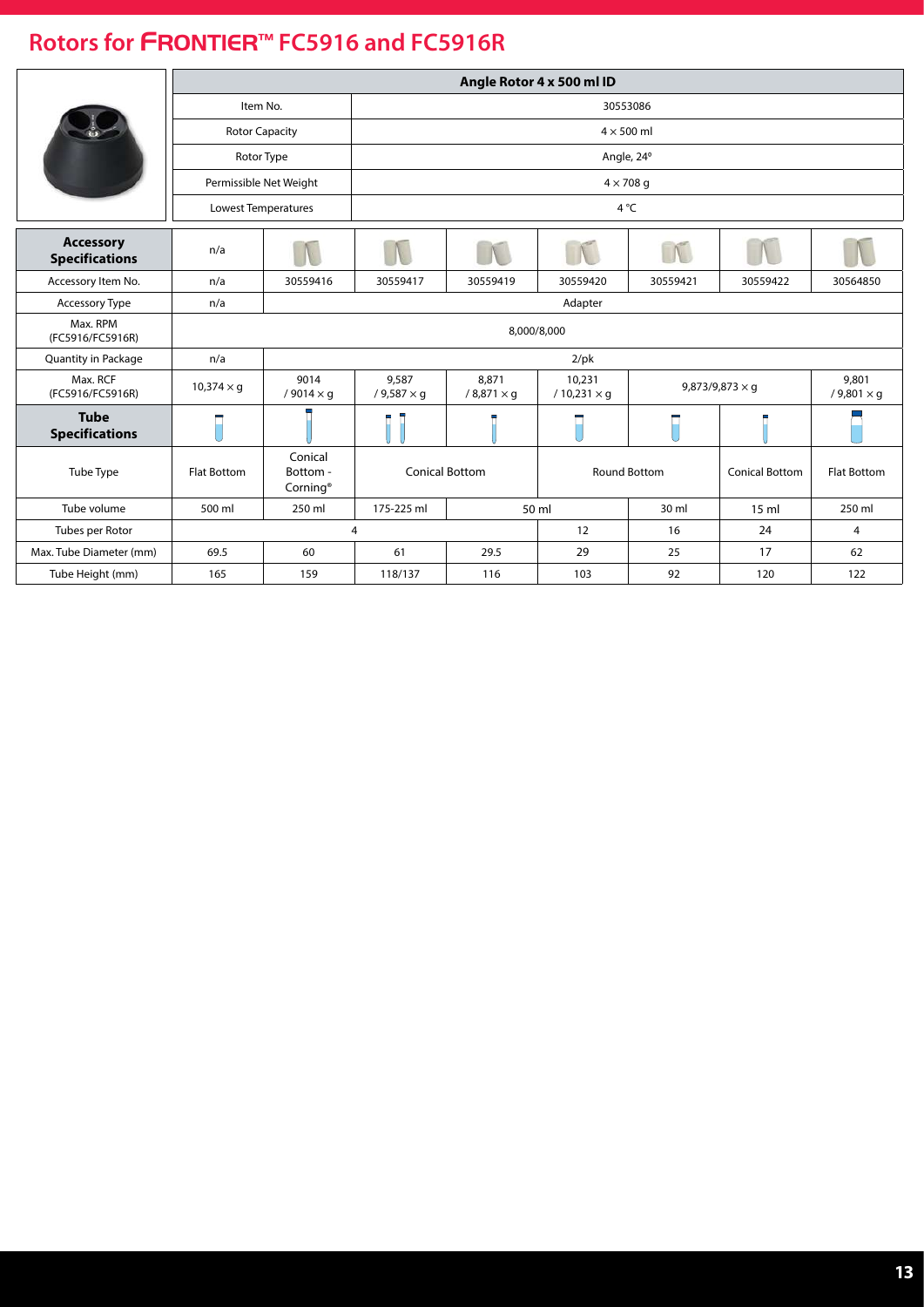<span id="page-13-0"></span>

|                                           | Angle Rotor 24 x 1.5/2.0 ml ID BIOSEALS V1 |        |                    |                   |  |  |  |  |  |  |
|-------------------------------------------|--------------------------------------------|--------|--------------------|-------------------|--|--|--|--|--|--|
|                                           | Item No.                                   |        | 30642361           |                   |  |  |  |  |  |  |
|                                           | <b>Rotor Capacity</b>                      |        | 24 x 1.5/2.0 ml    |                   |  |  |  |  |  |  |
|                                           | Rotor Type                                 |        | Angle, 45°         |                   |  |  |  |  |  |  |
|                                           | Permissible Net Weight                     |        | 24 x 3.4 g         |                   |  |  |  |  |  |  |
|                                           | <b>Lowest Temperatures</b>                 |        | 9°C                |                   |  |  |  |  |  |  |
| <b>Accessory</b><br><b>Specifications</b> | n/a                                        |        |                    |                   |  |  |  |  |  |  |
| Accessory Item No.                        | n/a                                        |        | 30130884           | 30130885          |  |  |  |  |  |  |
| Accessory Type                            | n/a                                        |        | Adapter            |                   |  |  |  |  |  |  |
| Max. RPM<br>(FC5816/FC5816R)              |                                            |        | 14,000/16,000      |                   |  |  |  |  |  |  |
| Quantity in Package                       | n/a                                        |        | $6$ /pk            |                   |  |  |  |  |  |  |
| Max. RCF<br>(FC5816/FC5816R)              | 18,624/24,325 x g                          |        | 16,369 /21,463 x g | 16,368/23,466 x q |  |  |  |  |  |  |
| <b>Tube</b><br><b>Specifications</b>      | ħ                                          |        | ਜ<br>Ţ             | 묘                 |  |  |  |  |  |  |
| Tube Type                                 |                                            |        | Microtube          |                   |  |  |  |  |  |  |
| Tube volume                               | $1.5/2.0$ ml                               |        | $0.2/0.4$ ml       | $0.5$ ml          |  |  |  |  |  |  |
| Tubes per Rotor                           |                                            | 24     |                    |                   |  |  |  |  |  |  |
| Max. Tube Diameter (mm)                   | 11                                         | 6<br>8 |                    |                   |  |  |  |  |  |  |
| Tube Height (mm)                          | 40                                         |        | 45                 |                   |  |  |  |  |  |  |

|                                           | Swing Out Rotor 4 x 250 ml |             |                  |                |                    |                     |                  |  |  |  |  |  |
|-------------------------------------------|----------------------------|-------------|------------------|----------------|--------------------|---------------------|------------------|--|--|--|--|--|
|                                           | Item No.                   |             | 30314820         |                |                    |                     |                  |  |  |  |  |  |
|                                           | <b>Rotor Capacity</b>      |             | 4 x 250 ml       |                |                    |                     |                  |  |  |  |  |  |
|                                           | Rotor Type                 |             |                  |                | Swing Out, 0-90°   |                     |                  |  |  |  |  |  |
|                                           | Permissible Net Weight     |             |                  |                | $4 \times 536$ q   |                     |                  |  |  |  |  |  |
|                                           | Lowest Temperatures        |             | $-2$ °C          |                |                    |                     |                  |  |  |  |  |  |
| <b>Accessory</b><br><b>Specifications</b> | $\infty$                   |             |                  | $\mathbb{R}^n$ |                    |                     |                  |  |  |  |  |  |
| Accessory Item No.                        | 30314901                   | 30314902    | 30304367         | 30304368*      | 30314903           | 30314904            | 30314905         |  |  |  |  |  |
| Accessory Type                            | <b>Screw Cap</b>           | O-Ring      | Rack             | Adapter        | Rack               |                     |                  |  |  |  |  |  |
| Max. RPM<br>(FC5816/FC5816R)              |                            |             | 4,500/4,500      |                |                    |                     |                  |  |  |  |  |  |
| <b>Quantity in Package</b>                | $2$ /pk                    | $10$ /p $k$ | $2$ /pk          |                |                    |                     |                  |  |  |  |  |  |
| Max. RCF<br>(FC5816/FC5816R)              | n/a                        |             | $3,689 \times q$ |                | $3,554 \times g$   | $3,599 \times q$    | $3,689 \times g$ |  |  |  |  |  |
| <b>Tube</b><br><b>Specifications</b>      | n/a                        |             |                  |                |                    |                     |                  |  |  |  |  |  |
| Tube Type                                 |                            | n/a         |                  | Microtube      | <b>Flat Bottom</b> | <b>Round Bottom</b> |                  |  |  |  |  |  |
| Tube volume                               | n/a                        |             | 4-10 ml          | $1.5/2.0$ ml   | 250 ml             | 100 ml              | 50 ml            |  |  |  |  |  |
| Tubes per Rotor                           | n/a                        |             | 32               | 36             |                    | 4                   | 12               |  |  |  |  |  |
| Max. Tube Diameter (mm)                   | n/a                        |             | 16               | 11             | 62                 | 41                  |                  |  |  |  |  |  |
| Tube Height (mm)                          | n/a                        |             | 75/100           | 40             | 110/130            |                     | 95/120           |  |  |  |  |  |

\*Only possible with Rack 30314903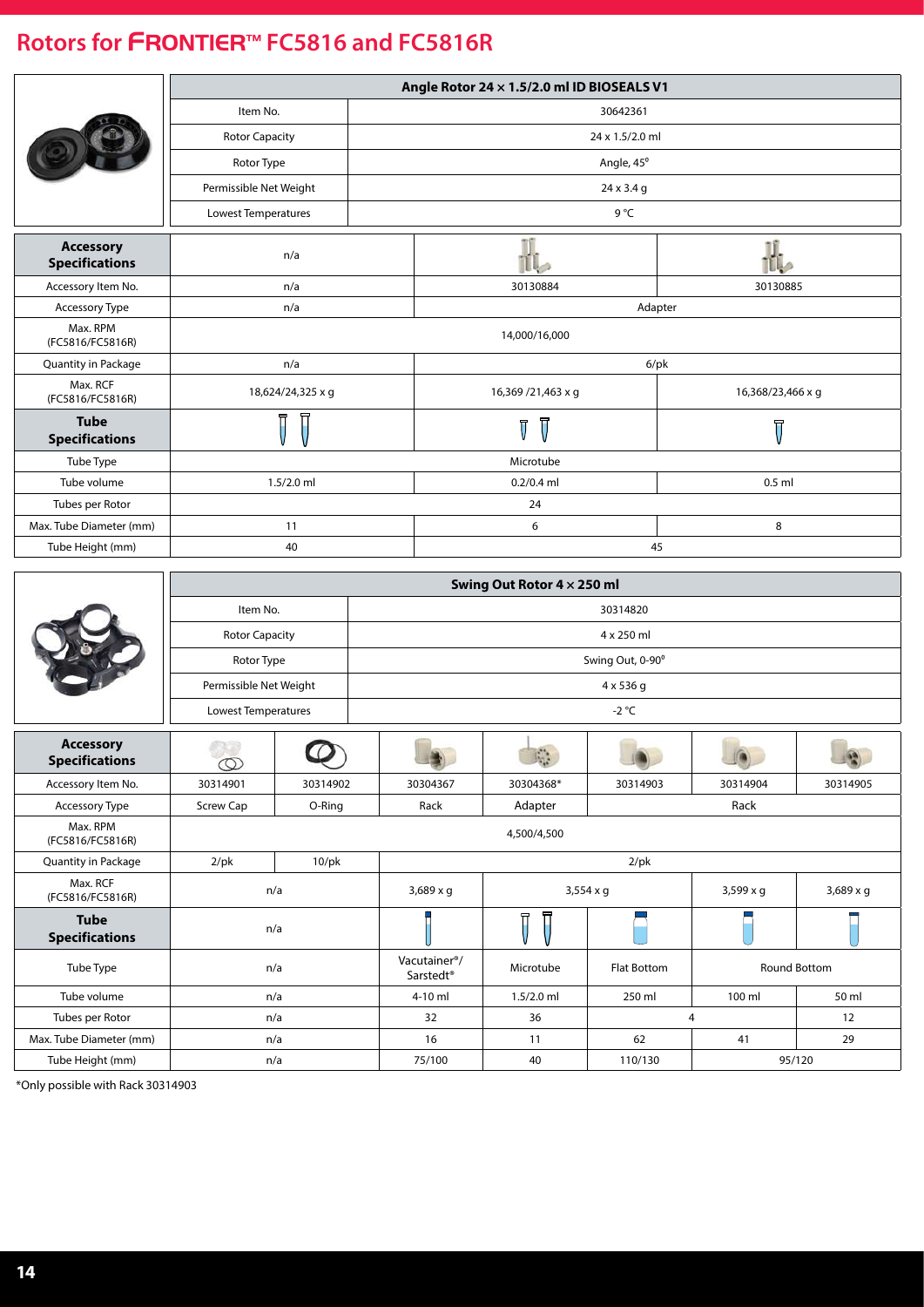| <b>Accessory</b><br><b>Specifications</b> |                              |                             |                               |                      |                             |    |                               |                     |                             |          |                     |                                  |                                                |  |
|-------------------------------------------|------------------------------|-----------------------------|-------------------------------|----------------------|-----------------------------|----|-------------------------------|---------------------|-----------------------------|----------|---------------------|----------------------------------|------------------------------------------------|--|
| Accessory Item No.                        | 30314906                     |                             | 30314907                      | 30314908<br>30314909 |                             |    |                               |                     |                             | 30314910 |                     | 30314911                         | 30314912                                       |  |
| Accessory Type                            |                              |                             |                               |                      |                             |    | Rack                          |                     |                             |          |                     |                                  |                                                |  |
| Max. RPM<br>(FC5816/FC5816R)              |                              |                             |                               |                      |                             |    | 4,500/4,500                   |                     |                             |          |                     |                                  |                                                |  |
| Quantity in Package                       |                              |                             |                               |                      |                             |    | $2$ /pk                       |                     |                             |          |                     |                                  |                                                |  |
| Max. RCF                                  | $3,780 \times g$             |                             |                               | $3,576 \times q$     |                             |    |                               | $3,644 \times g$    |                             |          |                     | $3,508 \times g$                 | $3,689 \times g$                               |  |
| <b>Tube</b><br><b>Specifications</b>      |                              |                             |                               |                      |                             |    |                               |                     |                             |          |                     |                                  |                                                |  |
| Tube Type                                 | <b>Conical Bottom</b>        |                             | Round Bottom                  |                      |                             |    | <b>Skirted Conical Bottom</b> |                     | <b>Round Bottom</b>         |          |                     | <b>Skirted Conical</b><br>Bottom | Round Bottom                                   |  |
| Tube volume                               |                              |                             |                               | 50 ml                |                             |    |                               |                     |                             | 25 ml    |                     |                                  | 15 <sub>m</sub>                                |  |
| Tubes per Rotor                           | 12                           |                             | $\overline{4}$                |                      | 8                           |    | 4                             |                     | 20                          |          |                     | 12                               | 36                                             |  |
| Max. Tube Diameter (mm)                   | 29                           |                             | 34                            |                      |                             | 29 |                               |                     |                             | 24.5     |                     |                                  | 17                                             |  |
| Tube Height (mm)                          | 116                          |                             |                               | 100/120              |                             |    | 116                           |                     | 100/120                     |          |                     | 85/100                           | 76/115                                         |  |
| <b>Accessory</b><br><b>Specifications</b> |                              |                             |                               |                      |                             |    |                               |                     |                             |          |                     |                                  |                                                |  |
| Accessory Item No.                        | 30314913                     |                             |                               | 30314914             |                             |    | 30314915                      |                     |                             | 30314916 |                     |                                  | 30314917                                       |  |
| Accessory Type                            |                              |                             |                               |                      |                             |    | Rack                          |                     |                             |          |                     |                                  |                                                |  |
| Max. RPM<br>(FC5816/FC5816R)              |                              |                             |                               |                      |                             |    | 4,500/4,500                   |                     |                             |          |                     |                                  |                                                |  |
| Quantity in Package                       |                              |                             |                               |                      |                             |    | $2$ /pk                       |                     |                             |          |                     |                                  |                                                |  |
| Max. RCF                                  | $3,712 \times g$             |                             |                               | $3,644 \times g$     |                             |    | 3,689 x g                     |                     |                             |          |                     | $3,599 \times g$                 |                                                |  |
| <b>Tube</b><br><b>Specifications</b>      |                              |                             |                               |                      |                             |    |                               |                     |                             |          |                     |                                  |                                                |  |
| Tube Type                                 | <b>Conical Bottom</b>        |                             | <b>Skirted Conical Bottom</b> |                      |                             |    |                               | <b>Round Bottom</b> |                             |          |                     |                                  | Vacutainer <sup>®</sup> /Sarstedt <sup>®</sup> |  |
| <b>Tube Volume</b>                        |                              |                             | 15 ml                         |                      |                             |    | 10 <sub>m</sub>               |                     |                             | 5-7 ml   |                     |                                  | $1.6 - 7$ ml                                   |  |
| Tubes per Rotor                           |                              |                             | 28                            |                      |                             |    | 32                            |                     |                             | 56       |                     |                                  | 40                                             |  |
| Max. Tube Diameter (mm)                   |                              | 17                          |                               |                      |                             |    | 16                            |                     |                             |          |                     | 13                               |                                                |  |
| Tube Height (mm)                          | 95/120                       |                             |                               | 100/120              |                             |    | 80/100                        |                     |                             | 65/120   |                     |                                  | 65/100                                         |  |
|                                           |                              |                             |                               |                      |                             |    | Angle Rotor 6 x 250 ml        |                     |                             |          |                     |                                  |                                                |  |
|                                           |                              | Item No.                    |                               |                      |                             |    |                               |                     | 30314821                    |          |                     |                                  |                                                |  |
|                                           |                              | <b>Rotor Capacity</b>       |                               |                      |                             |    |                               |                     | 6 x 250 ml                  |          |                     |                                  |                                                |  |
|                                           |                              | Rotor Type                  |                               |                      |                             |    |                               |                     | Angle, 28°                  |          |                     |                                  |                                                |  |
|                                           |                              | Permissible Net Weight      |                               |                      |                             |    |                               |                     | 6 x 355 g                   |          |                     |                                  |                                                |  |
|                                           |                              | Lowest Temperatures         |                               |                      |                             |    |                               |                     | $3^{\circ}C$                |          |                     |                                  |                                                |  |
| <b>Accessory</b><br><b>Specifications</b> | n/a                          | $\mathbb{R}^n$              |                               |                      |                             |    |                               |                     |                             |          |                     |                                  |                                                |  |
| Accessory Item No.                        | n/a                          | 30304369                    | 30304370                      |                      | 30304371                    |    | 30304372                      |                     | 30304373                    |          | 30304374            | 30559412                         | 30559414                                       |  |
| Accessory Type                            | n/a                          |                             |                               |                      |                             |    | Adapter                       |                     |                             |          |                     |                                  |                                                |  |
| Max. RPM<br>(FC5916/FC5916R)              |                              |                             |                               |                      |                             |    | 8,000/8,000                   |                     |                             |          |                     |                                  |                                                |  |
| Quantity in Package                       | n/a                          |                             |                               |                      |                             |    | $2$ /pk                       |                     |                             |          |                     |                                  |                                                |  |
| Max. RCF                                  | 10,016/<br>$10,016 \times g$ | 9,444 / 9,444<br>$\times$ g | 9,515 / 9,515<br>×g           |                      | 9,301 / 9,301<br>$\times$ g |    | 8,943 / 8,943<br>$\times$ g   |                     | 8,585 / 8,585<br>$\times$ g |          | 8,371 / 8,371<br>×g | 9,444 / 9,444<br>$\times$ g      | 10,016/10,016<br>$\times$ g                    |  |
| <b>Tube</b><br><b>Specifications</b>      |                              |                             |                               |                      |                             |    |                               |                     |                             |          |                     | Π                                |                                                |  |
| Tube Type                                 | Flat Bottom                  | Microtube                   | Round<br>Bottom               |                      | Conical<br>Bottom           |    | Round Bottom                  |                     |                             |          | Conical<br>Bottom   | Microtube                        | Conical<br>Bottom                              |  |
| Tube volume                               | 250 ml                       | $1.5/2.0$ ml                | 10 <sub>m</sub>               |                      | 15 ml                       |    | 30 ml                         |                     | 50 ml                       |          |                     | $1.5/2.0$ ml                     | 175-225 ml                                     |  |
| Tubes per Rotor                           | 6                            | 48                          | 30                            |                      | 24                          |    | 12                            |                     | 6                           |          |                     | 90                               | 6                                              |  |
| Max. Tube Diameter (mm)                   | 62                           | 11                          | 16                            |                      | 17                          |    | 26                            |                     | 29                          |          |                     | 11                               | 61                                             |  |
| Tube Height (mm)                          | 122                          | 40                          | 80                            |                      | 120                         |    | 92                            |                     | 103                         |          | 116                 | 40                               | 118/137                                        |  |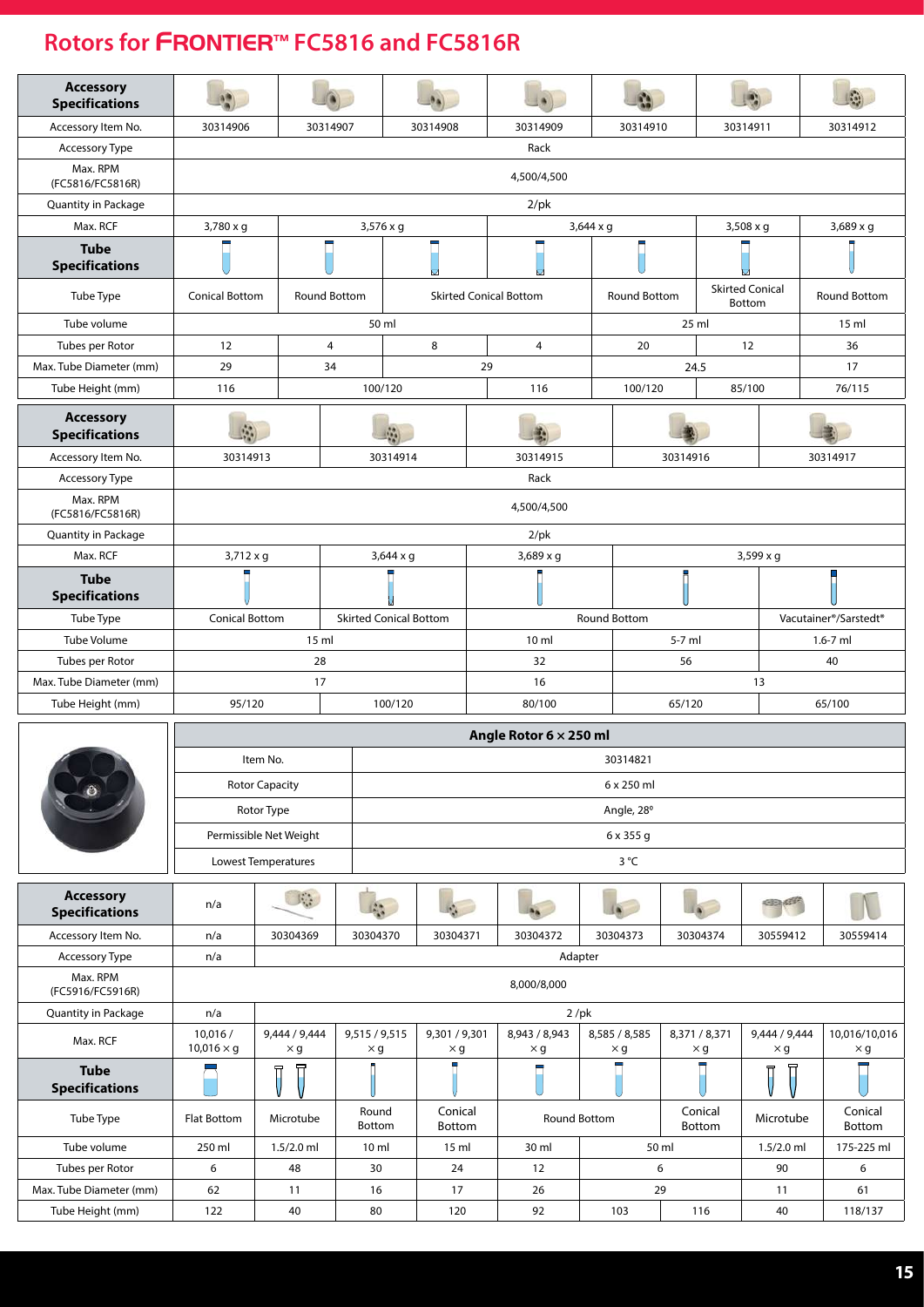|                                           |                        |                                             | Swing Out Rotor 2 x 3 MTP w/Bucket |
|-------------------------------------------|------------------------|---------------------------------------------|------------------------------------|
|                                           | Item No.               |                                             | 30314824                           |
|                                           | <b>Rotor Capacity</b>  |                                             | $2 \times 3$ MTP                   |
|                                           | Rotor Type             |                                             | Swing Out, 0-90°                   |
|                                           | Permissible Net Weight |                                             | 2 x 310 g                          |
|                                           | Lowest Temperatures    |                                             | -3 $^{\circ}$ C                    |
| <b>Accessory</b><br><b>Specifications</b> |                        |                                             |                                    |
| Accessory Item No.                        |                        | 30314890                                    | 30314891                           |
| Accessory Type                            |                        | <b>Bucket</b>                               | Adapter                            |
| Max. RPM                                  |                        |                                             | 4,500                              |
| Quantity in Package                       |                        |                                             | $2$ /pk                            |
| Max. RCF                                  |                        |                                             | 2,716 x g                          |
| <b>Tube</b><br><b>Specifications</b>      |                        | n/a                                         | 豆<br>Π                             |
| Tube Type                                 |                        | Microplate                                  | Microtube                          |
| Tube volume                               |                        | <b>MTP</b>                                  | $1.5/2.0$ ml                       |
| Tubes per Rotor                           |                        | 6 Standard Microplates or 2 Deepwell Plates | 96                                 |
| Max. Tube Diameter (mm)                   |                        | 87 x 128                                    | 11                                 |
| Tube Height (mm)                          |                        | 51                                          | 42                                 |

|                                           |                              |                                                               |                       |                              | Angle Rotor $6 \times 85$ ml |                       |                       |                              |  |  |  |
|-------------------------------------------|------------------------------|---------------------------------------------------------------|-----------------------|------------------------------|------------------------------|-----------------------|-----------------------|------------------------------|--|--|--|
|                                           | Item No.                     |                                                               | 30314826              |                              |                              |                       |                       |                              |  |  |  |
|                                           | <b>Rotor Capacity</b>        |                                                               |                       | $6 \times 85$ ml             |                              |                       |                       |                              |  |  |  |
|                                           | Rotor Type                   |                                                               |                       |                              | Angle, 38°                   |                       |                       |                              |  |  |  |
|                                           | Permissible Net Weight       |                                                               |                       |                              | 6 x 140 g                    |                       |                       |                              |  |  |  |
|                                           | Lowest Temperatures          |                                                               | 15 °C                 |                              |                              |                       |                       |                              |  |  |  |
| <b>Accessory</b><br><b>Specifications</b> | n/a                          |                                                               |                       |                              |                              |                       |                       |                              |  |  |  |
| Accessory Item No.                        | n/a                          | 30314893                                                      | 30314894              | 30314895                     | 30314896                     | 30314897              | 30314898              | 30314899                     |  |  |  |
| <b>Accessory Type</b>                     | n/a                          |                                                               | Adapter               |                              |                              |                       |                       |                              |  |  |  |
| Max. RPM<br>(FC5816/FC5816R)              |                              |                                                               |                       |                              | 11,000/13,000                |                       |                       |                              |  |  |  |
| Quantity in Package                       | n/a                          |                                                               |                       |                              | $2$ /pk                      |                       |                       |                              |  |  |  |
| Max. RCF                                  | 15,555<br>$/21,762 \times q$ | 14,338<br>$/20,025 \times q$                                  | 14,067<br>/19,647 x q | 14,743<br>$/20,592 \times q$ | 14,338<br>$/20,025 \times q$ | 14,067<br>/19,647 x q | 15,014<br>/20,970 x q | 14,067<br>$/19,647 \times q$ |  |  |  |
| <b>Tube</b><br><b>Specifications</b>      |                              |                                                               |                       |                              |                              |                       |                       |                              |  |  |  |
| Tube Type                                 |                              |                                                               | Round Bottom          |                              |                              | <b>Conical Bottom</b> |                       | Round Bottom                 |  |  |  |
| Tube volume                               | 85 ml                        | 15 <sub>m</sub><br>15 <sub>m</sub><br>30 ml<br>50 ml<br>16 ml |                       |                              |                              |                       |                       |                              |  |  |  |
| Tubes per Rotor                           |                              | 6<br>12<br>6                                                  |                       |                              |                              |                       |                       |                              |  |  |  |
| Max. Tube Diameter (mm)                   | 38                           | 17                                                            | 25                    |                              | 29                           |                       | 17                    | 18                           |  |  |  |
| Tube Height (mm)                          | 113                          | 103/110                                                       | 90/103                | 105                          | 116                          | 120                   | 95/100                | 103/110                      |  |  |  |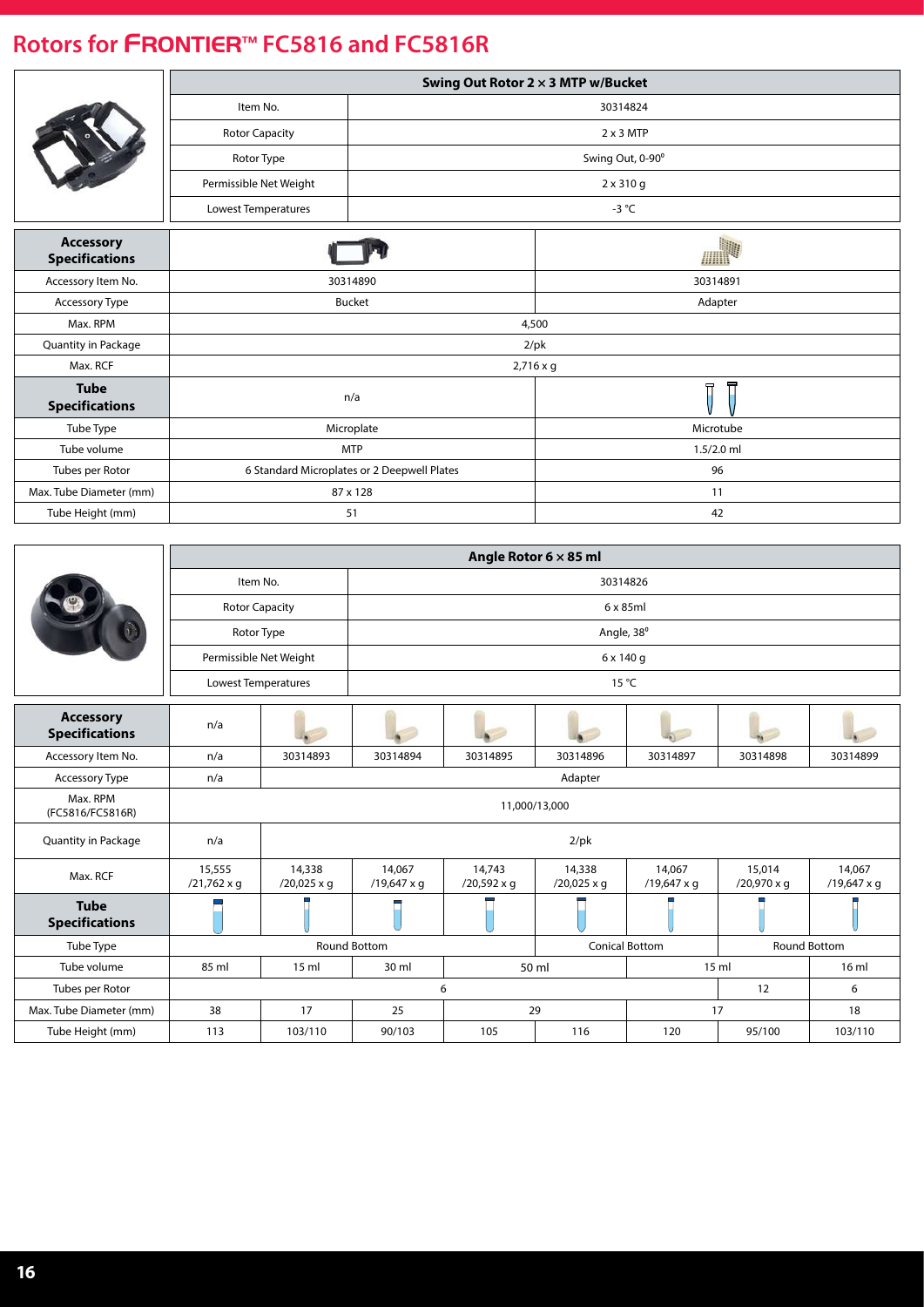|                                           |                       |                                                     |                     |                   | Angle Rotor $4 \times 85$ ml |                       |                   |                     |  |  |  |  |
|-------------------------------------------|-----------------------|-----------------------------------------------------|---------------------|-------------------|------------------------------|-----------------------|-------------------|---------------------|--|--|--|--|
|                                           | Item No.              |                                                     |                     | 30314827          |                              |                       |                   |                     |  |  |  |  |
|                                           | <b>Rotor Capacity</b> |                                                     | $4 \times 85$ ml    |                   |                              |                       |                   |                     |  |  |  |  |
|                                           | Rotor Type            |                                                     | Angle, 30°          |                   |                              |                       |                   |                     |  |  |  |  |
|                                           |                       | Permissible Net Weight                              |                     |                   | $4 \times 140$ q             |                       |                   |                     |  |  |  |  |
|                                           | Lowest Temperatures   |                                                     | 5°C                 |                   |                              |                       |                   |                     |  |  |  |  |
| <b>Accessory</b><br><b>Specifications</b> | n/a                   |                                                     |                     |                   |                              |                       |                   |                     |  |  |  |  |
| Accessory Item No.                        | n/a                   | 30314893                                            | 30314894            | 30314895          | 30314896*                    | 30314897*             | 30314898          | 30314899            |  |  |  |  |
| Accessory Type                            | n/a                   |                                                     |                     |                   | Adapter                      |                       |                   |                     |  |  |  |  |
| Max. RPM<br>(FC5816/FC5816R)              |                       |                                                     |                     |                   | 12,000/12,000                |                       |                   |                     |  |  |  |  |
| Quantity in Package                       | n/a                   |                                                     |                     |                   | $2$ /pk                      |                       |                   |                     |  |  |  |  |
| Max. RCF                                  | $14,809 \times q$     | 13,682 x q                                          | $13,521 \times q$   | $14,326 \times q$ | $13,843 \times q$            | $13,360 \times q$     | $12,073 \times q$ | $13,360 \times q$   |  |  |  |  |
| <b>Tube</b><br><b>Specifications</b>      |                       |                                                     |                     |                   |                              |                       |                   |                     |  |  |  |  |
| Tube Type                                 |                       |                                                     | <b>Round Bottom</b> |                   |                              | <b>Conical Bottom</b> |                   | <b>Round Bottom</b> |  |  |  |  |
| Tube volume                               | 85 ml                 | 50 ml<br>16 ml<br>30 ml<br>15 <sub>m</sub><br>15 ml |                     |                   |                              |                       |                   |                     |  |  |  |  |
| Tubes per Rotor                           |                       |                                                     |                     | 4                 |                              |                       | 8                 | 4                   |  |  |  |  |
| Max. Tube Diameter (mm)                   | 38                    | 17                                                  | 25                  |                   | 29                           |                       | 17                | 18                  |  |  |  |  |
| Tube Height (mm)                          | 113                   | 103/110                                             | 90/103              | 105               | 116                          | 120                   | 95/100            | 103/110             |  |  |  |  |

\*Only without rotor lid

|                                           | Swing Out Rotor 4 × 200 ml |                       |                                                 |           |  |  |  |  |  |  |
|-------------------------------------------|----------------------------|-----------------------|-------------------------------------------------|-----------|--|--|--|--|--|--|
|                                           | Item No.                   |                       | 30314828                                        |           |  |  |  |  |  |  |
|                                           | <b>Rotor Capacity</b>      | 16 x 50 ml            |                                                 |           |  |  |  |  |  |  |
|                                           | Rotor Type                 |                       | Swing Out, 0-90°                                |           |  |  |  |  |  |  |
|                                           | Permissible Net Weight     |                       | 4 x 557 g                                       |           |  |  |  |  |  |  |
|                                           | Lowest Temperatures        |                       | $2^{\circ}C$                                    |           |  |  |  |  |  |  |
| <b>Accessory</b><br><b>Specifications</b> |                            |                       |                                                 |           |  |  |  |  |  |  |
| Accessory Item No.                        | 30304375                   | 30314583              | 30314584                                        | 30314585  |  |  |  |  |  |  |
| Accessory Type                            |                            |                       | Rack                                            |           |  |  |  |  |  |  |
| Max. RPM<br>(FC5816/FC5816R)              |                            |                       | 4,500/4,500                                     |           |  |  |  |  |  |  |
| Quantity in Package                       |                            |                       | $2$ /pk                                         |           |  |  |  |  |  |  |
| Max. RCF                                  |                            | $3,735 \times g$      | $3,599 \times g$                                | 3,531 x g |  |  |  |  |  |  |
| <b>Tube</b><br><b>Specifications</b>      |                            |                       |                                                 |           |  |  |  |  |  |  |
| Tube Type                                 |                            | <b>Conical Bottom</b> | Vacutainer <sup>®</sup> / Sarstedt <sup>®</sup> |           |  |  |  |  |  |  |
| Tube Volume                               | 50 ml                      | 15 <sub>m</sub>       | $5-7$ ml                                        | 4-10 ml   |  |  |  |  |  |  |
| Tubes per Rotor                           | 16                         | 40                    | 56                                              | 48        |  |  |  |  |  |  |
| Max. Tube Diameter (mm)                   | 29                         | 17<br>13<br>16        |                                                 |           |  |  |  |  |  |  |
| Tube Height (mm)                          | 116                        | 120                   | 75/100                                          |           |  |  |  |  |  |  |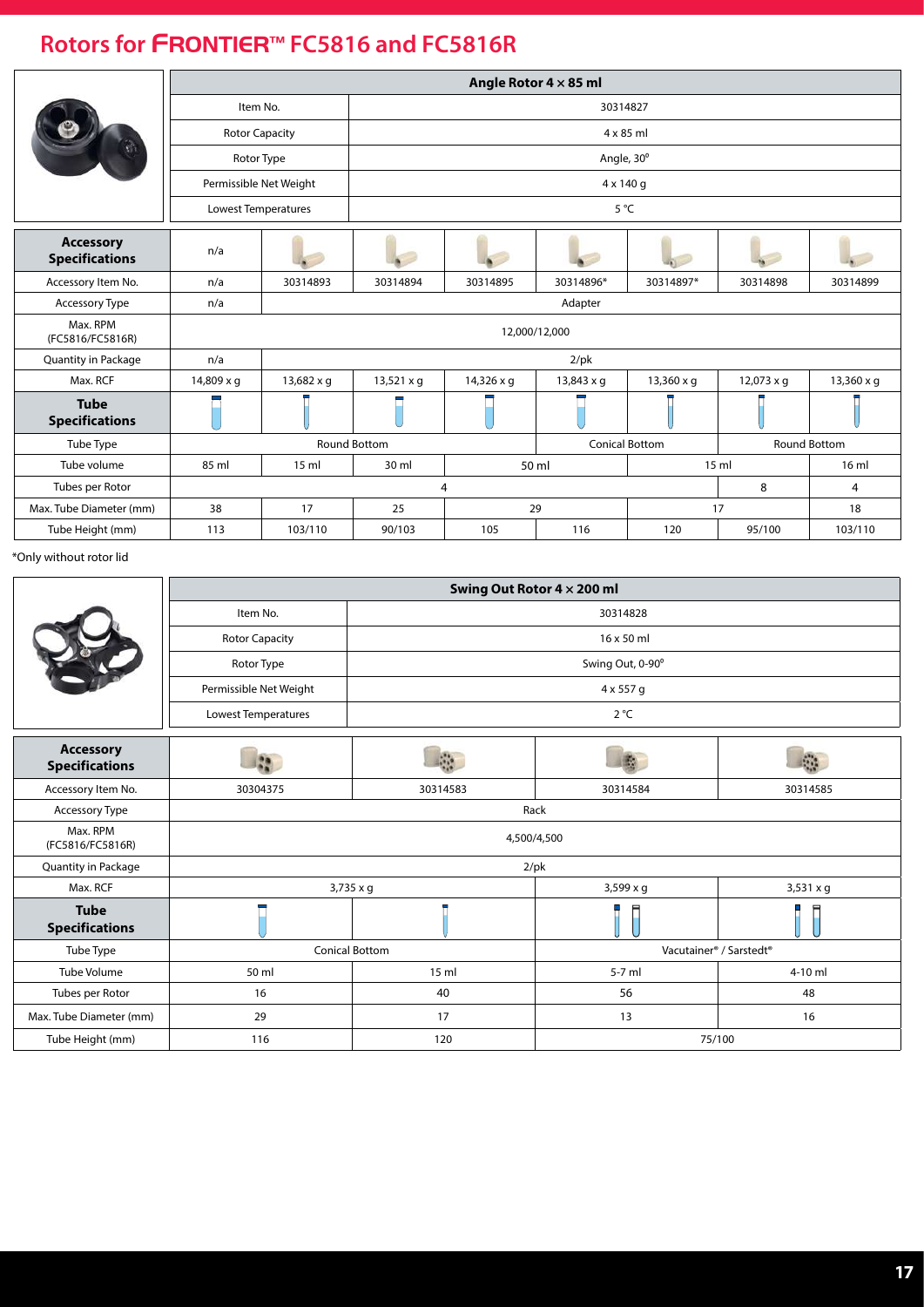|                                           | Angle Rotor $10 \times 50$ ml |    |                  |                                          |                                                        |                                          |                       |  |  |  |  |  |
|-------------------------------------------|-------------------------------|----|------------------|------------------------------------------|--------------------------------------------------------|------------------------------------------|-----------------------|--|--|--|--|--|
|                                           | Item No.                      |    |                  | 30314829                                 |                                                        |                                          |                       |  |  |  |  |  |
|                                           | <b>Rotor Capacity</b>         |    |                  | 10 x 50 ml                               |                                                        |                                          |                       |  |  |  |  |  |
|                                           | Rotor Type                    |    |                  |                                          | Angle, 38°                                             |                                          |                       |  |  |  |  |  |
|                                           | Permissible Net Weight        |    |                  |                                          | $10 \times 74$ q                                       |                                          |                       |  |  |  |  |  |
|                                           | Lowest Temperatures           |    |                  |                                          | 9°C                                                    |                                          |                       |  |  |  |  |  |
| <b>Accessory</b><br><b>Specifications</b> | n/a                           |    | <b>ILL</b> O     |                                          |                                                        |                                          |                       |  |  |  |  |  |
| Accessory Item No.                        | n/a                           |    | 30130886*        | 30130889*                                | 30130890*                                              | 30472300                                 | 30472307              |  |  |  |  |  |
| <b>Accessory Type</b>                     | n/a                           |    |                  |                                          | Adapter                                                |                                          |                       |  |  |  |  |  |
| Max. RPM<br>(FC5816/FC5816R)              |                               |    |                  |                                          | 9,000/10,500                                           |                                          |                       |  |  |  |  |  |
| <b>Quantity in Package</b>                | n/a                           |    | $6$ /p $k$       |                                          |                                                        | $2$ /pk                                  |                       |  |  |  |  |  |
| Max. RCF<br>(FC5816/FC5816R)              | $8,174 \times q$              |    | $5,596 \times q$ | 7,671 x q                                | $6,539 \times g$                                       | 11,318/15,406 x q                        | 11,590/15,776 x q     |  |  |  |  |  |
| <b>Tube</b><br><b>Specifications</b>      |                               |    |                  |                                          |                                                        |                                          |                       |  |  |  |  |  |
| Tube Type                                 | <b>Conical Bottom</b>         |    | Microtube        | Round Bottom/<br>Vacutainer <sup>®</sup> | RIA/Vacutainer <sup>®</sup> /<br>Sarstedt <sup>®</sup> | Round Bottom/<br>Vacutainer <sup>®</sup> | <b>Conical Bottom</b> |  |  |  |  |  |
| <b>Tube Volume</b>                        | 50 ml                         |    | $1.5/2.0$ ml     |                                          | 15 <sub>m</sub>                                        |                                          |                       |  |  |  |  |  |
| Tubes per Rotor                           |                               | 10 |                  |                                          |                                                        |                                          |                       |  |  |  |  |  |
| Max. Tube Diameter (mm)                   | 29                            |    | 11               |                                          | 13.5                                                   | 17                                       |                       |  |  |  |  |  |
| Tube Height (mm)                          | 116                           |    | 40               | 95/115                                   | 70/90                                                  | 97/123                                   | 120                   |  |  |  |  |  |

\*Only possible with adapter 30472300 or 30472307

|                                           | Angle Rotor 6 x 50 ml  |                         |                     |                   |                       |  |  |  |  |  |  |
|-------------------------------------------|------------------------|-------------------------|---------------------|-------------------|-----------------------|--|--|--|--|--|--|
|                                           | Item No.               |                         | 30314831            |                   |                       |  |  |  |  |  |  |
|                                           | <b>Rotor Capacity</b>  |                         | 6 x 50 ml           |                   |                       |  |  |  |  |  |  |
|                                           | Rotor Type             |                         |                     | Angle, 26°        |                       |  |  |  |  |  |  |
|                                           | Permissible Net Weight |                         |                     | 6 x 94 g          |                       |  |  |  |  |  |  |
|                                           | Lowest Temperatures    |                         | 0 °C                |                   |                       |  |  |  |  |  |  |
| <b>Accessory</b><br><b>Specifications</b> | n/a                    |                         |                     |                   |                       |  |  |  |  |  |  |
| Accessory Item No.                        | n/a                    | 30130891                | 30130892            | 30130893          | 30314892*             |  |  |  |  |  |  |
| Accessory Type                            | n/a                    | Adapter                 |                     |                   |                       |  |  |  |  |  |  |
| Max. RPM<br>(FC5816/FC5816R)              |                        |                         | 13,000/13,000       |                   |                       |  |  |  |  |  |  |
| Quantity in Package                       | n/a                    |                         | $2$ /pk             |                   |                       |  |  |  |  |  |  |
| Max. RCF                                  | 15,869 x g             | $14,649 \times q$       | $13,777 \times g$   | $13,951 \times g$ | $13,428 \times g$     |  |  |  |  |  |  |
| <b>Tube</b><br><b>Specifications</b>      |                        |                         |                     |                   |                       |  |  |  |  |  |  |
| Tube Type                                 | Round Bottom Oakridge  |                         | <b>Round Bottom</b> |                   | <b>Conical Bottom</b> |  |  |  |  |  |  |
| Tube Volume                               | 50 ml                  | 30 ml<br>16 ml<br>15 ml |                     |                   |                       |  |  |  |  |  |  |
| Tubes per Rotor                           |                        |                         | 6                   |                   |                       |  |  |  |  |  |  |
| Max. Tube Diameter (mm)                   | 29                     | 25                      | 18                  | 17                |                       |  |  |  |  |  |  |
| Tube Height (mm)                          | 95/115                 | 92/95                   | 100/105             |                   | 120                   |  |  |  |  |  |  |

\*Only without bucket lid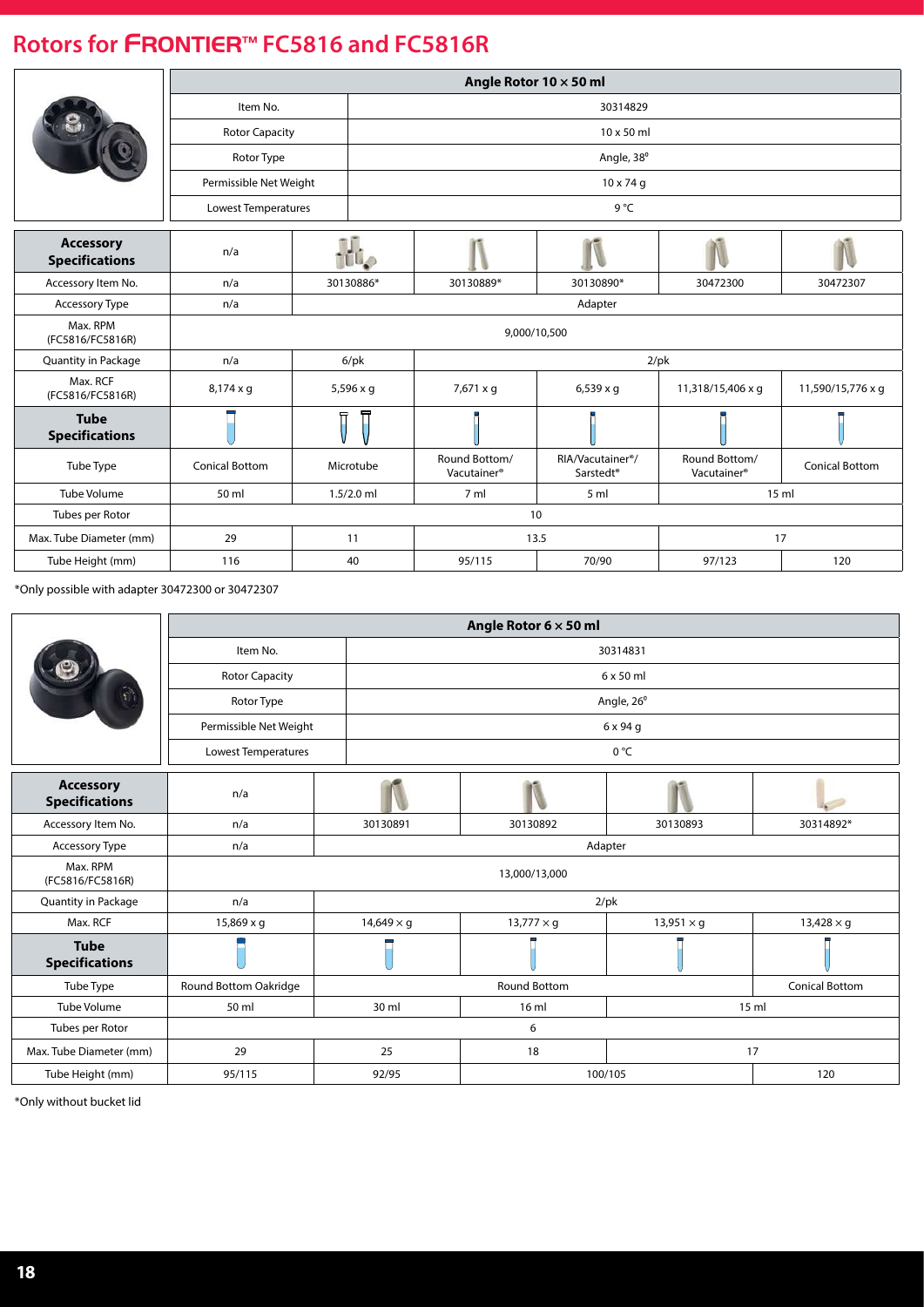|                                           |                                |                                                 | Angle Rotor 30 x 15 ml          |                          |                                                    |  |  |  |  |
|-------------------------------------------|--------------------------------|-------------------------------------------------|---------------------------------|--------------------------|----------------------------------------------------|--|--|--|--|
|                                           | Item No.                       |                                                 |                                 |                          |                                                    |  |  |  |  |
|                                           | <b>Rotor Capacity</b>          |                                                 | 30314832<br>30 x 15 ml          |                          |                                                    |  |  |  |  |
|                                           | Rotor Type                     |                                                 |                                 | Angle, 35°               |                                                    |  |  |  |  |
|                                           | Permissible Net Weight         |                                                 |                                 | 30 x 32 g                |                                                    |  |  |  |  |
|                                           | Lowest Temperatures            |                                                 |                                 | $-12 °C$                 |                                                    |  |  |  |  |
|                                           |                                |                                                 |                                 |                          |                                                    |  |  |  |  |
| <b>Accessory</b><br><b>Specifications</b> | n/a                            |                                                 | ł.                              |                          |                                                    |  |  |  |  |
| Accessory Item No.                        | n/a                            | 30211180                                        | 30130886                        | 30130889                 | 30130890                                           |  |  |  |  |
| Accessory Type                            | n/a                            |                                                 |                                 | Adapter                  |                                                    |  |  |  |  |
| Max. RPM<br>(FC5816/FC5816R)              |                                |                                                 | 4,500/4,500                     |                          |                                                    |  |  |  |  |
| Quantity in Package                       | n/a                            | $2$ /pk                                         | $6$ /pk                         |                          | $2$ /pk                                            |  |  |  |  |
| Max. RCF                                  | 2,830 x g                      | 2,716 x g / 2,354 x g                           | 2,038 x g                       | $2,762 \times q$         | 2,377 x g                                          |  |  |  |  |
| <b>Tube</b><br><b>Specifications</b>      |                                |                                                 | Ī                               |                          |                                                    |  |  |  |  |
| Tube Type                                 | Round Bottom/Conical<br>Bottom | Vacutainer <sup>®</sup> / Sarstedt <sup>®</sup> | Microtube                       | Round Bottom/Vacutainer® | RIA/Vacutainer <sup>®</sup> /Sarstedt <sup>®</sup> |  |  |  |  |
| <b>Tube Volume</b>                        | 15 ml                          | 9-10ml                                          | $1.5/2.0$ ml                    | 7 ml                     | 5 ml                                               |  |  |  |  |
| Tubes per Rotor                           | 30                             | 20                                              |                                 | 30                       |                                                    |  |  |  |  |
| Max. Tube Diameter (mm)                   | 17                             | 16                                              | 11                              |                          | 13.5                                               |  |  |  |  |
| Tube Height (mm)                          | 95/115                         | 92-107                                          | 40                              | 95/115                   | 70/90                                              |  |  |  |  |
|                                           |                                |                                                 | Angle Rotor 20 x 10 ml          |                          |                                                    |  |  |  |  |
|                                           | Item No.                       |                                                 | 30314833*                       |                          |                                                    |  |  |  |  |
|                                           | <b>Rotor Capacity</b>          |                                                 | 20 x 10 ml                      |                          |                                                    |  |  |  |  |
|                                           | Rotor Type                     |                                                 |                                 | Angle, 30°               |                                                    |  |  |  |  |
|                                           | Permissible Net Weight         |                                                 |                                 | 20 x 18 g                |                                                    |  |  |  |  |
|                                           | Lowest Temperatures            |                                                 |                                 | 0°C                      |                                                    |  |  |  |  |
| <b>Accessory</b>                          |                                |                                                 |                                 |                          |                                                    |  |  |  |  |
| <b>Specifications</b>                     |                                |                                                 | n/a                             |                          |                                                    |  |  |  |  |
| Accessory Item No.                        |                                |                                                 | n/a                             |                          |                                                    |  |  |  |  |
| Accessory Type                            |                                |                                                 | n/a                             |                          |                                                    |  |  |  |  |
| Max. RPM                                  |                                |                                                 | 12,000/12,000                   |                          |                                                    |  |  |  |  |
| Quantity in Package<br>Max. RCF           |                                |                                                 | n/a<br>$15,775/15,775 \times g$ |                          |                                                    |  |  |  |  |
| <b>Tube</b>                               |                                |                                                 |                                 |                          |                                                    |  |  |  |  |
| <b>Specifications</b>                     |                                |                                                 |                                 |                          |                                                    |  |  |  |  |
| Tube Type                                 |                                |                                                 | Round Bottom                    |                          |                                                    |  |  |  |  |
| Tube volume                               |                                |                                                 | 10 <sub>m</sub>                 |                          |                                                    |  |  |  |  |
| Tubes per Rotor                           |                                |                                                 | 20                              |                          |                                                    |  |  |  |  |
| Max. Tube Diameter (mm)                   |                                |                                                 | 16                              |                          |                                                    |  |  |  |  |
| Tube Height (mm)                          |                                |                                                 | 80                              |                          |                                                    |  |  |  |  |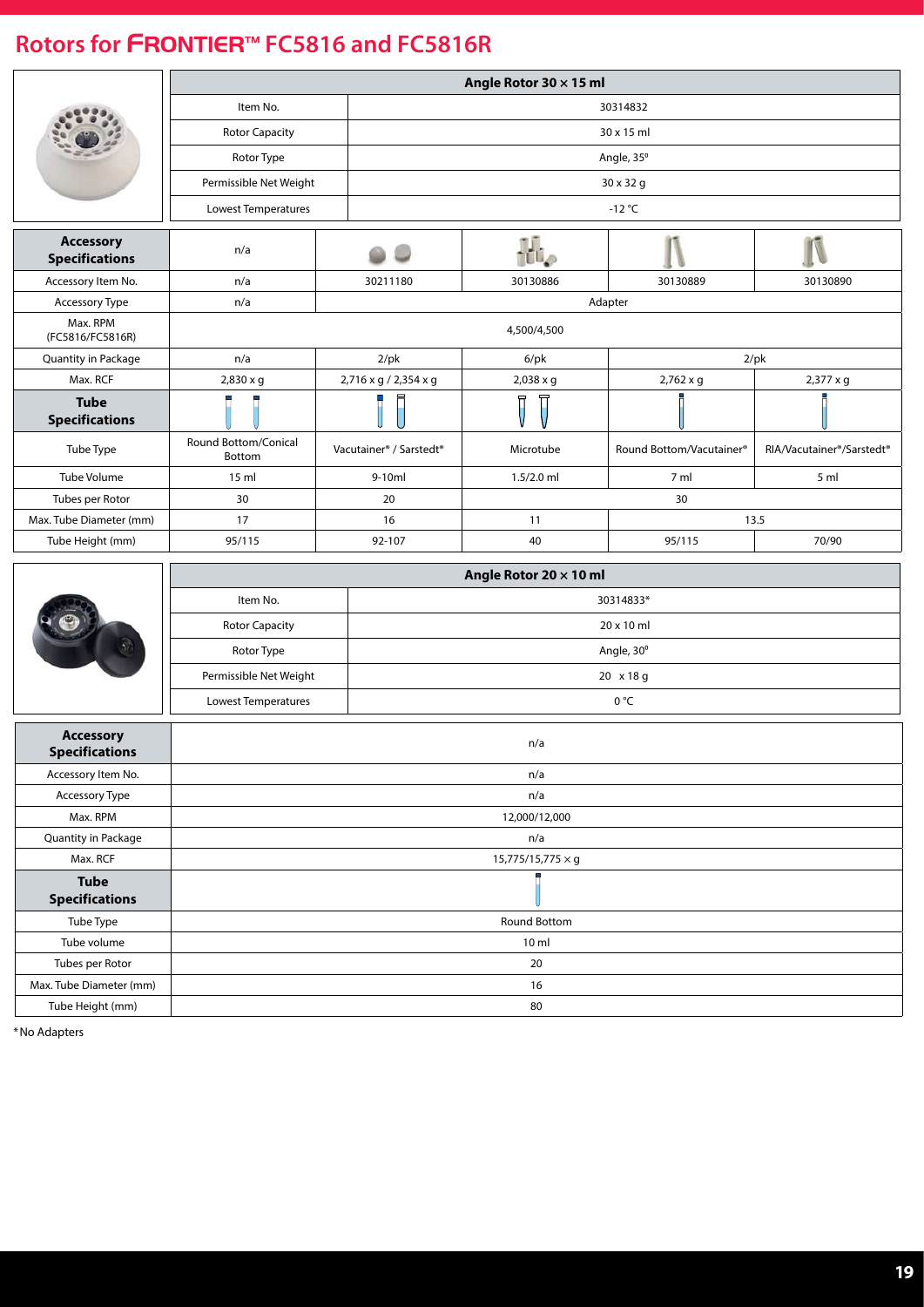|                                           |                        | Angle Rotor 44 x 1.5/2.0 ml  |                          |  |  |  |  |
|-------------------------------------------|------------------------|------------------------------|--------------------------|--|--|--|--|
|                                           | Item No.               | 30372718                     |                          |  |  |  |  |
|                                           | <b>Rotor Capacity</b>  | 44 x 1.5/2.0 ml              |                          |  |  |  |  |
|                                           | Rotor Type             | Angle, 30 <sup>%</sup> 55°   |                          |  |  |  |  |
|                                           | Permissible Net Weight | 44 x 3.8 g                   |                          |  |  |  |  |
|                                           | Lowest Temperatures    | 8 °C                         |                          |  |  |  |  |
| <b>Accessory</b><br><b>Specifications</b> | n/a                    |                              |                          |  |  |  |  |
| Accessory Item No.                        | n/a                    | 30130884                     | 30130885                 |  |  |  |  |
| Accessory Type                            | n/a                    |                              | Adapter                  |  |  |  |  |
| Max. RPM<br>(FC5816/FC5816R)              |                        | 15,000/16,000                |                          |  |  |  |  |
| Quantity in Package                       | n/a                    |                              | $6$ /pk                  |  |  |  |  |
| Max. RCF<br>(FC5816/FC5816R)              | 21,379/24,325 x g      | 20,625/23,466 x g            | 18,864/21,463 $\times$ q |  |  |  |  |
| <b>Tube</b><br><b>Specifications</b>      |                        | ਜ<br>$\overline{\mathbb{J}}$ | 묘                        |  |  |  |  |
| Tube Type                                 |                        | Microtube                    |                          |  |  |  |  |
| Tube volume                               | $1.5/2.0$ ml           | $0.2/0.4$ ml                 | $0.5$ ml                 |  |  |  |  |
| Tubes per Rotor                           |                        | 44                           |                          |  |  |  |  |
| Max. Tube Diameter (mm)                   | 11                     | 6                            | 8                        |  |  |  |  |
| Tube Height (mm)                          | 40                     |                              | 45                       |  |  |  |  |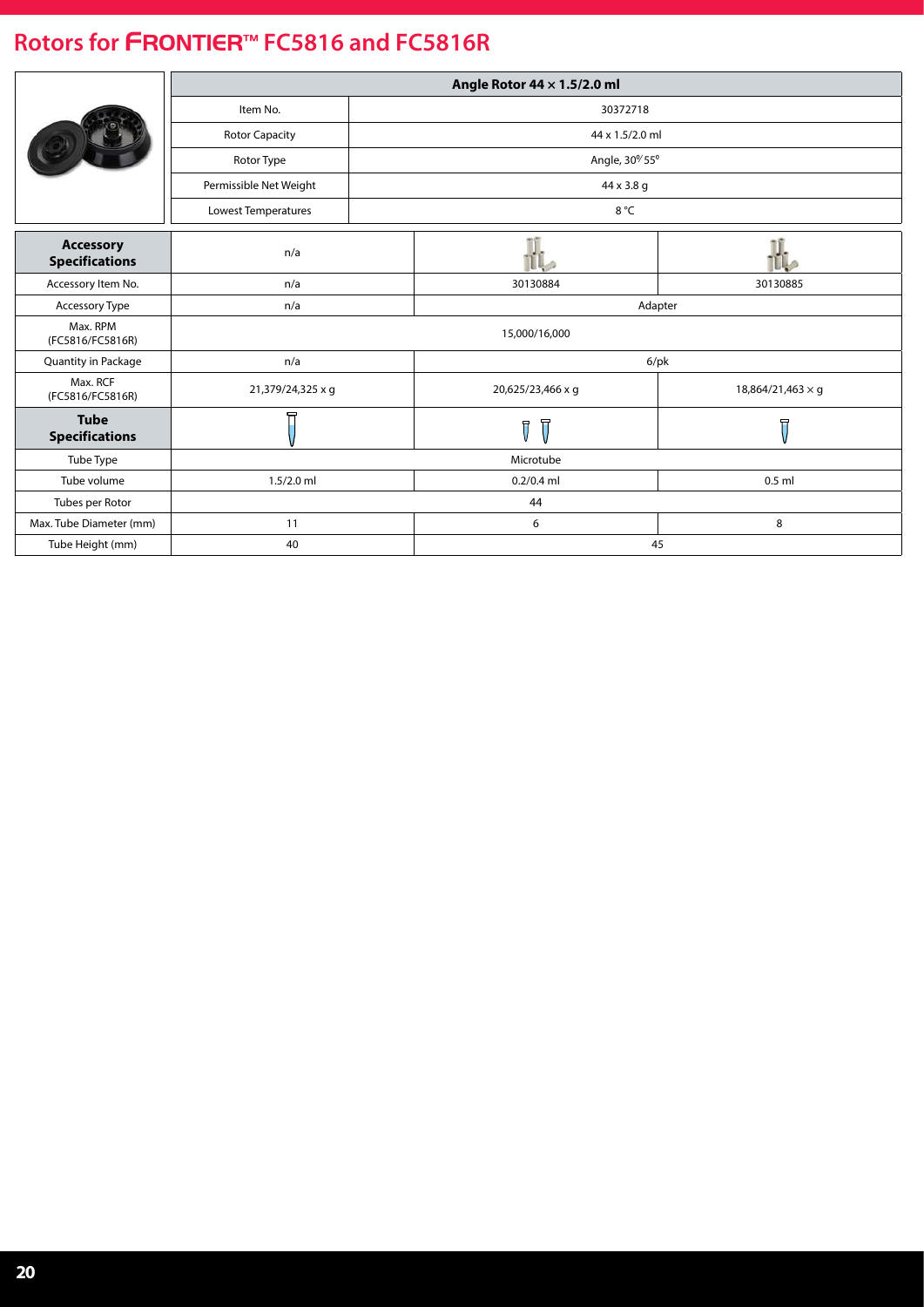<span id="page-20-0"></span>

|                                           |                        |                                                                       |                        |          | Angle Rotor 24 x 1.5/2.0 ml ID BIOSEALS V1 |                  |                         |                               |  |  |  |
|-------------------------------------------|------------------------|-----------------------------------------------------------------------|------------------------|----------|--------------------------------------------|------------------|-------------------------|-------------------------------|--|--|--|
|                                           | Item No.               |                                                                       |                        |          |                                            | 30642361         |                         |                               |  |  |  |
|                                           | <b>Rotor Capacity</b>  |                                                                       |                        |          |                                            | 24 x 1.5/2.0 ml  |                         |                               |  |  |  |
|                                           | Rotor Type             |                                                                       |                        |          |                                            |                  |                         |                               |  |  |  |
|                                           | Permissible Net Weight |                                                                       |                        |          |                                            | 24 x 3.4 g       |                         |                               |  |  |  |
|                                           | Lowest Temperatures    |                                                                       |                        |          |                                            | 7 °C             |                         |                               |  |  |  |
| <b>Accessory</b>                          |                        | n/a                                                                   |                        |          |                                            |                  | Πĩ                      |                               |  |  |  |
| <b>Specifications</b>                     |                        |                                                                       |                        |          |                                            |                  |                         |                               |  |  |  |
| Accessory Item No.                        |                        | n/a                                                                   |                        |          | 30130884                                   |                  | 30130885                |                               |  |  |  |
| Accessory Type<br>Max. RPM                |                        | n/a                                                                   |                        |          |                                            | Adapter          |                         |                               |  |  |  |
| (FC5718/FC5718R)                          |                        | 14,000/15,000                                                         |                        |          |                                            |                  |                         |                               |  |  |  |
| Quantity in Package                       |                        | n/a                                                                   |                        |          |                                            | $6$ /pk          |                         |                               |  |  |  |
| Max. RCF<br>(FC5718/FC5718R)              |                        | 18,624/21,379 x g                                                     |                        |          | 16,433/18,863 x q                          |                  | 17,967/20,624 x g       |                               |  |  |  |
| <b>Tube</b><br><b>Specifications</b>      |                        |                                                                       |                        |          | Ţ                                          |                  | $\overline{\mathsf{U}}$ |                               |  |  |  |
| Tube Type                                 |                        |                                                                       |                        |          |                                            |                  |                         |                               |  |  |  |
| Tube volume                               |                        | $1.5/2.0$ ml                                                          |                        |          | $0.2/0.4$ ml                               |                  | $0.5$ ml                |                               |  |  |  |
| Tubes per Rotor                           |                        |                                                                       |                        |          |                                            |                  |                         |                               |  |  |  |
| Max. Tube Diameter (mm)                   |                        | 11                                                                    | 8<br>6                 |          |                                            |                  |                         |                               |  |  |  |
| Tube Height (mm)                          |                        | 40                                                                    |                        |          |                                            | 45               |                         |                               |  |  |  |
|                                           |                        |                                                                       |                        |          | Swing Out Rotor 4 x 100 ml                 |                  |                         |                               |  |  |  |
|                                           | Item No.               |                                                                       |                        |          |                                            | 30314822         |                         |                               |  |  |  |
|                                           | <b>Rotor Capacity</b>  |                                                                       |                        |          |                                            | 4 x 100 ml       |                         |                               |  |  |  |
|                                           | Rotor Type             |                                                                       |                        |          |                                            | Swing Out, 0-90° |                         |                               |  |  |  |
|                                           | Permissible Net Weight |                                                                       |                        |          |                                            | 4 x 340 g        |                         |                               |  |  |  |
|                                           |                        |                                                                       |                        |          |                                            |                  |                         |                               |  |  |  |
|                                           | Lowest Temperature     |                                                                       |                        |          |                                            | n/a              |                         |                               |  |  |  |
| <b>Accessory</b><br><b>Specifications</b> |                        |                                                                       |                        |          |                                            |                  |                         |                               |  |  |  |
| Accessory Item No.                        | 30314842               | 30314843                                                              |                        | 30314844 | 30314845                                   | 30314846         | 30314847                | 30314848                      |  |  |  |
| Accessory Type                            |                        |                                                                       |                        |          | Rack                                       |                  |                         |                               |  |  |  |
| Max. RPM<br>(FC5718/FC5718R)              |                        |                                                                       |                        |          | 4,500/4,500                                |                  |                         |                               |  |  |  |
| Quantity in Package                       |                        |                                                                       |                        |          | $2$ /pk                                    |                  |                         |                               |  |  |  |
| Max. RCF                                  |                        | 3,192 x g<br>$3,214 \times g$<br>3,192 xa g<br>3,237 x g<br>3,213 x g |                        |          |                                            |                  |                         |                               |  |  |  |
| <b>Tube</b><br><b>Specifications</b>      |                        | F                                                                     |                        |          |                                            |                  |                         |                               |  |  |  |
| Tube Type                                 |                        |                                                                       | Round Bottom/Oak Ridge |          |                                            | Conical Bottom   |                         | <b>Skirted Conical Bottom</b> |  |  |  |
| Tube volume                               | 100 ml                 | 85 ml                                                                 |                        |          |                                            | 50 ml            |                         | 30 ml                         |  |  |  |
| Tubes per Rotor                           |                        |                                                                       |                        |          | 4                                          |                  |                         |                               |  |  |  |
| Max. Tube Diameter (mm)                   | 44                     | 38                                                                    |                        | 34       |                                            | 29               |                         | 25                            |  |  |  |
| Tube Height (mm)                          |                        | 90/108                                                                |                        | 92/118   | 90/118                                     |                  | 116                     | 95/105                        |  |  |  |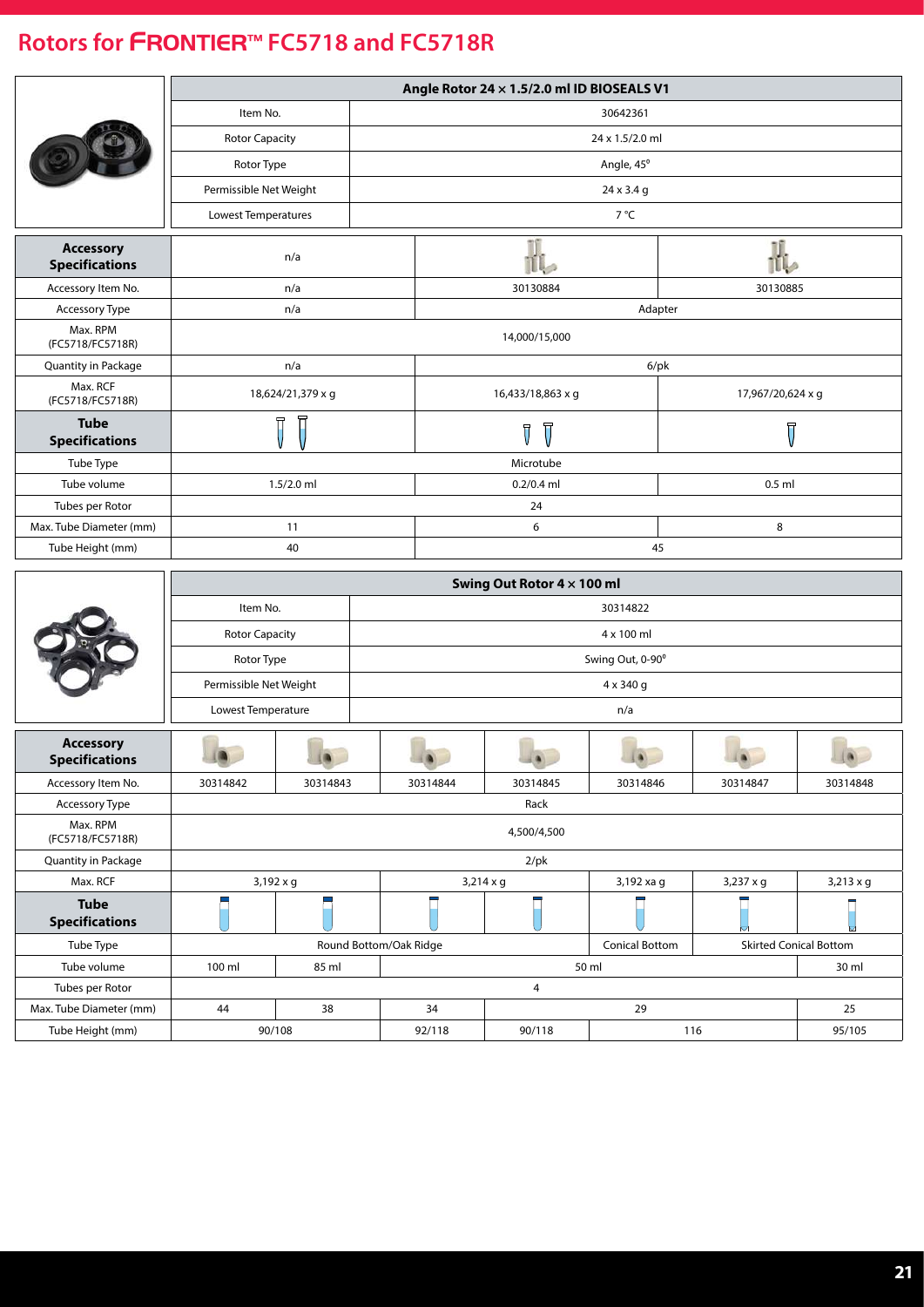| <b>Accessory</b><br><b>Specifications</b> |                     | $\bullet$             |                                  |                                     |                   |                       |                       |  |  |  |  |  |  |
|-------------------------------------------|---------------------|-----------------------|----------------------------------|-------------------------------------|-------------------|-----------------------|-----------------------|--|--|--|--|--|--|
| Accessory Item No.                        | 30314849            | 30314850              | 30314851                         | 30314852                            | 30314853          | 30314854              | 30314855              |  |  |  |  |  |  |
| Accessory Type                            |                     |                       |                                  | Rack                                |                   |                       |                       |  |  |  |  |  |  |
| Max. RPM<br>(FC5718/FC5718R)              |                     | 4,500/4,500           |                                  |                                     |                   |                       |                       |  |  |  |  |  |  |
| Quantity in Package                       |                     |                       |                                  | $2$ /pk                             |                   |                       |                       |  |  |  |  |  |  |
| Max. RCF                                  | $3,259 \times g$    | 3,350 x g             |                                  | $3,282 \times g$                    | $3,214 \times g$  | $2,241 \times g$      | $3,169 \times g$      |  |  |  |  |  |  |
| <b>Tube</b><br><b>Specifications</b>      |                     |                       |                                  |                                     |                   |                       |                       |  |  |  |  |  |  |
| Tube Type                                 | <b>Round Bottom</b> | <b>Conical Bottom</b> | <b>Skirted Conical</b><br>Bottom |                                     | Round Bottom      | Microtube             | <b>Conical Bottom</b> |  |  |  |  |  |  |
| Tube volume                               | 25 ml               |                       | 15 ml                            |                                     | 5-7 ml            | $1.5$ ml              | 4.5 ml                |  |  |  |  |  |  |
| Tubes per Rotor                           | $\overline{4}$      | 8                     | 4                                | 28                                  | 36                | 40                    | 36                    |  |  |  |  |  |  |
| Max. Tube Diameter (mm)                   |                     | 17                    |                                  | 16                                  | 13                | 11                    | 13                    |  |  |  |  |  |  |
| Tube Height (mm)                          | 95/105              |                       | 120                              | 90/108                              | 75/100            | 42                    | 75/100                |  |  |  |  |  |  |
| <b>Accessory</b><br><b>Specifications</b> |                     | $\mathbf{a}$          |                                  |                                     |                   |                       |                       |  |  |  |  |  |  |
| Accessory Item No.                        |                     | 30314856              |                                  | 30314857                            |                   | 30314858              |                       |  |  |  |  |  |  |
| Accessory Type                            |                     |                       |                                  | Rack                                |                   |                       |                       |  |  |  |  |  |  |
| Max. RPM<br>(FC5718/FC5718R)              |                     |                       |                                  | 4,500/4,500                         |                   |                       |                       |  |  |  |  |  |  |
| Quantity in Package                       |                     |                       |                                  | $2$ /pk                             |                   |                       |                       |  |  |  |  |  |  |
| Max. RCF                                  |                     | $2,626 \times g$      |                                  | $3,214 \times g$                    |                   | 3,237 x g             |                       |  |  |  |  |  |  |
| <b>Tube</b><br><b>Specifications</b>      |                     |                       |                                  |                                     |                   |                       |                       |  |  |  |  |  |  |
| Tube Type                                 |                     | <b>Round Bottom</b>   |                                  | Vacutainer <sup>®</sup>             |                   | Sarstedt <sup>®</sup> |                       |  |  |  |  |  |  |
| <b>Tube Volume</b>                        |                     |                       | $5-7$ ml                         |                                     |                   | 4-10 ml               |                       |  |  |  |  |  |  |
| Tubes per Rotor                           |                     |                       | 28                               | 20                                  |                   |                       |                       |  |  |  |  |  |  |
| Max. Tube Diameter (mm)                   |                     |                       | 13                               | 16                                  |                   |                       |                       |  |  |  |  |  |  |
| Tube Height (mm)                          |                     | 65/80                 |                                  |                                     | 75/100            |                       |                       |  |  |  |  |  |  |
|                                           |                     |                       |                                  | Swing Out Rotor 4 x 100 ml Sealable |                   |                       |                       |  |  |  |  |  |  |
|                                           | Item No.            |                       |                                  |                                     | 30314823          |                       |                       |  |  |  |  |  |  |
|                                           | Dotor Canacity      |                       |                                  |                                     | $4 \times 100$ ml |                       |                       |  |  |  |  |  |  |

|                                           |                        | Item No.<br>30314823                 |                  |             |                  |                            |              |  |  |  |
|-------------------------------------------|------------------------|--------------------------------------|------------------|-------------|------------------|----------------------------|--------------|--|--|--|
|                                           | <b>Rotor Capacity</b>  |                                      |                  |             | 4 x 100 ml       |                            |              |  |  |  |
|                                           | Rotor Type             |                                      | Swing Out, 0-90° |             |                  |                            |              |  |  |  |
|                                           | Permissible Net Weight |                                      |                  |             | $4 \times 465$ g |                            |              |  |  |  |
|                                           | Lowest Temperatures    |                                      |                  |             | -3 $^{\circ}$ C  |                            |              |  |  |  |
| <b>Accessory</b><br><b>Specifications</b> |                        |                                      |                  |             |                  |                            |              |  |  |  |
| Accessory Item No.                        | 30314860*              | 30314861*                            | 30314862         | 30314863    | 30314864         | 30314865                   | 30314866     |  |  |  |
| Accessory Type                            |                        | <b>Bucket</b><br>Screw Cap<br>O-Ring |                  |             |                  | Rack                       |              |  |  |  |
| Max. RPM<br>(FC5718/FC5718R)              |                        |                                      |                  | 5,000/5,000 |                  |                            |              |  |  |  |
| Quantity in Package                       |                        | $2$ /pk                              |                  | $10$ /pk    |                  | $2$ /pk                    |              |  |  |  |
| Max. RCF                                  |                        | $3,779 \times q$                     |                  | n/a         | $3,672 \times g$ |                            | 3,725 x g    |  |  |  |
| <b>Tube</b><br><b>Specifications</b>      |                        |                                      | n/a              |             |                  |                            |              |  |  |  |
| Tube Type                                 |                        | n/a                                  |                  |             |                  | Round Bottom/<br>Oak Ridge | Round Bottom |  |  |  |
| Tube volume                               |                        |                                      | n/a              |             | 100 ml           | 85 ml                      | 50 ml        |  |  |  |
| Tubes per Rotor                           |                        | 4                                    |                  |             |                  |                            |              |  |  |  |
| Max. Tube Diameter (mm)                   |                        |                                      | n/a              |             | 40               | 38                         | 34           |  |  |  |
| Tube Height (mm)                          |                        |                                      | n/a              |             |                  | 90/108                     | 92/118       |  |  |  |

\*Must use rack -30314864 when using 100mL tubes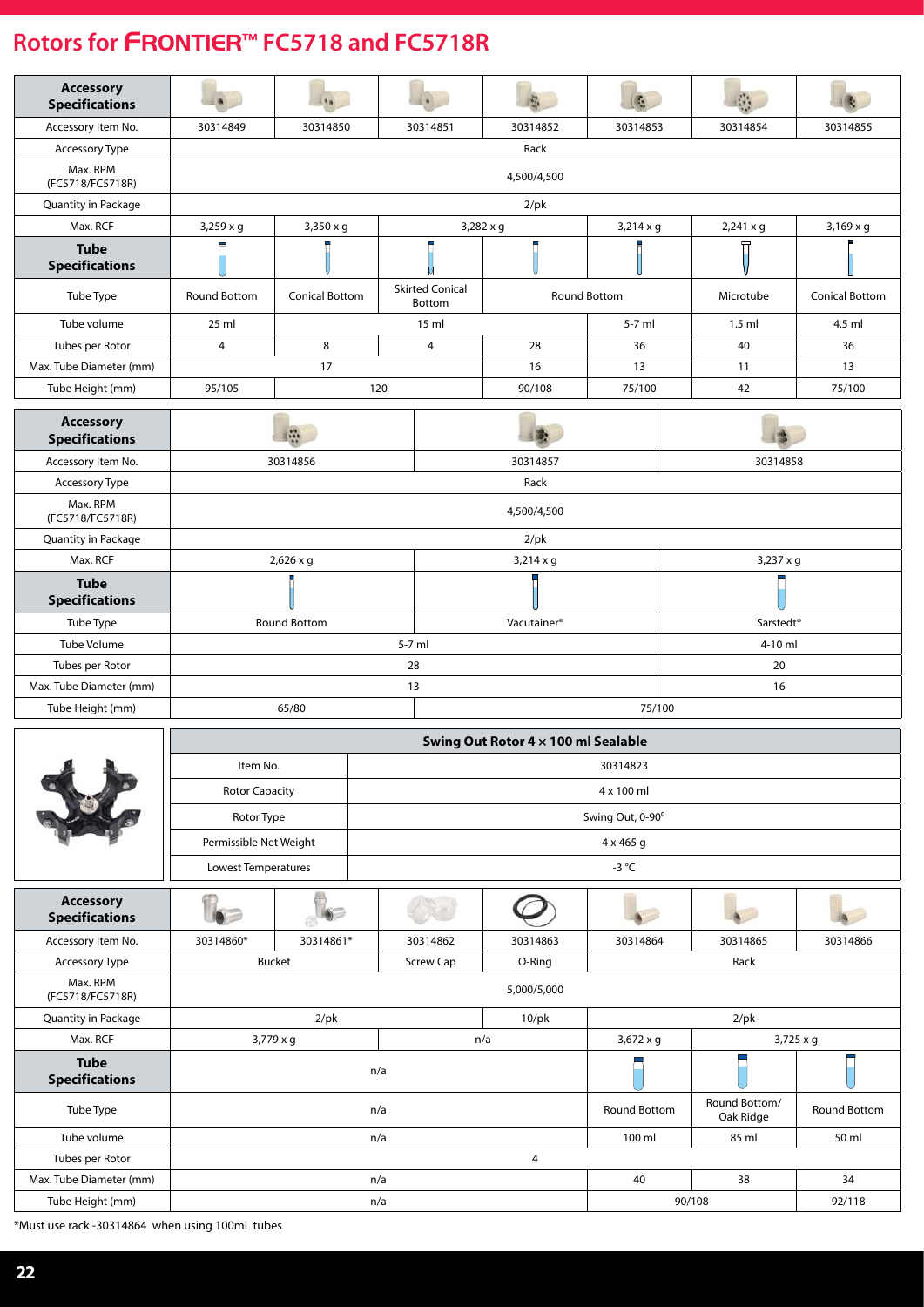| <b>Accessory</b><br><b>Specifications</b> |                                  |                       |                               |                  |  |                       |                       |                         |  |  |  |  |
|-------------------------------------------|----------------------------------|-----------------------|-------------------------------|------------------|--|-----------------------|-----------------------|-------------------------|--|--|--|--|
| Accessory Item No.                        | 30314867                         | 30314868              | 30314869                      | 30314870         |  | 30314871              | 30314872              | 30314873*               |  |  |  |  |
| Accessory Type                            |                                  |                       |                               | Rack             |  |                       |                       |                         |  |  |  |  |
| Max. RPM<br>(FC5718/FC5718R)              |                                  | 5,000/5,000           |                               |                  |  |                       |                       |                         |  |  |  |  |
| Quantity in Package                       |                                  |                       |                               | $2$ /pk          |  |                       |                       |                         |  |  |  |  |
| Max. RCF                                  | $3,725 \times g$                 | 3,751 x g             | 3,699 x g                     | $3,486 \times q$ |  | 3,725 x g             | $3,752 \times g$      |                         |  |  |  |  |
| <b>Tube</b><br><b>Specifications</b>      |                                  |                       |                               |                  |  |                       |                       |                         |  |  |  |  |
| Tube Type                                 | Round Bottom/<br>Oak Ridge       | <b>Conical Bottom</b> | <b>Skirted Conical Bottom</b> |                  |  | Round Bottom          | <b>Conical Bottom</b> |                         |  |  |  |  |
| Tube volume                               |                                  | 50 ml                 |                               | 30 ml            |  | 25 ml                 |                       | 15 ml                   |  |  |  |  |
| Tubes per Rotor                           |                                  |                       | 4                             |                  |  |                       | $\overline{4}$        | 8                       |  |  |  |  |
| Max. Tube Diameter (mm)                   |                                  | 29                    |                               |                  |  | 25                    |                       | 17                      |  |  |  |  |
| Tube Height (mm)                          | 90/113                           |                       | 116                           | 95/105           |  | 95/110                |                       | 120                     |  |  |  |  |
| <b>Accessory</b><br><b>Specifications</b> |                                  |                       |                               | 兵车               |  |                       |                       |                         |  |  |  |  |
| Accessory Item No.                        | 30314874                         | 30314875              | 30314876                      | 30314877         |  | 30314878              | 30314879              | 30314880                |  |  |  |  |
| Accessory Type                            |                                  |                       |                               | Rack             |  |                       |                       |                         |  |  |  |  |
| Max. RPM<br>(FC5718/FC5718R)              |                                  | 5,000/5,000           |                               |                  |  |                       |                       |                         |  |  |  |  |
| Qty in Package                            |                                  |                       |                               | $2$ /pk          |  |                       |                       |                         |  |  |  |  |
| Max. RCF                                  |                                  |                       |                               | 3,725 x g        |  |                       |                       |                         |  |  |  |  |
| <b>Tube</b><br><b>Specifications</b>      |                                  |                       |                               |                  |  |                       |                       | ш                       |  |  |  |  |
| Tube Type                                 | <b>Skirted Conical</b><br>Bottom |                       | Round Bottom                  | Microtube        |  | Sarstedt <sup>®</sup> | Round Bottom          | Vacutainer <sup>®</sup> |  |  |  |  |
| Tube volume                               |                                  | 15 ml                 | 5-7 ml                        | $1.5$ ml         |  | 10 <sub>m</sub>       | 5-7 ml                | 10 ml                   |  |  |  |  |
| Tubes per Rotor                           | 8                                | 16                    | 28                            | 20               |  | 12                    |                       | 16                      |  |  |  |  |
| Max. Tube Diameter (mm)                   |                                  | 17                    | 13                            | 11               |  | 17                    | 13                    | 16                      |  |  |  |  |
| Tube Height (mm)                          | 120                              | 90/108                | 75/100                        | 42               |  | 85/100                |                       | 75/100                  |  |  |  |  |
| <b>Accessory</b><br><b>Specifications</b> |                                  | $\lambda$             |                               |                  |  |                       | E<br>$\mathcal{C}$    |                         |  |  |  |  |
| Accessory Item No.                        |                                  | 30314881              |                               |                  |  |                       | 30314882              |                         |  |  |  |  |
| Accessory Type                            |                                  |                       |                               | Bucket           |  |                       |                       |                         |  |  |  |  |
| Max. RPM<br>(FC5718/FC5718R)              |                                  |                       |                               | 5,000/5,000      |  |                       |                       |                         |  |  |  |  |
| Quantity in Package                       |                                  |                       |                               | $2$ /pk          |  |                       |                       |                         |  |  |  |  |
| Max. RCF                                  |                                  |                       |                               | 3,885 x g        |  |                       |                       |                         |  |  |  |  |
| <b>Tube</b><br><b>Specifications</b>      |                                  |                       |                               |                  |  |                       |                       |                         |  |  |  |  |
|                                           | Conical Bottom                   |                       |                               |                  |  |                       |                       |                         |  |  |  |  |
| Tube Type                                 |                                  |                       |                               |                  |  |                       |                       |                         |  |  |  |  |
| Tube volume                               |                                  | 50 ml                 |                               |                  |  |                       | 15 ml                 |                         |  |  |  |  |
| Tubes per Rotor                           |                                  | 8                     |                               |                  |  |                       | 12                    |                         |  |  |  |  |
| Max. Tube Diameter (mm)                   |                                  | 29                    |                               |                  |  |                       | 17                    |                         |  |  |  |  |

\*Only without bucket lid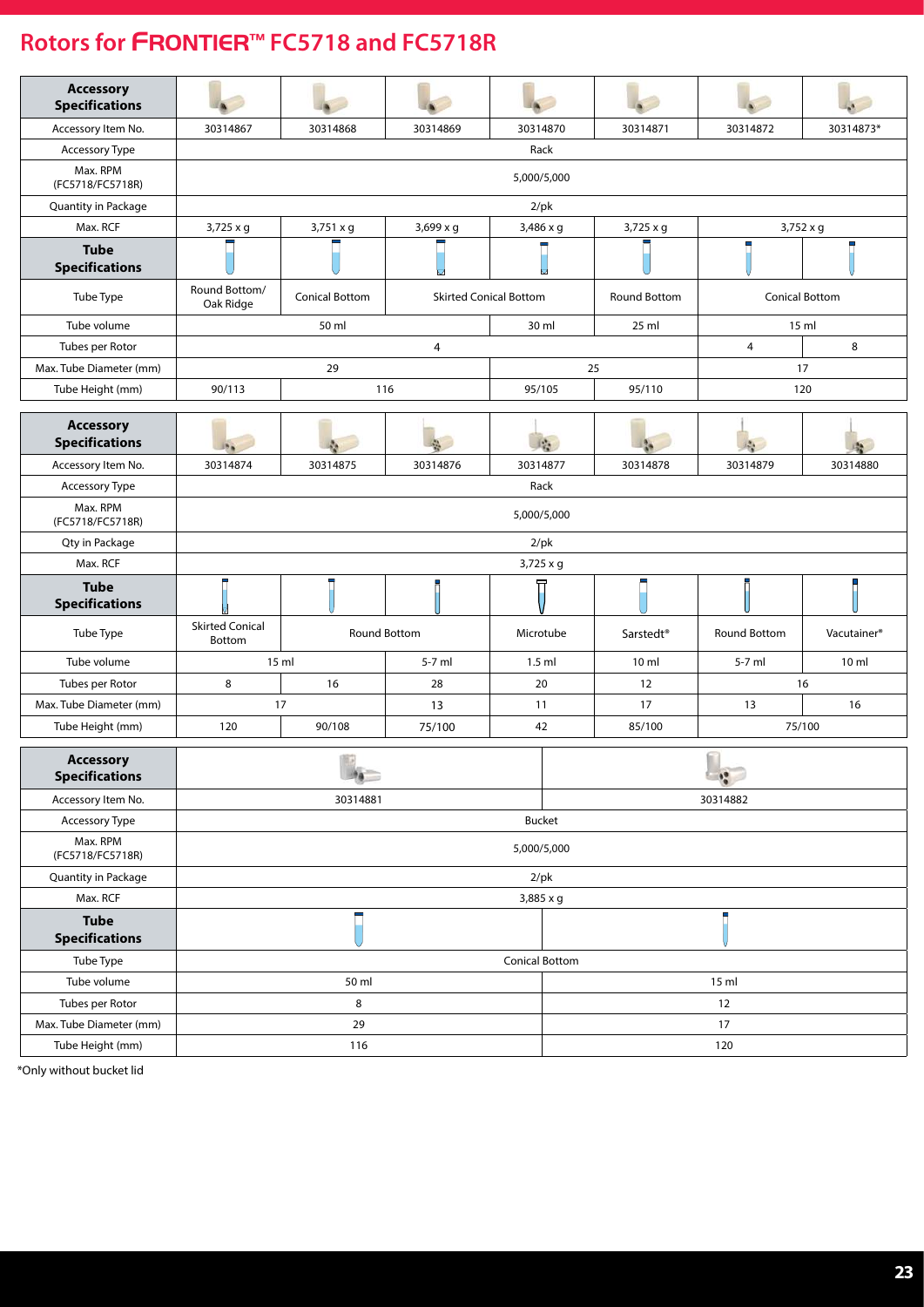|                                           |                        |                        |                                             | Swing Out Rotor 2 × 3 MTP w/Bucket |                       |                       |                       |                       |  |  |  |  |
|-------------------------------------------|------------------------|------------------------|---------------------------------------------|------------------------------------|-----------------------|-----------------------|-----------------------|-----------------------|--|--|--|--|
|                                           |                        | Item No.               |                                             |                                    | 30314824              |                       |                       |                       |  |  |  |  |
|                                           |                        | <b>Rotor Capacity</b>  |                                             |                                    | $2 \times 3$ MTP      |                       |                       |                       |  |  |  |  |
|                                           | Rotor Type             |                        |                                             |                                    |                       | Swing Out, 0-90°      |                       |                       |  |  |  |  |
|                                           |                        | Permissible Net Weight |                                             |                                    |                       | $2 \times 310$ g      |                       |                       |  |  |  |  |
|                                           | Lowest Temperatures    |                        |                                             |                                    |                       | 0 °C                  |                       |                       |  |  |  |  |
|                                           |                        |                        |                                             |                                    |                       |                       |                       |                       |  |  |  |  |
| <b>Accessory</b><br><b>Specifications</b> |                        |                        |                                             |                                    |                       | AHHH                  |                       |                       |  |  |  |  |
| Accessory Item No.                        |                        |                        | 30314890                                    |                                    |                       |                       | 30314891              |                       |  |  |  |  |
| Accessory Type                            |                        |                        | <b>Bucket</b>                               |                                    |                       |                       | Adapter               |                       |  |  |  |  |
| Max. RPM<br>(FC5718/FC5718R)              |                        | 4,500/4,500            |                                             |                                    |                       |                       |                       |                       |  |  |  |  |
| Quantity in Package                       |                        |                        |                                             |                                    | $2$ /pk               |                       |                       |                       |  |  |  |  |
| Max. RCF                                  |                        |                        |                                             |                                    | 2,716 x g             |                       |                       |                       |  |  |  |  |
| <b>Tube</b><br><b>Specifications</b>      |                        |                        | n/a                                         |                                    |                       |                       |                       |                       |  |  |  |  |
| Tube Type                                 |                        |                        | Microplate                                  |                                    |                       |                       | Microtube             |                       |  |  |  |  |
| Tube volume                               |                        |                        | <b>MTP</b>                                  |                                    |                       |                       | $1.5/2.0$ ml          |                       |  |  |  |  |
| Tubes per Rotor                           |                        |                        | 6 Standard Microplates or 2 Deepwell Plates |                                    | 96                    |                       |                       |                       |  |  |  |  |
| Max. Tube Diameter (mm)                   |                        |                        | 87 x 128                                    |                                    |                       |                       | 11                    |                       |  |  |  |  |
| Tube Height (mm)                          |                        |                        | 51                                          |                                    |                       |                       | 42                    |                       |  |  |  |  |
|                                           |                        |                        |                                             |                                    | Angle Rotor 6 x 85 ml |                       |                       |                       |  |  |  |  |
|                                           | Item No.               |                        |                                             |                                    |                       | 30314825              |                       |                       |  |  |  |  |
|                                           | <b>Rotor Capacity</b>  |                        |                                             |                                    |                       | 6 x 85 ml             |                       |                       |  |  |  |  |
|                                           | Rotor Type             |                        |                                             |                                    |                       | Angle, 25°            |                       |                       |  |  |  |  |
|                                           | Permissible Net Weight |                        |                                             |                                    |                       | 6 x 140 g             |                       |                       |  |  |  |  |
|                                           | Lowest Temperatures    |                        |                                             |                                    |                       | 19 °C                 |                       |                       |  |  |  |  |
|                                           |                        |                        |                                             |                                    |                       |                       |                       |                       |  |  |  |  |
| <b>Accessory</b><br><b>Specifications</b> | n/a                    |                        |                                             |                                    |                       |                       |                       |                       |  |  |  |  |
| Accessory Item No.                        | n/a                    | 30314893               | 30314894                                    | 30314895                           | 30314896              | 30314897              | 30314898              | 30314899              |  |  |  |  |
| Accessory Type                            | n/a                    |                        |                                             |                                    | Adapter               |                       |                       |                       |  |  |  |  |
| Max. RPM<br>(FC5718/FC5718R)              |                        |                        |                                             |                                    | 11,000/13,500         |                       |                       |                       |  |  |  |  |
| Quantity in Package                       | n/a                    |                        |                                             |                                    | $2$ /pk               |                       |                       |                       |  |  |  |  |
| Max. RCF<br>(FC5718/FC5718R)              | 13,932<br>/20,984 x g  |                        | 12,985 /19,557 x g                          |                                    | 13,526 /20,372 x g    | 12,579<br>/18,946 x g | 13,932<br>/20,984 x g | 12,850<br>/19,354 x g |  |  |  |  |
| <b>Tube</b><br><b>Specifications</b>      |                        |                        |                                             |                                    |                       |                       |                       |                       |  |  |  |  |
| Tube Type                                 |                        |                        | Round Bottom                                |                                    |                       | <b>Conical Bottom</b> |                       | Round Bottom          |  |  |  |  |
| Tube volume                               | 85 ml                  | 15 ml                  | 30 ml                                       |                                    | 50 ml                 |                       | 15 ml                 | 16 ml                 |  |  |  |  |
| Tubes per Rotor                           |                        | 6<br>6<br>12           |                                             |                                    |                       |                       |                       |                       |  |  |  |  |
| Max. Tube Diameter (mm)                   | 38                     | 17                     | 25                                          |                                    | 29<br>17<br>18        |                       |                       |                       |  |  |  |  |
| Tube Height (mm)                          | 113                    | 103/110                | 90/103                                      | 105                                | 116                   | 120                   | 95/100                | 103/110               |  |  |  |  |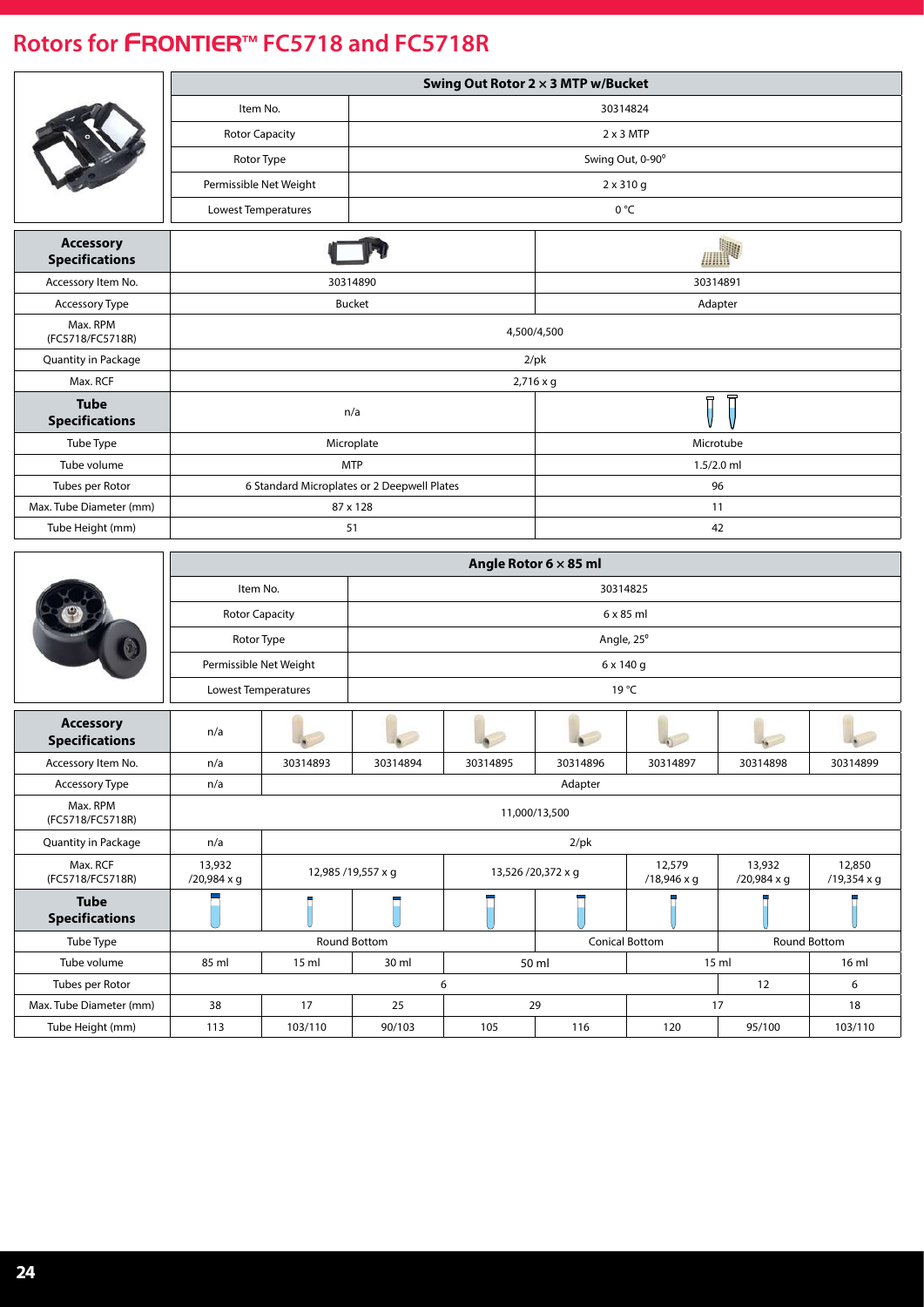|                                           |                       |                                                                         |                  |           | Angle Rotor $6 \times 85$ ml |                       |                   |                     |  |  |  |
|-------------------------------------------|-----------------------|-------------------------------------------------------------------------|------------------|-----------|------------------------------|-----------------------|-------------------|---------------------|--|--|--|
|                                           | Item No.              |                                                                         | 30314826         |           |                              |                       |                   |                     |  |  |  |
|                                           | <b>Rotor Capacity</b> |                                                                         |                  |           |                              | $6 \times 85$ ml      |                   |                     |  |  |  |
|                                           | Rotor Type            |                                                                         |                  |           |                              | Angle, 38°            |                   |                     |  |  |  |
|                                           |                       | Permissible Net Weight                                                  |                  |           | 6 x 140 g                    |                       |                   |                     |  |  |  |
|                                           | Lowest Temperatures   |                                                                         |                  |           | 3 °C                         |                       |                   |                     |  |  |  |
| <b>Accessory</b><br><b>Specifications</b> | n/a                   |                                                                         |                  |           |                              |                       |                   |                     |  |  |  |
| Accessory Item No.                        | n/a                   | 30314893                                                                | 30314894         | 30314895  | 30314896                     | 30314897              | 30314898          | 30314899            |  |  |  |
| <b>Accessory Type</b>                     | n/a                   |                                                                         |                  |           | Adapter                      |                       |                   |                     |  |  |  |
| Max. RPM<br>(FC5718/FC5718R)              |                       |                                                                         |                  |           | 9,000/9,000                  |                       |                   |                     |  |  |  |
| Quantity in Package                       | n/a                   |                                                                         |                  |           | $2$ /pk                      |                       |                   |                     |  |  |  |
| Max. RCF                                  | $10,413 \times q$     | $9,598 \times q$                                                        | $9,417 \times q$ | 9,870 x g | $9,598 \times q$             | $9,417 \times q$      | $10,051 \times q$ | $9,417 \times q$    |  |  |  |
| <b>Tube</b><br><b>Specifications</b>      |                       |                                                                         |                  |           |                              |                       |                   |                     |  |  |  |
| Tube Type                                 |                       |                                                                         | Round Bottom     |           |                              | <b>Conical Bottom</b> |                   | <b>Round Bottom</b> |  |  |  |
| Tube volume                               | 85 ml                 | 50 ml<br>15 <sub>m</sub><br>30 ml<br>15 <sub>m</sub><br>16 <sub>m</sub> |                  |           |                              |                       |                   |                     |  |  |  |
| Tubes per Rotor                           |                       |                                                                         | 12<br>6<br>6     |           |                              |                       |                   |                     |  |  |  |
| Max. Tube Diameter (mm)                   | 38                    | 17                                                                      | 25               |           | 29                           |                       | 17                | 18                  |  |  |  |
| Tube Height (mm)                          | 113                   | 103/110                                                                 | 90/103           | 105       | 116                          | 120                   | 95/100            | 103/110             |  |  |  |

|                                           |                       |                                       |                     |            | Angle Rotor $4 \times 85$ ml |                       |                   |                     |  |  |
|-------------------------------------------|-----------------------|---------------------------------------|---------------------|------------|------------------------------|-----------------------|-------------------|---------------------|--|--|
|                                           | Item No.              |                                       | 30314827            |            |                              |                       |                   |                     |  |  |
|                                           | <b>Rotor Capacity</b> |                                       |                     |            | $4 \times 85$ ml             |                       |                   |                     |  |  |
|                                           | Rotor Type            |                                       |                     |            | Angle, 30°                   |                       |                   |                     |  |  |
|                                           |                       | Permissible Net Weight                |                     |            | 4 x 140 g                    |                       |                   |                     |  |  |
|                                           | Lowest Temperatures   |                                       |                     |            | $6^{\circ}$ C                |                       |                   |                     |  |  |
| <b>Accessory</b><br><b>Specifications</b> | n/a                   |                                       |                     |            |                              |                       |                   |                     |  |  |
| Accessory Item No.                        | n/a                   | 30314893                              | 30314894            | 30314895   | 30314896*                    | 30314897*             | 30314898          | 30314899            |  |  |
| <b>Accessory Type</b>                     | n/a                   |                                       |                     |            | Adapter                      |                       |                   |                     |  |  |
| Max. RPM<br>(FC5718/FC5718R)              |                       |                                       |                     |            | 12,000/12,000                |                       |                   |                     |  |  |
| Quantity in Package                       | n/a                   |                                       |                     |            | $2$ /pk                      |                       |                   |                     |  |  |
| Max. RCF                                  | 14,809 x g            | 13,682 x g                            | $13521 \times q$    | 14,326 x q | $13,843 \times q$            | $13,360 \times q$     | $12,073 \times q$ | $13,360 \times q$   |  |  |
| <b>Tube</b><br><b>Specifications</b>      |                       |                                       |                     |            |                              |                       |                   |                     |  |  |
| Tube Type                                 |                       |                                       | <b>Round Bottom</b> |            |                              | <b>Conical Bottom</b> |                   | <b>Round Bottom</b> |  |  |
| Tube volume                               | 85 ml                 | 15 <sub>ml</sub>                      | 30 ml               |            | 50 ml                        |                       | 15 <sub>m</sub>   | 16 <sub>m</sub>     |  |  |
| Tubes per Rotor                           |                       | 8<br>$\overline{4}$<br>$\overline{4}$ |                     |            |                              |                       |                   |                     |  |  |
| Max. Tube Diameter (mm)                   | 38                    | 17                                    | 25                  |            | 29                           |                       | 17                | 18                  |  |  |
| Tube Height (mm)                          | 113                   | 103/110                               | 90/103              | 105        | 116                          | 120                   | 95/100            | 103/110             |  |  |

\*Only without rotor lid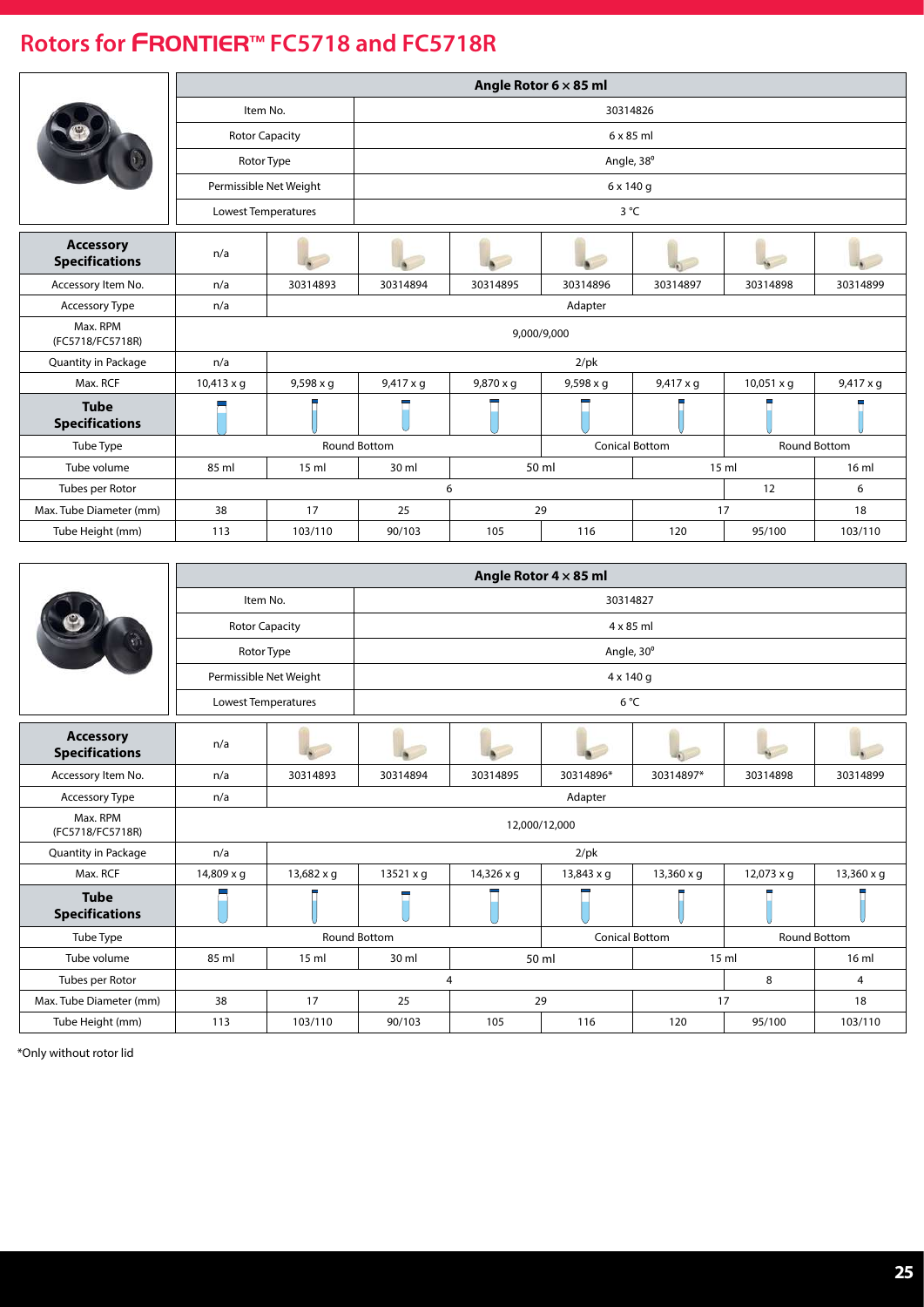|                                           |                        |                  |              |                     | Angle Rotor 10 x 50 ml                                 |                     |                       |  |  |  |  |
|-------------------------------------------|------------------------|------------------|--------------|---------------------|--------------------------------------------------------|---------------------|-----------------------|--|--|--|--|
|                                           | Item No.               |                  |              |                     | 30314829                                               |                     |                       |  |  |  |  |
|                                           | <b>Rotor Capacity</b>  |                  |              |                     | 10 x 50 ml                                             |                     |                       |  |  |  |  |
|                                           | Rotor Type             |                  | Angle, 38°   |                     |                                                        |                     |                       |  |  |  |  |
|                                           | Permissible Net Weight |                  |              |                     | $10 \times 74$ g                                       |                     |                       |  |  |  |  |
|                                           | Lowest Temperatures    |                  | $2^{\circ}C$ |                     |                                                        |                     |                       |  |  |  |  |
| <b>Accessory</b><br><b>Specifications</b> | n/a                    |                  | ti.          |                     |                                                        |                     |                       |  |  |  |  |
| Accessory Item No.                        | n/a                    | 30130886*        |              | 30130889*           | 30130890*                                              | 30472300            | 30472307              |  |  |  |  |
| Accessory Type                            | n/a                    |                  |              |                     | Adapter                                                |                     |                       |  |  |  |  |
| Max. RPM<br>(FC5718/FC5718R)              |                        |                  |              |                     | 7,500/7,500                                            |                     |                       |  |  |  |  |
| Quantity in Package                       | n/a                    | $6$ /pk          | $2$ /pk      |                     |                                                        |                     |                       |  |  |  |  |
| Max. RCF                                  | $8,174 \times q$       | $5,596 \times q$ |              | 7,671 x q           | $6,539 \times q$                                       | 7860 x q            | 8048 x q              |  |  |  |  |
| <b>Tube</b><br><b>Specifications</b>      |                        | ÷                |              |                     |                                                        |                     |                       |  |  |  |  |
| Tube Type                                 | <b>Conical Bottom</b>  | Microtube        |              | <b>Round Bottom</b> | RIA/Vacutainer <sup>®</sup> /<br>Sarstedt <sup>®</sup> | <b>Round Bottom</b> | <b>Conical Bottom</b> |  |  |  |  |
| <b>Tube Volume</b>                        | 50 ml                  | $1.5/2.0$ ml     |              | 7 ml                | 5 ml                                                   |                     | 15 ml                 |  |  |  |  |
| Tubes per Rotor                           |                        |                  |              |                     | 10                                                     |                     |                       |  |  |  |  |
| Max. Tube Diameter (mm)                   | 29                     | 11               |              |                     | 13.5                                                   | 17                  |                       |  |  |  |  |
| Tube Height (mm)                          | 118                    | 42               |              | 95/115              | 70/90                                                  | 97/123              | 120                   |  |  |  |  |

\*Only possible with adapter 30472300 or 30472307

|                                           |                            |                       |                  |                     | Angle Rotor $6 \times 50$ ml                               |                  |                     |                                        |  |  |
|-------------------------------------------|----------------------------|-----------------------|------------------|---------------------|------------------------------------------------------------|------------------|---------------------|----------------------------------------|--|--|
|                                           | Item No.                   |                       |                  | 30314830            |                                                            |                  |                     |                                        |  |  |
|                                           | <b>Rotor Capacity</b>      |                       |                  |                     | $6 \times 50$ ml                                           |                  |                     |                                        |  |  |
|                                           | Rotor Type                 |                       |                  |                     | Angle, 40°                                                 |                  |                     |                                        |  |  |
|                                           | Permissible Net Weight     |                       |                  |                     | 6 x 72 g                                                   |                  |                     |                                        |  |  |
|                                           | <b>Lowest Temperatures</b> |                       |                  |                     | $-3$ °C                                                    |                  |                     |                                        |  |  |
| <b>Accessory</b><br><b>Specifications</b> | n/a                        |                       | TILO             |                     |                                                            |                  |                     |                                        |  |  |
| Accessory Item No.                        | n/a                        |                       | 30130886*        | 30130889*           | 30130890*                                                  | 30130891         | 30130892            | 30130894                               |  |  |
| Accessory Type                            |                            | n/a                   |                  |                     |                                                            | Adapter          |                     |                                        |  |  |
| Max. RPM<br>(FC5718/FC5718R)              |                            |                       |                  |                     | 6,000/6,000                                                |                  |                     |                                        |  |  |
| Quantity in Package                       |                            | n/a                   | $6$ /pk          |                     |                                                            | $2$ /pk          |                     |                                        |  |  |
| Max. RCF                                  |                            | $4,427 \times q$      | $2,696 \times q$ | $4,105 \times q$    | 3,340 x g                                                  | $4,306 \times q$ | $4,145 \times q$    | $4,266 \times q$                       |  |  |
| <b>Tube</b><br><b>Specifications</b>      |                            |                       | π                |                     |                                                            |                  |                     | T                                      |  |  |
| Tube Type                                 | <b>Round Bottom</b>        | <b>Conical Bottom</b> | Microtube        | <b>Round Bottom</b> | RIA/<br>Vacutainer <sup>®</sup> /<br>Sarstedt <sup>®</sup> |                  | <b>Round Bottom</b> | Round Bottom/<br><b>Conical Bottom</b> |  |  |
| Tube volume                               |                            | 50 ml                 | $1.5/2.0$ ml     | 7 <sub>m</sub>      | 5 <sub>m</sub>                                             | 30 ml            | 16 <sub>m</sub>     | 15 <sub>m</sub>                        |  |  |
| Tubes per Rotor                           |                            | 6                     |                  |                     |                                                            |                  |                     |                                        |  |  |
| Max. Tube Diameter (mm)                   |                            | 29                    | 11               |                     | 13.5                                                       | 26               | 17                  | 18                                     |  |  |
| Tube Height (mm)                          | 100/120                    | 116                   | 42               | 95/100              | 65/75                                                      | 100              | 100/105             | 120                                    |  |  |

\*Only possible with adapter 30130894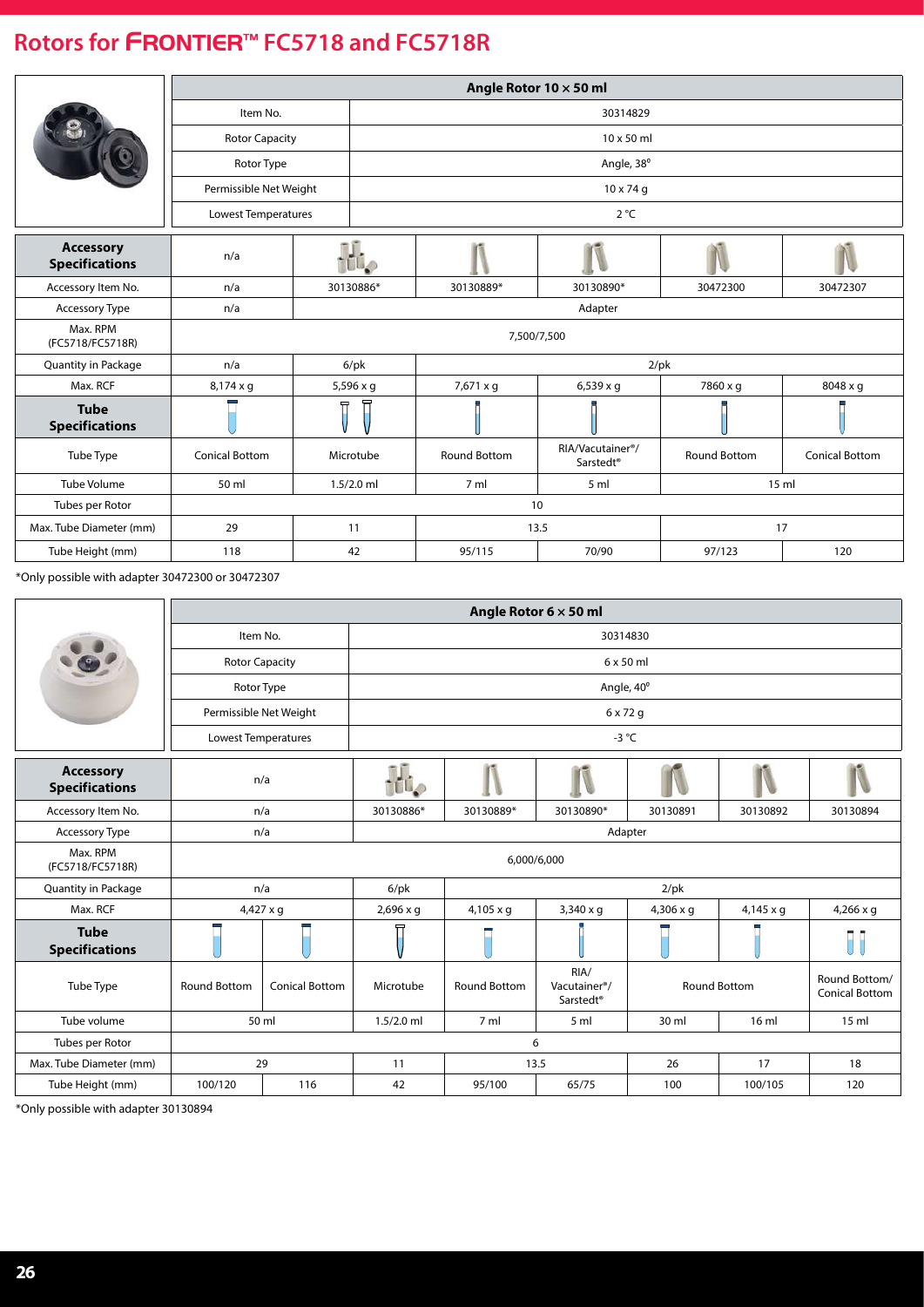|                                           |                        |                         | Angle Rotor $6 \times 50$ ml |                  |                       |  |  |  |  |
|-------------------------------------------|------------------------|-------------------------|------------------------------|------------------|-----------------------|--|--|--|--|
|                                           | Item No.               |                         | 30314831                     |                  |                       |  |  |  |  |
|                                           | <b>Rotor Capacity</b>  |                         |                              | $6 \times 50$ ml |                       |  |  |  |  |
|                                           | Rotor Type             |                         |                              | Angle, 26°       |                       |  |  |  |  |
|                                           | Permissible Net Weight |                         |                              | 6 x 94 g         |                       |  |  |  |  |
|                                           | Lowest Temperatures    |                         | 1 °C                         |                  |                       |  |  |  |  |
| <b>Accessory</b><br><b>Specifications</b> | n/a                    |                         |                              |                  |                       |  |  |  |  |
| Accessory Item No.                        | n/a                    | 30130891                | 30130892                     | 30130893         | 30314892*             |  |  |  |  |
| <b>Accessory Type</b>                     | n/a                    | Adapter                 |                              |                  |                       |  |  |  |  |
| Max. RPM<br>(FC5718/FC5718R)              |                        |                         | 12,000/12,000                |                  |                       |  |  |  |  |
| Quantity in Package                       | n/a                    |                         |                              | $2$ /pk          |                       |  |  |  |  |
| Max. RCF                                  | 13,522 x g             | $13,200 \times g$       | $12,717 \times g$            | 12,878 x g       | 12,395 x g            |  |  |  |  |
| <b>Tube</b><br><b>Specifications</b>      |                        |                         |                              |                  |                       |  |  |  |  |
| Tube Type                                 | Round Bottom Oakridge  |                         | Round Bottom                 |                  | <b>Conical Bottom</b> |  |  |  |  |
| <b>Tube Volume</b>                        | 50 ml                  | 30 ml<br>15 ml<br>16 ml |                              |                  |                       |  |  |  |  |
| Tubes per Rotor                           |                        | 6                       |                              |                  |                       |  |  |  |  |
| Max. Tube Diameter (mm)                   | 29                     | 25                      | 18                           |                  | 17                    |  |  |  |  |
| Tube Height (mm)                          | 95/115                 | 92/95                   | 100/105                      |                  | 120                   |  |  |  |  |

\*Only without rotor lid

|                                           | Angle Rotor 30 x 15 ml         |                                                 |                  |                          |                           |  |  |
|-------------------------------------------|--------------------------------|-------------------------------------------------|------------------|--------------------------|---------------------------|--|--|
|                                           | Item No.                       |                                                 | 30314832         |                          |                           |  |  |
|                                           | <b>Rotor Capacity</b>          |                                                 |                  | 30 x 15 ml               |                           |  |  |
|                                           | Rotor Type                     |                                                 |                  | Angle, 35°               |                           |  |  |
|                                           | Permissible Net Weight         |                                                 |                  | 30 x 32 g                |                           |  |  |
|                                           | Lowest Temperatures            |                                                 |                  | -6 $^{\circ}$ C          |                           |  |  |
| <b>Accessory</b><br><b>Specifications</b> | n/a                            |                                                 | $\mathbf{U}$     |                          |                           |  |  |
| Accessory Item No.                        | n/a                            | 30211180                                        | 30130886         | 30130889                 | 30130890                  |  |  |
| <b>Accessory Type</b>                     | n/a                            |                                                 |                  | Adapter                  |                           |  |  |
| Max. RPM<br>(FC5718/FC5718R)              |                                |                                                 | 4,500/4,500      |                          |                           |  |  |
| Quantity in Package                       | n/a                            | $2$ /pk                                         | $6$ /p $k$       |                          | $2$ /pk                   |  |  |
| Max. RCF                                  | $2,830 \times g$               | 2,716 x g / 2,354 x g                           | $2,038 \times q$ | 2,762 x g                | $2,377 \times g$          |  |  |
| <b>Tube</b><br><b>Specifications</b>      |                                |                                                 | 曱                |                          |                           |  |  |
| Tube Type                                 | Round Bottom/Conical<br>Bottom | Vacutainer <sup>®</sup> / Sarstedt <sup>®</sup> | Microtube        | Round Bottom/Vacutainer® | RIA/Vacutainer®/Sarstedt® |  |  |
| <b>Tube Volume</b>                        | 15 <sub>m</sub>                | $9-10ml$                                        | $1.5/2.0$ ml     | 7 ml                     | 5 ml                      |  |  |
| Tubes per Rotor                           | 30                             | 20                                              |                  | 30                       |                           |  |  |
| Max. Tube Diameter (mm)                   | 17                             | 16                                              | 11               | 13.5                     |                           |  |  |
| Tube Height (mm)                          | 95/115                         | 92-107                                          | 42               | 95/115                   | 65/90                     |  |  |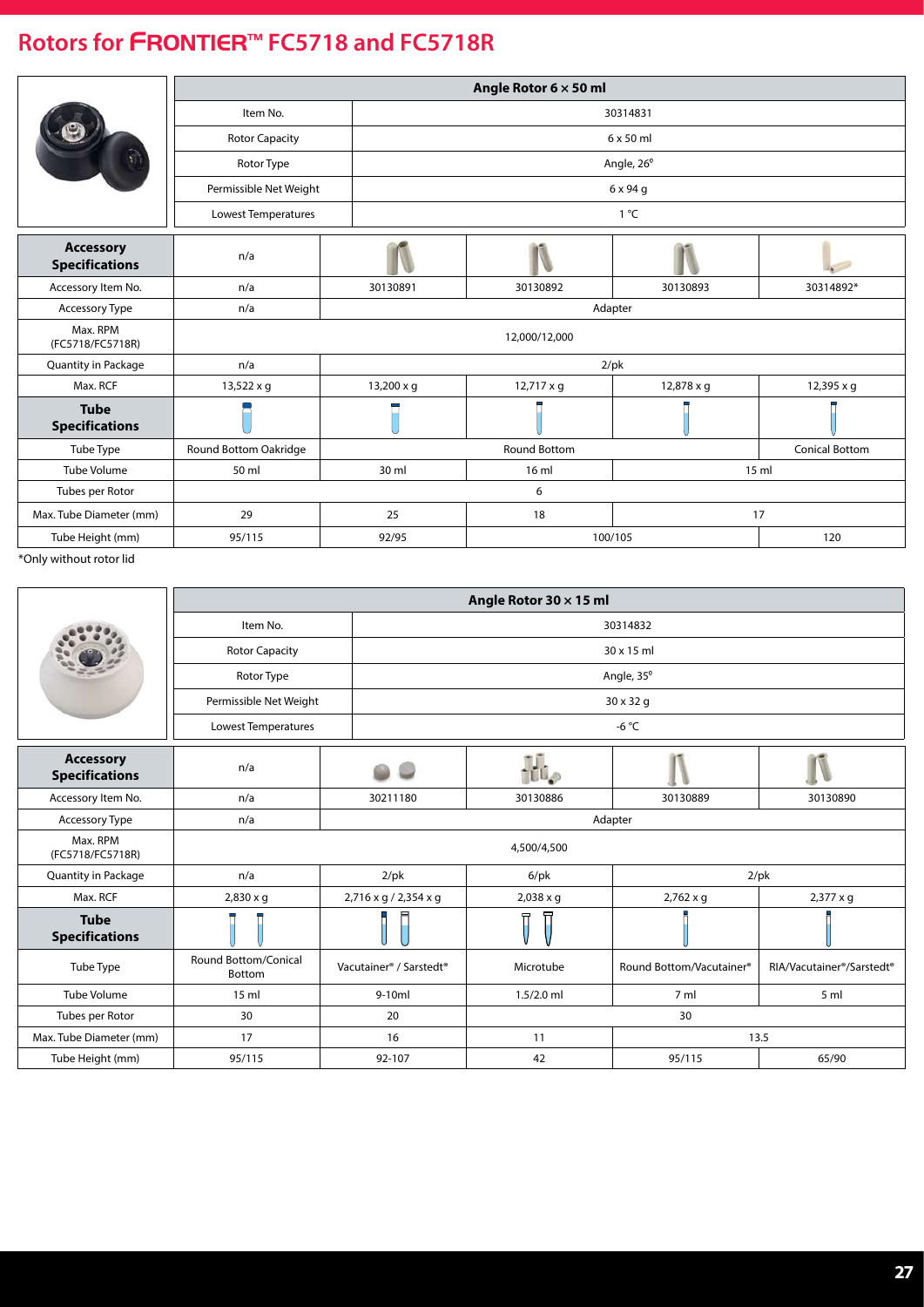|                                           |                          | Angle Rotor 20 $\times$ 10 ml |  |  |
|-------------------------------------------|--------------------------|-------------------------------|--|--|
|                                           | Item No.                 | 30314833*                     |  |  |
|                                           | <b>Rotor Capacity</b>    | 20 x 10 ml                    |  |  |
|                                           | Rotor Type               | Angle, 30°                    |  |  |
|                                           | Permissible Net Weight   | 20 x 18 g                     |  |  |
|                                           | Lowest Temperatures      | 7 °C                          |  |  |
| <b>Accessory</b><br><b>Specifications</b> |                          | n/a                           |  |  |
| Accessory Item No.                        | n/a                      |                               |  |  |
| Accessory Type                            | n/a                      |                               |  |  |
| Max. RPM<br>(FC5718/FC5718R)              | 12,000/12,000            |                               |  |  |
| Quantity in Package                       |                          | n/a                           |  |  |
| Max. RCF<br>(FC5718/FC5718R)              | $15,775/15,775 \times g$ |                               |  |  |
| <b>Tube</b><br><b>Specifications</b>      |                          |                               |  |  |
| Tube Type                                 | Round Bottom             |                               |  |  |
| Tube volume                               | 10 ml                    |                               |  |  |
| Tubes per Rotor                           | 20                       |                               |  |  |
| Max. Tube Diameter (mm)                   |                          | 16                            |  |  |
| Tube Height (mm)                          |                          | 80                            |  |  |

|                                           |                               | Angle Rotor 12 × 15 ml |                          |                  |  |  |
|-------------------------------------------|-------------------------------|------------------------|--------------------------|------------------|--|--|
|                                           | Item No.                      |                        | 30314834                 |                  |  |  |
|                                           | <b>Rotor Capacity</b>         | 12 x 15 ml             |                          |                  |  |  |
|                                           | Rotor Type                    |                        | Angle, 32°               |                  |  |  |
|                                           | Permissible Net Weight        |                        | 12 x 25 g                |                  |  |  |
|                                           | Lowest Temperatures           | 7°C                    |                          |                  |  |  |
| <b>Accessory</b><br><b>Specifications</b> | n/a                           |                        |                          |                  |  |  |
| Accessory Item No.                        | n/a                           | 30130886               | 30130889                 | 30130890         |  |  |
| <b>Accessory Type</b>                     | n/a                           |                        | Adapter                  |                  |  |  |
| Max. RPM<br>(FC5718/FC5718R)              |                               |                        | 6,000/6,000              |                  |  |  |
| Quantity in Package                       | n/a                           | $6$ /p $k$             | $2$ /pk                  |                  |  |  |
| Max. RCF                                  | $4,427 \times q$              | $3,059 \times q$       | $4,266 \times q$         | $3,662 \times q$ |  |  |
| <b>Tube</b><br><b>Specifications</b>      |                               | 曱                      |                          |                  |  |  |
| Tube Type                                 | Round Bottom / Conical Bottom | Microtube              | Round Bottom/Vacutainer® | Round Bottom     |  |  |
| Tube Volume                               | 15 ml                         | $1.5/2.0$ ml           | 7 <sub>m</sub>           | 5 ml             |  |  |
| Tubes per Rotor                           | 12                            |                        |                          |                  |  |  |
| Max. Tube Diameter (mm)                   | 17                            | 11                     | 13.5                     |                  |  |  |
| Tube Height (mm)                          | 120                           | 42                     | 95/115                   | 65/90            |  |  |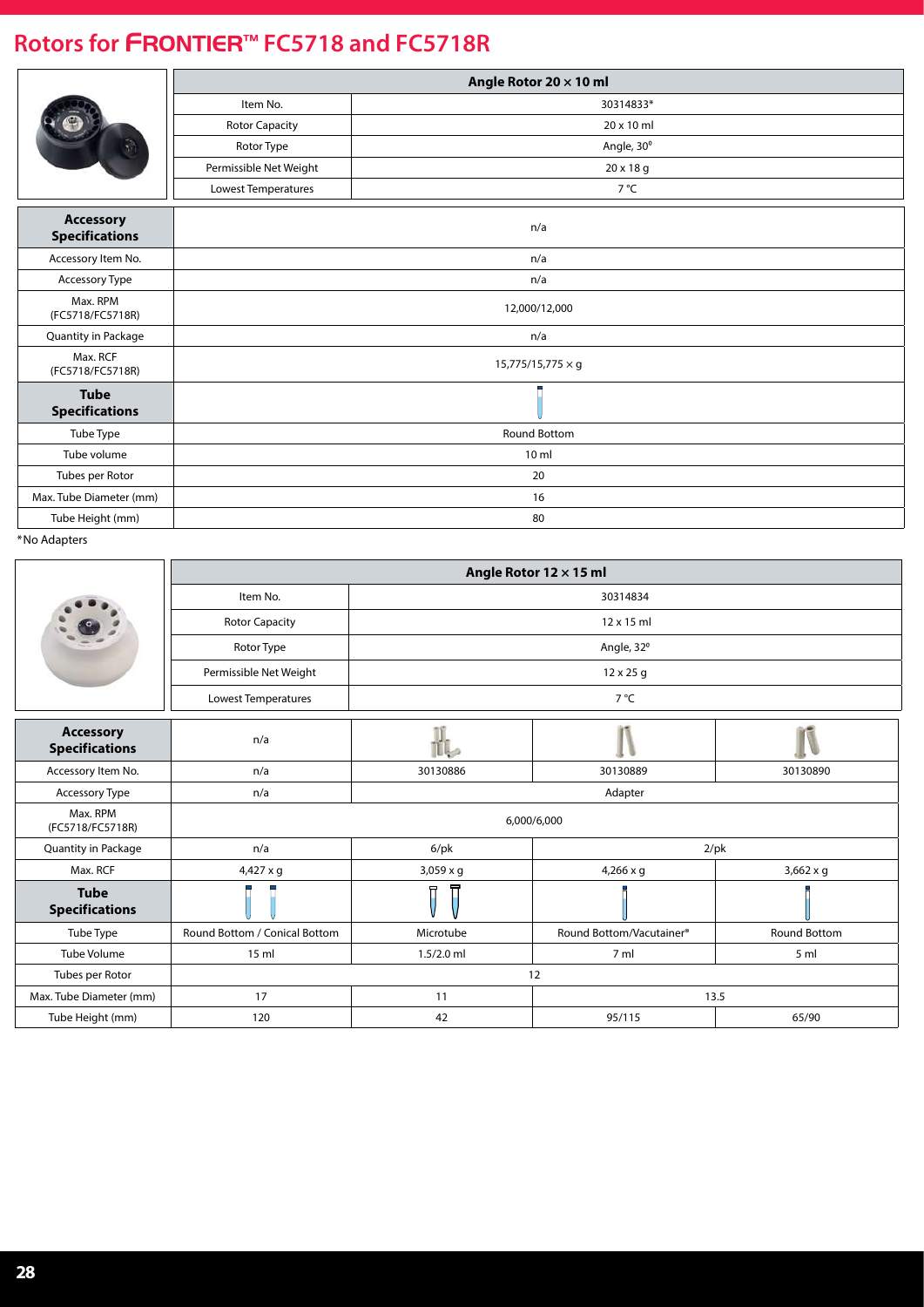|                                           | Angle Rotor 44 x 1.5/2.0 ml |  |                                                    |                         |  |
|-------------------------------------------|-----------------------------|--|----------------------------------------------------|-------------------------|--|
|                                           | Item No.                    |  | 30372718                                           |                         |  |
|                                           | <b>Rotor Capacity</b>       |  | 44 x 1.5/2.0 ml                                    |                         |  |
|                                           | Rotor Type                  |  | Angle, 32°/55°                                     |                         |  |
|                                           | Permissible Net Weight      |  | 44 x 3.8 g                                         |                         |  |
|                                           | Lowest Temperatures         |  | 1 °C                                               |                         |  |
|                                           |                             |  |                                                    |                         |  |
| <b>Accessory</b><br><b>Specifications</b> | n/a                         |  |                                                    | Πî                      |  |
| Accessory Item No.                        | n/a                         |  | 30130884                                           | 30130885                |  |
| Accessory Type                            | n/a                         |  | Adapter                                            |                         |  |
| Max. RPM<br>(FC718/FC5718R)               |                             |  | 15,000/15,000                                      |                         |  |
| Quantity in Package                       | n/a                         |  | $6$ /pk                                            |                         |  |
| Max. RCF<br>(FC5718/FC5718R)              | 21,379/21,379 x g           |  | 20,625/20,625 x g                                  | 18,864/18,864 x g       |  |
| <b>Tube</b><br><b>Specifications</b>      |                             |  |                                                    | π                       |  |
| Tube Type                                 |                             |  | Microtube                                          |                         |  |
| Tube volume                               | $1.5/2.0$ ml                |  | $0.2/0.4$ ml<br>$0.5$ ml                           |                         |  |
| Tubes per Rotor                           |                             |  | 44                                                 |                         |  |
| Max. Tube Diameter (mm)                   | 11                          |  | 6                                                  | 8                       |  |
| Tube Height (mm)                          | 40                          |  | 45                                                 |                         |  |
|                                           |                             |  |                                                    |                         |  |
|                                           |                             |  |                                                    |                         |  |
|                                           |                             |  | Angle Rotor 30 x 1.5/2.0 ml Sealable               |                         |  |
|                                           | Item No.                    |  | 30314836                                           |                         |  |
|                                           | <b>Rotor Capacity</b>       |  | 30 x 1.5/2.0 ml                                    |                         |  |
|                                           | Rotor Type                  |  | Angle, 45°                                         |                         |  |
|                                           | Permissible Net Weight      |  | 30 x 3.4 g                                         |                         |  |
|                                           | Lowest Temperatures         |  | 9 °C                                               |                         |  |
| <b>Accessory</b><br><b>Specifications</b> | n/a                         |  |                                                    |                         |  |
| Accessory Item No.                        | n/a                         |  | 30130884                                           | 30130885                |  |
| Accessory Type                            | n/a                         |  | Adapter                                            |                         |  |
| Max. RPM<br>(FC5718/FC5718R)              |                             |  | 13,000/14,000                                      |                         |  |
| Quantity in Package                       | n/a                         |  | $6$ /pk                                            |                         |  |
| Max. RCF<br>(FC5718/FC5718R)              | 17,758/20,595 x g           |  | 17,191/19,937 x g                                  | 15,869/18,404 x g       |  |
| <b>Tube</b>                               | Π                           |  | $\overline{\mathbb{U}}$<br>$\overline{\mathsf{U}}$ | $\overline{\mathsf{U}}$ |  |
| <b>Specifications</b><br>Tube Type        |                             |  | Microtube                                          |                         |  |
| Tube volume                               | 1.5/2.0 ml                  |  | $0.2/0.4$ ml                                       | $0.5$ ml                |  |
| Tubes per Rotor                           |                             |  | 30                                                 |                         |  |
| Max. Tube Diameter (mm)                   | 11                          |  | 6                                                  | 8                       |  |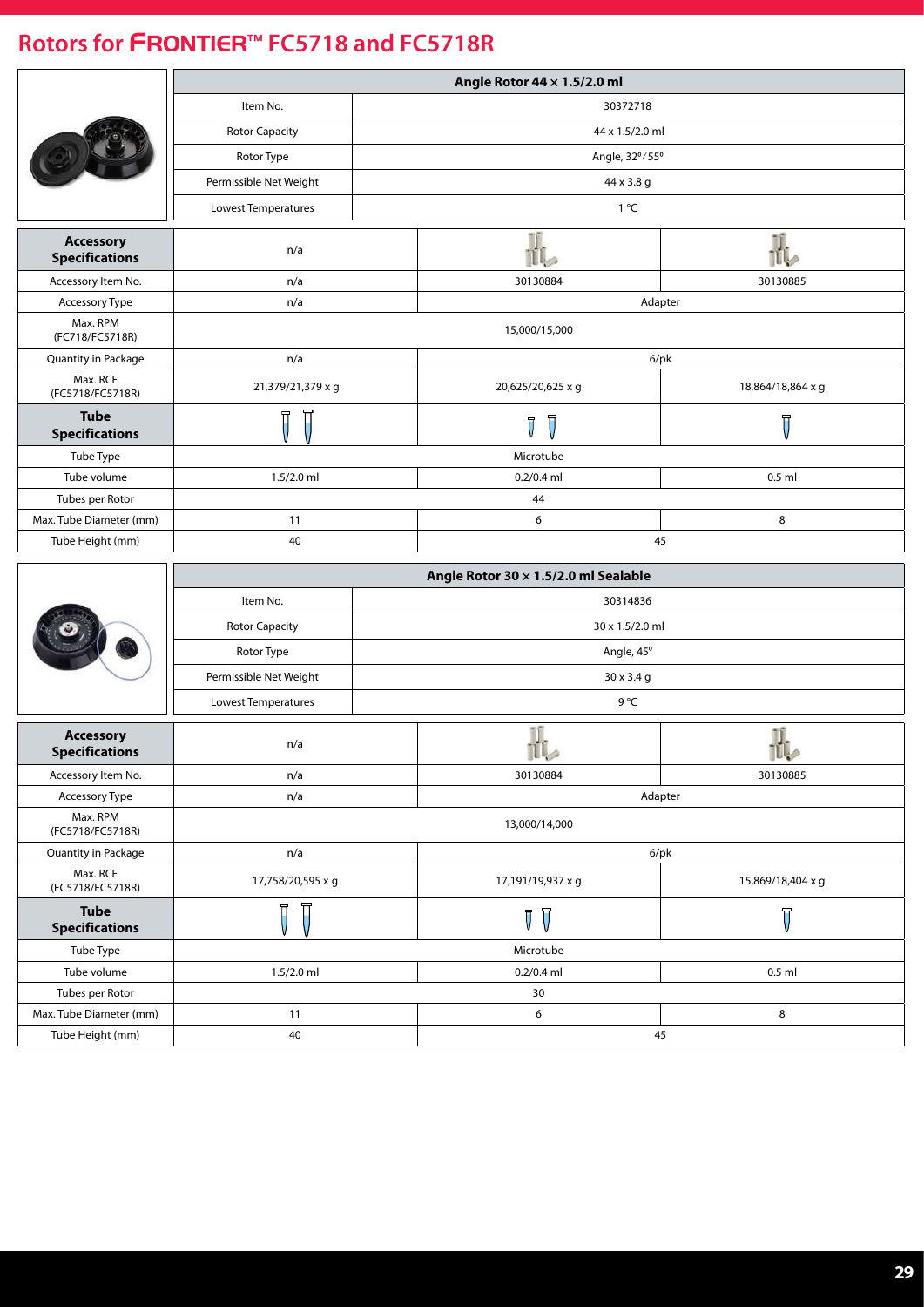|                                           | Angle Rotor 12 × 1.5/2.0 ml |                 |                   |              |  |  |
|-------------------------------------------|-----------------------------|-----------------|-------------------|--------------|--|--|
|                                           | Item No.                    | 30314839        |                   |              |  |  |
|                                           | <b>Rotor Capacity</b>       | 12 x 1.5/2.0 ml |                   |              |  |  |
|                                           | Rotor Type                  | Angle, 40°      |                   |              |  |  |
|                                           | Permissible Net Weight      |                 | $12 \times 3.4$ g |              |  |  |
|                                           | Lowest Temperatures         |                 | $3^{\circ}C$      |              |  |  |
| <b>Accessory</b><br><b>Specifications</b> | n/a                         |                 | illo              | il.          |  |  |
| Accessory Item No.                        | n/a                         | 30314900        | 30130885          | 30130884     |  |  |
| Accessory Type                            | n/a                         |                 | Adapter           |              |  |  |
| Max. RPM<br>(FC5718/FC5718R)              |                             | 18,000/18,000   |                   |              |  |  |
| <b>Quantity in Package</b>                | n/a                         |                 | $6$ /pk           |              |  |  |
| Max. RCF                                  | 23,542 x g                  | 23,180 x g      | 20,282 x g        | 22,818 x g   |  |  |
| <b>Tube</b><br><b>Specifications</b>      |                             | 뮤               | 冒                 | π            |  |  |
| Tube Type                                 |                             |                 | Microtube         |              |  |  |
| Tube Volume                               | $1.5/2.0$ ml                | $1.5$ ml        | $0.5$ ml          | $0.2/0.4$ ml |  |  |
| Tubes per Rotor                           |                             |                 | 12                |              |  |  |
| Max. Tube Diameter (mm)                   | 11                          | 11              | 8                 | 6            |  |  |
| Tube Height (mm)                          | 40                          | 42              |                   | 45           |  |  |

|         |                        | Angle Rotor 4 x 8-w PCR Strip |
|---------|------------------------|-------------------------------|
|         | Item No.               | 30314841*                     |
| $-25.7$ | <b>Rotor Capacity</b>  | 4 x 8-w PCR Strip             |
|         | Rotor Type             | Angle, 45°                    |
|         | Permissible Net Weight | $4 \times 3.5$ q              |
|         | Lowest Temperatures    | $5^{\circ}$ C                 |

| <b>Accessory</b><br><b>Specifications</b> | n/a               |
|-------------------------------------------|-------------------|
| Accessory Item No.                        | n/a               |
| Accessory Type                            | n/a               |
| Max. RPM                                  | 15,000            |
| Quantity in Package                       | n/a               |
| Max. RCF                                  | $15,343 \times g$ |
| <b>Tube</b><br><b>Specifications</b>      | <del>.</del>      |
| Tube Type                                 | 8-w PCR Strip     |
| Tube volume                               | 02./04. ml        |
| Tubes per Rotor                           | 32                |
| Max. Tube Diameter (mm)                   | n/a               |
| Tube Height (mm)                          | n/a               |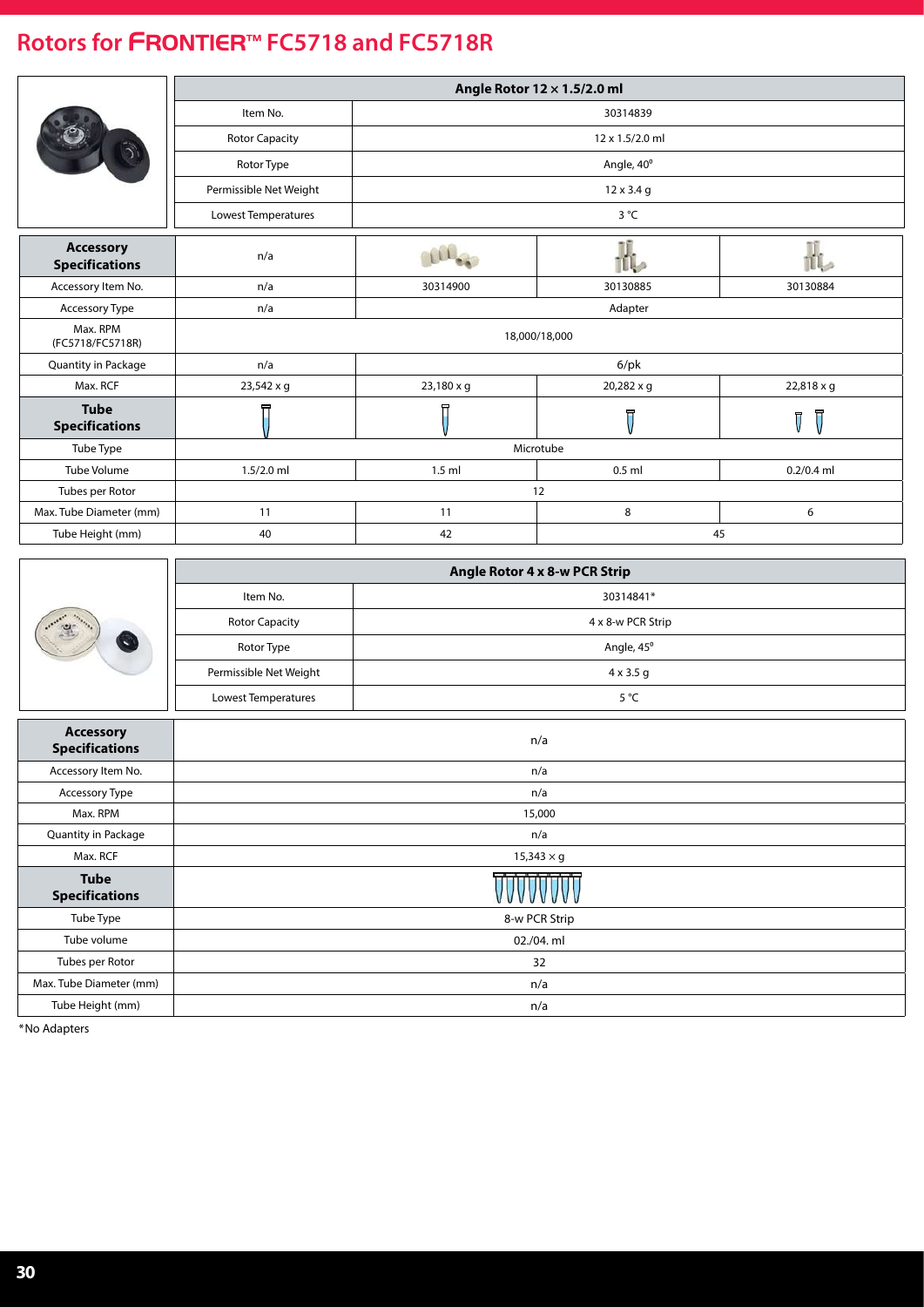<span id="page-30-0"></span>

|                                           |                        | Swing Out Rotor 4 x 100 ml                      |                                         |                  |                     |                               |                    |  |
|-------------------------------------------|------------------------|-------------------------------------------------|-----------------------------------------|------------------|---------------------|-------------------------------|--------------------|--|
|                                           | Item No.               |                                                 |                                         | 30314822         |                     |                               |                    |  |
|                                           | <b>Rotor Capacity</b>  |                                                 | 4 x 100 ml                              |                  |                     |                               |                    |  |
|                                           | Rotor Type             |                                                 | Swing Out, 0-90°                        |                  |                     |                               |                    |  |
|                                           | Permissible Net Weight |                                                 |                                         |                  | 4 x 340 g           |                               |                    |  |
|                                           | Lowest Temperature     |                                                 |                                         |                  | n/a                 |                               |                    |  |
|                                           |                        |                                                 |                                         |                  |                     |                               |                    |  |
| <b>Accessory</b><br><b>Specifications</b> |                        |                                                 |                                         |                  |                     |                               |                    |  |
| Accessory Item No.                        | 30314842               | 30314843                                        | 30314844                                | 30314845         | 30314846            | 30314847                      | 30314848           |  |
| Accessory Type                            |                        |                                                 |                                         | Rack             |                     |                               |                    |  |
| Max. RPM                                  |                        |                                                 |                                         | 4,500            |                     |                               |                    |  |
| Quantity in Package                       |                        |                                                 |                                         | $2$ /pk          |                     |                               |                    |  |
| Max. RCF                                  |                        | $3,192 \times g$                                |                                         | $3,214 \times g$ | $3,192 \times g$    | $3,237 \times g$              | $3,124 \times g$   |  |
| <b>Tube</b><br><b>Specifications</b>      |                        |                                                 |                                         |                  |                     |                               |                    |  |
| Tube Type                                 |                        | Round Bottom/Oak Ridge<br><b>Conical Bottom</b> |                                         |                  |                     | <b>Skirted Conical Bottom</b> |                    |  |
| Tube volume                               | 100 ml                 | 85 ml                                           |                                         |                  | 50 ml               |                               | 30 ml              |  |
| Tubes per Rotor                           |                        |                                                 |                                         | $\overline{4}$   |                     |                               |                    |  |
| Max. Tube Diameter (mm)                   | 44                     | 38                                              | 34                                      |                  | 29                  |                               | 25                 |  |
| Tube Height (mm)                          |                        | 90/108                                          | 92/118                                  | 90/108           |                     | 116<br>95/105                 |                    |  |
|                                           |                        |                                                 |                                         |                  |                     |                               |                    |  |
| <b>Accessory</b><br><b>Specifications</b> |                        |                                                 |                                         |                  |                     |                               |                    |  |
| Accessory Item No.                        | 30314849               | 30314850                                        | 30314851                                | 30314852         | 30314853            | 30314854                      | 30314855           |  |
| Accessory Type                            |                        |                                                 |                                         | Rack             |                     |                               |                    |  |
| Max. RPM                                  |                        |                                                 |                                         | 4,500            |                     |                               |                    |  |
| Quantity in Package                       |                        |                                                 |                                         | $2$ /pk          |                     |                               |                    |  |
| Max. RCF                                  | 3259                   | 3350                                            |                                         | 3282             | 3214                | 2241                          | 3169               |  |
| <b>Tube</b><br><b>Specifications</b>      |                        |                                                 |                                         |                  |                     |                               |                    |  |
| Tube Type                                 | <b>Round Bottom</b>    | <b>Conical Bottom</b>                           | <b>Skirted Conical</b><br><b>Bottom</b> |                  | <b>Round Bottom</b> | Microtube                     | <b>Flat Bottom</b> |  |
| Tube volume                               | 25 ml                  |                                                 | 15 ml                                   |                  | 5-7 ml              | $1.5$ ml                      | 4.5 ml             |  |
| Tubes per Rotor                           | 4                      | 8                                               | 4                                       | 28               | 36                  | 40                            | 36                 |  |
| Max. Tube Diameter (mm)                   | 25                     |                                                 | 17                                      | 16               | 13                  | 11                            | 12                 |  |
| Tube Height (mm)                          | 95/105                 |                                                 | 120                                     | 90/108           | 75/100              | 42                            | 75/100             |  |
|                                           |                        |                                                 |                                         |                  |                     |                               |                    |  |

| <b>Accessory</b><br><b>Specifications</b> | $\frac{1}{2}$    |                         |                       |  |  |
|-------------------------------------------|------------------|-------------------------|-----------------------|--|--|
| Accessory Item No.                        | 30314856         | 30314857                | 30314858              |  |  |
| Accessory Type                            |                  | Rack                    |                       |  |  |
| Max. RPM                                  |                  | 4,500                   |                       |  |  |
| Quantity in Package                       |                  | $2$ /pk                 |                       |  |  |
| Max. RCF                                  | $2,626 \times g$ | $3,214 \times g$        | $3,237 \times g$      |  |  |
| <b>Tube</b><br><b>Specifications</b>      |                  |                         |                       |  |  |
| Tube Type                                 | Round Bottom     | Vacutainer <sup>®</sup> | Sarstedt <sup>®</sup> |  |  |
| Tube volume                               | $5-7$ ml         | $4-10$ ml               |                       |  |  |
| Tubes per Rotor                           | 28               | 20                      |                       |  |  |
| Max. Tube Diameter (mm)                   | 13               | 16                      |                       |  |  |
| Tube Height (mm)                          | 65/80            | 75/100                  |                       |  |  |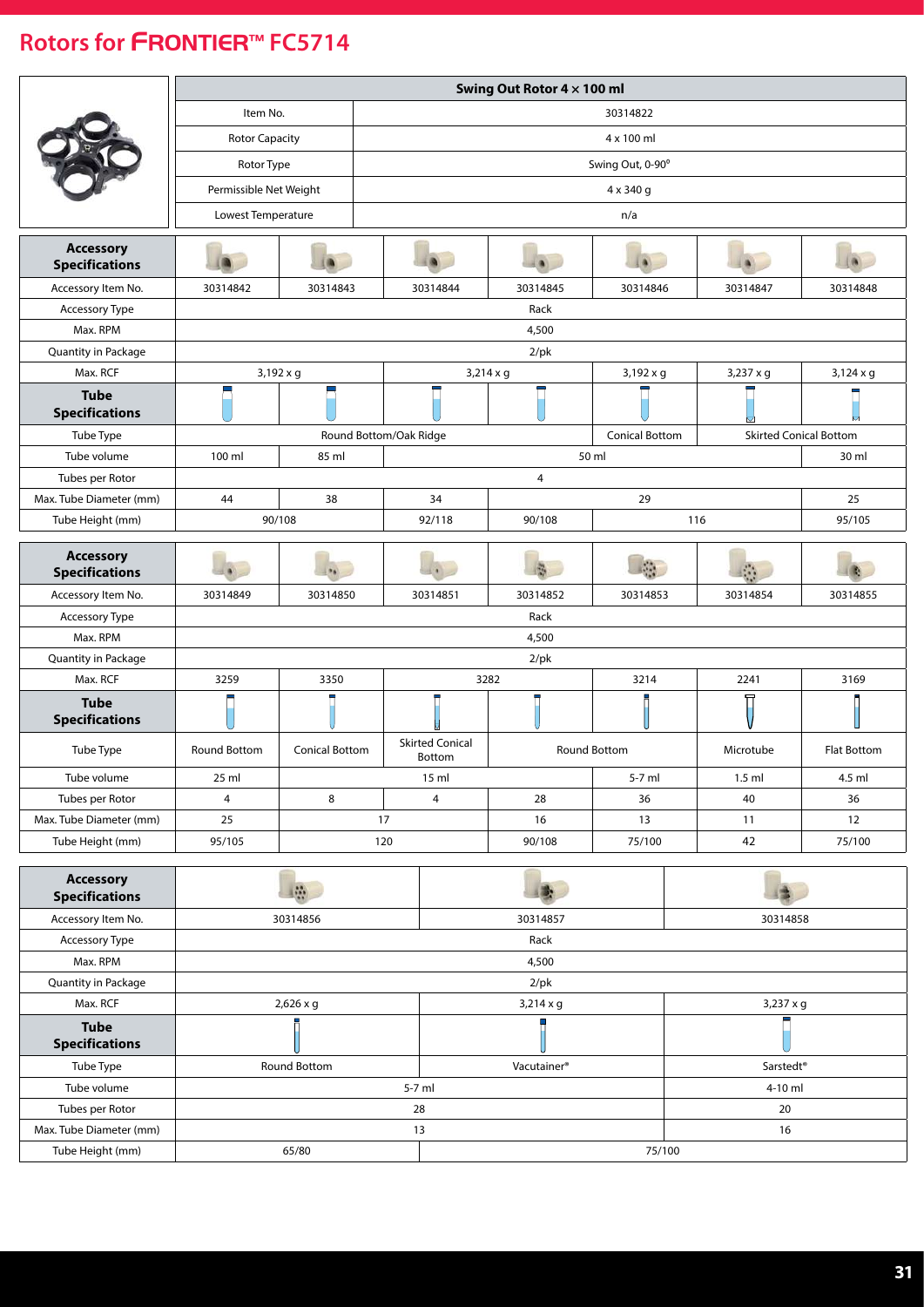|                                           |                            | Swing Out Rotor 4 x 100 ml Sealable |                  |                               |                  |                            |                       |  |
|-------------------------------------------|----------------------------|-------------------------------------|------------------|-------------------------------|------------------|----------------------------|-----------------------|--|
|                                           | Item No.                   |                                     |                  |                               | 30314823         |                            |                       |  |
|                                           | <b>Rotor Capacity</b>      |                                     |                  |                               | 4 x 100 ml       |                            |                       |  |
|                                           | Rotor Type                 |                                     |                  |                               | Swing Out, 0-90° |                            |                       |  |
|                                           |                            | Permissible Net Weight              |                  |                               | 4 x 465 g        |                            |                       |  |
|                                           | Lowest Temperature         |                                     |                  |                               | n/a              |                            |                       |  |
|                                           |                            |                                     |                  |                               |                  |                            |                       |  |
| <b>Accessory</b><br><b>Specifications</b> |                            |                                     |                  |                               |                  |                            |                       |  |
| Accessory Item No.                        | 30314860*                  | 30314861*                           | 30314862         | 30314863                      | 30314864         | 30314865                   | 30314866              |  |
| <b>Accessory Type</b>                     |                            | <b>Bucket</b>                       | Screw Cap        | O-Ring                        |                  | Rack                       |                       |  |
| Max. RPM                                  |                            |                                     |                  | 4,000                         |                  |                            |                       |  |
| Quantity in Package                       |                            | $2$ /pk                             |                  | $10$ /p $k$                   |                  | $2$ /pk                    |                       |  |
| Max. RCF                                  |                            |                                     | n/a              |                               | 2,350 x g        |                            | 2,384 x g             |  |
| <b>Tube</b><br><b>Specifications</b>      |                            |                                     | n/a              |                               |                  |                            |                       |  |
| Tube Type                                 |                            | n/a                                 |                  |                               | Round Bottom     | Round Bottom/<br>Oak Ridge | Round Bottom          |  |
| Tube volume                               |                            |                                     | n/a              |                               | 100 ml           | 85 ml                      | 50 ml                 |  |
| Tubes per Rotor                           |                            |                                     | n/a              |                               |                  | $\overline{4}$             |                       |  |
| Max. Tube Diameter (mm)                   |                            |                                     | n/a              |                               | 40               | 38                         | 34                    |  |
| Tube Height (mm)                          |                            |                                     | n/a              |                               |                  | 90/108                     | 92/118                |  |
| <b>Accessory</b><br><b>Specifications</b> |                            |                                     |                  |                               |                  |                            |                       |  |
| Accessory Item No.                        | 30314867                   | 30314868                            | 30314869         | 30314870                      | 30314871         | 30314872                   | 30314873*             |  |
| Accessory Type                            |                            |                                     |                  | Rack                          |                  |                            |                       |  |
| Max. RPM                                  |                            |                                     |                  | 4,000                         |                  |                            |                       |  |
| Quantity in Package                       |                            |                                     |                  | $2$ /pk                       |                  |                            |                       |  |
| Max. RCF                                  | $2,383 \times g$           | $2,400 \times g$                    | $2,366 \times g$ | $2,230 \times g$              | $2,383 \times g$ |                            | $2,401 \times g$      |  |
| <b>Tube</b><br><b>Specifications</b>      |                            |                                     |                  |                               |                  |                            |                       |  |
| Tube Type                                 | Round Bottom/<br>Oak Ridge | <b>Conical Bottom</b>               |                  | <b>Skirted Conical Bottom</b> | Round Bottom     |                            | <b>Conical Bottom</b> |  |
| Tube volume                               |                            | 50 ml                               |                  | 30 ml                         | $25$ ml          |                            | 15 <sub>m</sub>       |  |
| Tubes per Rotor                           |                            |                                     | $\overline{4}$   |                               |                  | $\overline{4}$             | 8                     |  |
| Max. Tube Diameter (mm)                   |                            | 29                                  |                  |                               | 25               |                            | 17                    |  |
| Tube Height (mm)                          | 90/113                     |                                     | 116              | 95/105                        | 95/110           |                            | 120                   |  |

\*Must use rack - 30314864 when using 100mL tubes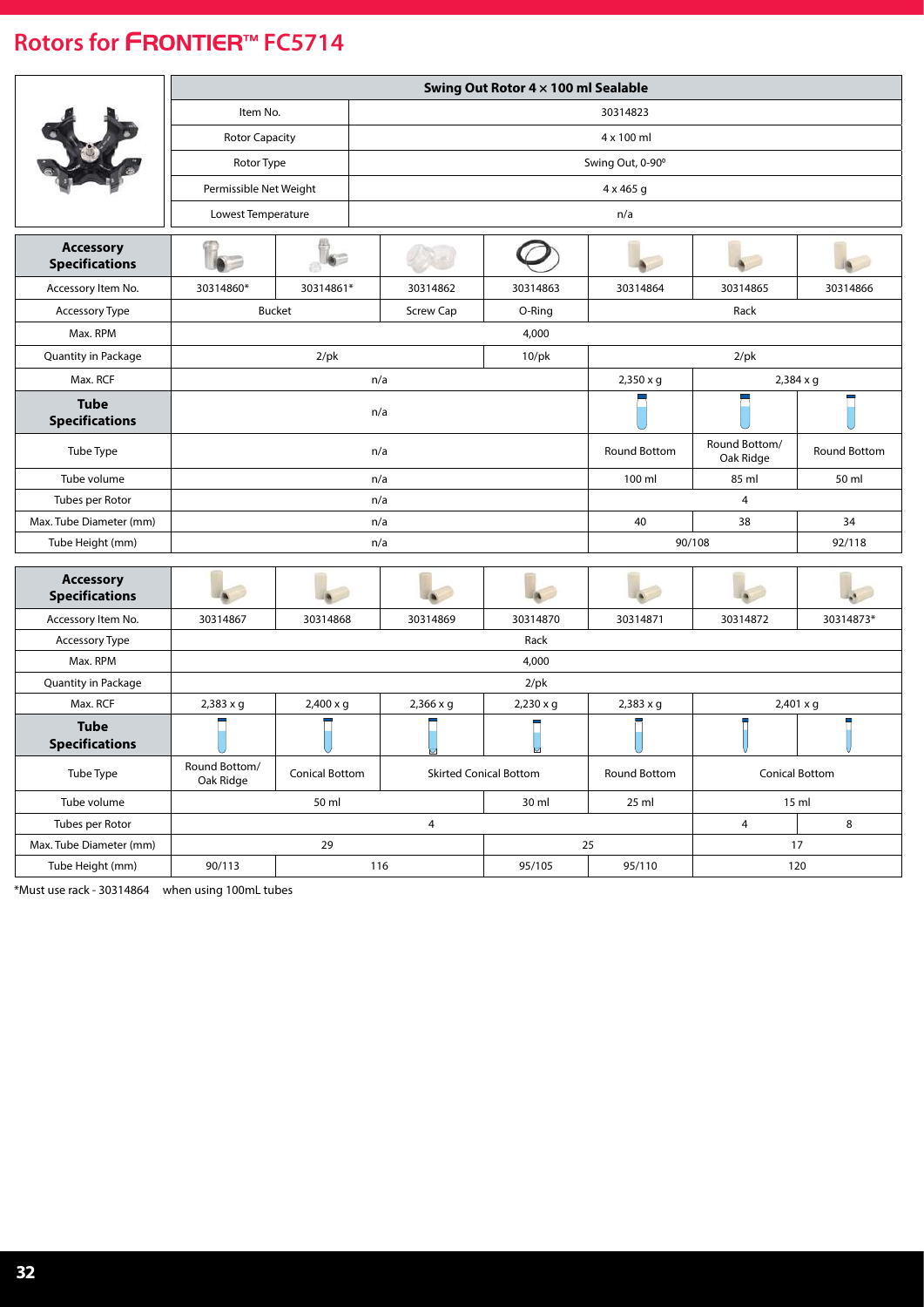| <b>Accessory</b><br><b>Specifications</b> |                                  |                  | 高            | $\mathbb{R}^n$ |                       | $\mathbf{L}$ | 晓                       |
|-------------------------------------------|----------------------------------|------------------|--------------|----------------|-----------------------|--------------|-------------------------|
| Accessory Item No.                        | 30314874*                        | 30314875         | 30314876     | 30314877       | 30314878              | 30314879     | 30314880                |
| <b>Accessory Type</b>                     |                                  |                  |              | Rack           |                       |              |                         |
| Max. RPM                                  |                                  |                  |              | 4,000          |                       |              |                         |
| <b>Quantity in Package</b>                |                                  |                  |              | $2$ /pk        |                       |              |                         |
| Max. RCF                                  |                                  | $2,383 \times q$ |              |                |                       |              |                         |
| <b>Tube</b><br><b>Specifications</b>      |                                  |                  |              | ᇢ              |                       |              |                         |
| Tube Type                                 | <b>Skirted Conical</b><br>Bottom |                  | Round Bottom | Microtube      | Sarstedt <sup>®</sup> | Round Bottom | Vacutainer <sup>®</sup> |
| Tube volume                               |                                  | 15 <sub>m</sub>  | $5-7$ ml     | $1.5$ ml       | $10 \mathrm{m}$       | $5-7$ ml     | $10 \mathrm{m}$         |
| Tubes per Rotor                           | 8                                | 16               | 28           | 20             | 12                    |              | 16                      |
| Max. Tube Diameter (mm)                   |                                  | 17<br>13         |              | 11             | 17                    | 13           | 16                      |
| Tube Height (mm)                          | 120                              | 90/108           | 75/100       | 42             | 85/100                |              | 75/100                  |

| <b>Accessory</b><br><b>Specifications</b> |                  |                       |  |  |  |
|-------------------------------------------|------------------|-----------------------|--|--|--|
| Accessory Item No.                        | 30314881         | 30314882              |  |  |  |
| Accessory Type                            |                  | Bucket                |  |  |  |
| Max. RPM                                  |                  | 4,000                 |  |  |  |
| Quantity in Package                       |                  | $2$ /pk               |  |  |  |
| Max. RCF                                  | $2,486 \times g$ |                       |  |  |  |
| <b>Tube</b><br><b>Specifications</b>      |                  |                       |  |  |  |
| Tube Type                                 |                  | <b>Conical Bottom</b> |  |  |  |
| Tube volume                               | 50 ml            | $15$ ml               |  |  |  |
| Tubes per Rotor                           | 8                | 12                    |  |  |  |
| Max. Tube Diameter (mm)                   | 29               | 17                    |  |  |  |
| Tube Height (mm)                          | 116              | 120                   |  |  |  |

\*Only without bucket lid

|  | Swing Out Rotor 2 x 3 MTP w/Bucket |                  |  |  |  |
|--|------------------------------------|------------------|--|--|--|
|  | Item No.                           | 30314824         |  |  |  |
|  | <b>Rotor Capacity</b>              | $2 \times 3$ MTP |  |  |  |
|  | Rotor Type                         | Swing Out, 0-90° |  |  |  |
|  | Permissible Net Weight             | $2 \times 310$ g |  |  |  |
|  | Lowest Temperature                 | n/a              |  |  |  |
|  |                                    | ALC: YES         |  |  |  |

| <b>Accessory</b><br><b>Specifications</b> |                                             | AHUN             |  |  |  |
|-------------------------------------------|---------------------------------------------|------------------|--|--|--|
| Accessory Item No.                        | 30314890                                    | 30314891         |  |  |  |
| Accessory Type                            | Bucket                                      | Adapter          |  |  |  |
| Max. RPM                                  |                                             | 4,500            |  |  |  |
| Quantity in Package                       |                                             | $2$ /pk          |  |  |  |
| Max. RCF                                  |                                             | $2,716 \times g$ |  |  |  |
| <b>Tube</b><br><b>Specifications</b>      | n/a                                         | ਜ਼<br>导          |  |  |  |
| Tube Type                                 | Microplate                                  | Microtube        |  |  |  |
| Tube volume                               | <b>MTP</b>                                  | $1.5/2.0$ ml     |  |  |  |
| Tubes per Rotor                           | 6 Standard Microplates or 2 Deepwell Plates | 96               |  |  |  |
| Max. Tube Diameter (mm)                   | 87 x 128                                    | 11               |  |  |  |
| Tube Height (mm)                          | 51                                          | 42               |  |  |  |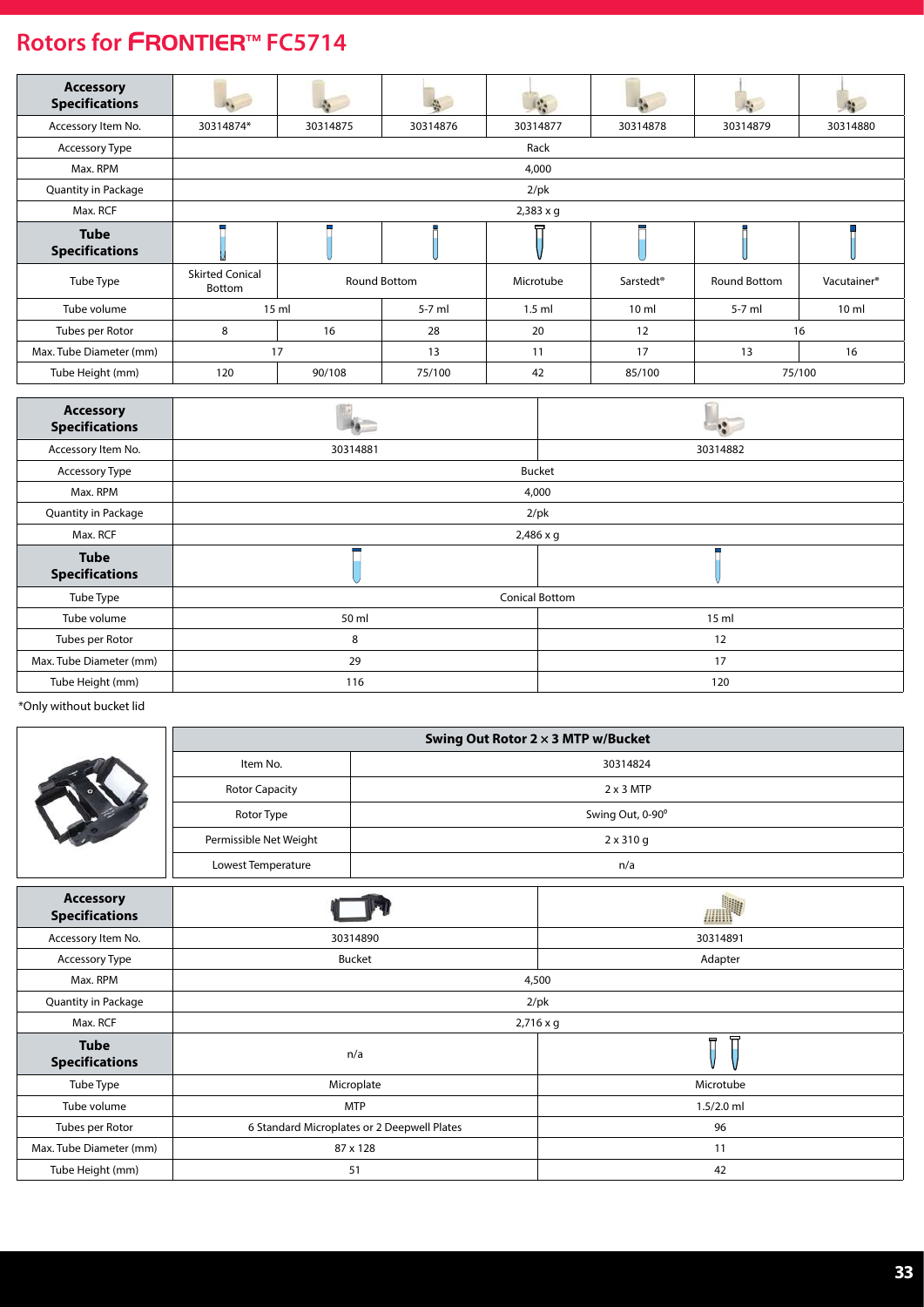|                                           | Angle Rotor $6 \times 50$ ml           |                  |                                          |                                                        |                  |                          |                                        |  |
|-------------------------------------------|----------------------------------------|------------------|------------------------------------------|--------------------------------------------------------|------------------|--------------------------|----------------------------------------|--|
|                                           |                                        | Item No.         |                                          | 30314830                                               |                  |                          |                                        |  |
|                                           | <b>Rotor Capacity</b>                  |                  |                                          |                                                        | $6 \times 50$ ml |                          |                                        |  |
|                                           | Rotor Type                             |                  |                                          |                                                        | Angle, 40°       |                          |                                        |  |
|                                           | Permissible Net Weight                 |                  |                                          |                                                        | $6 \times 72$ g  |                          |                                        |  |
|                                           | Lowest Temperature                     |                  |                                          |                                                        | n/a              |                          |                                        |  |
| <b>Accessory</b><br><b>Specifications</b> | n/a                                    | <b>TUP</b>       |                                          |                                                        |                  |                          |                                        |  |
| Accessory Item No.                        | n/a                                    | 30130886*        | 30130889*                                | 30130890*                                              | 30130891         | 30130892                 | 30130894                               |  |
| Accessory Type                            | n/a                                    |                  | Adapter                                  |                                                        |                  |                          |                                        |  |
| Max. RPM                                  |                                        |                  |                                          | 6,000                                                  |                  |                          |                                        |  |
| <b>Quantity in Package</b>                | n/a                                    | $6$ /p $k$       |                                          |                                                        | $2$ /pk          |                          |                                        |  |
| Max. RCF                                  | $4,427 \times g$                       | $2,696 \times q$ | $4,105 \times q$                         | $3,340 \times q$                                       | $4,306 \times q$ | $4,145 \times g$         | $4,266 \times g$                       |  |
| <b>Tube</b><br><b>Specifications</b>      |                                        | Π                |                                          |                                                        |                  |                          |                                        |  |
| Tube Type                                 | Round Bottom/<br><b>Conical Bottom</b> | Microtube        | Round Bottom/<br>Vacutainer <sup>®</sup> | RIA/Vacutainer <sup>®</sup> /<br>Sarstedt <sup>®</sup> |                  | Round Bottom/Vacutainer® | Round Bottom/<br><b>Conical Bottom</b> |  |
| Tube volume                               | 50 ml                                  | $1.5/2.0$ ml     | 7 ml                                     | 5 <sub>m</sub>                                         | 30 ml            | 16 ml                    | 15 <sub>m</sub>                        |  |
| Tubes per Rotor                           |                                        |                  |                                          | 6                                                      |                  |                          |                                        |  |
| Max. Tube Diameter (mm)                   | 29                                     | 11               |                                          | 13.5                                                   | 25               | 18                       | 17                                     |  |
| Tube Height (mm)                          | 100/120                                | 42               | 95/100                                   | 65/90                                                  | 100              | 100/105                  | 97/120                                 |  |

\* only possible with adapter 30130894

|                                           | Angle Rotor 30 x 15 ml                |                                                 |                  |                          |                           |  |
|-------------------------------------------|---------------------------------------|-------------------------------------------------|------------------|--------------------------|---------------------------|--|
|                                           | Item No.                              |                                                 | 30314832         |                          |                           |  |
|                                           | <b>Rotor Capacity</b>                 |                                                 |                  | 30 x 15 ml               |                           |  |
|                                           | Rotor Type                            |                                                 |                  | Angle, 35°               |                           |  |
|                                           | Permissible Net Weight                |                                                 |                  | 30 x 32 g                |                           |  |
|                                           | Lowest Temperature                    |                                                 |                  | n/a                      |                           |  |
| <b>Accessory</b><br><b>Specifications</b> | n/a                                   |                                                 | TU <sub>0</sub>  |                          |                           |  |
| Accessory Item No.                        | n/a                                   | 30211180                                        | 30130886         | 30130889                 | 30130890                  |  |
| Accessory Type                            | n/a                                   |                                                 | Adapter          |                          |                           |  |
| Max. RPM                                  |                                       |                                                 | 4,500            |                          |                           |  |
| Quantity in Package                       | n/a                                   | $2$ /pk                                         | $6$ /p $k$       |                          | $2$ /pk                   |  |
| Max. RCF                                  | $2,830 \times q$                      | 2,716 x g / 2,354 x g                           | $2,038 \times q$ | $2,762 \times q$         | $2,377 \times q$          |  |
| <b>Tube</b><br><b>Specifications</b>      |                                       |                                                 |                  |                          |                           |  |
| Tube Type                                 | <b>Round Bottom/Conical</b><br>Bottom | Vacutainer <sup>®</sup> / Sarstedt <sup>®</sup> | Microtube        | Round Bottom/Vacutainer® | RIA/Vacutainer®/Sarstedt® |  |
| <b>Tube Volume</b>                        | 15 <sub>m</sub>                       | $9-10ml$                                        | $1.5/2.0$ ml     | 7 <sub>m</sub>           | 5 <sub>m</sub>            |  |
| Tubes per Rotor                           | 30                                    | 20                                              |                  | 30                       |                           |  |
| Max. Tube Diameter (mm)                   | 17                                    | 16                                              | 11               | 13.5                     |                           |  |
| Tube Height (mm)                          | 95/115                                | 92-107                                          | 42               | 95/115                   | 65/90                     |  |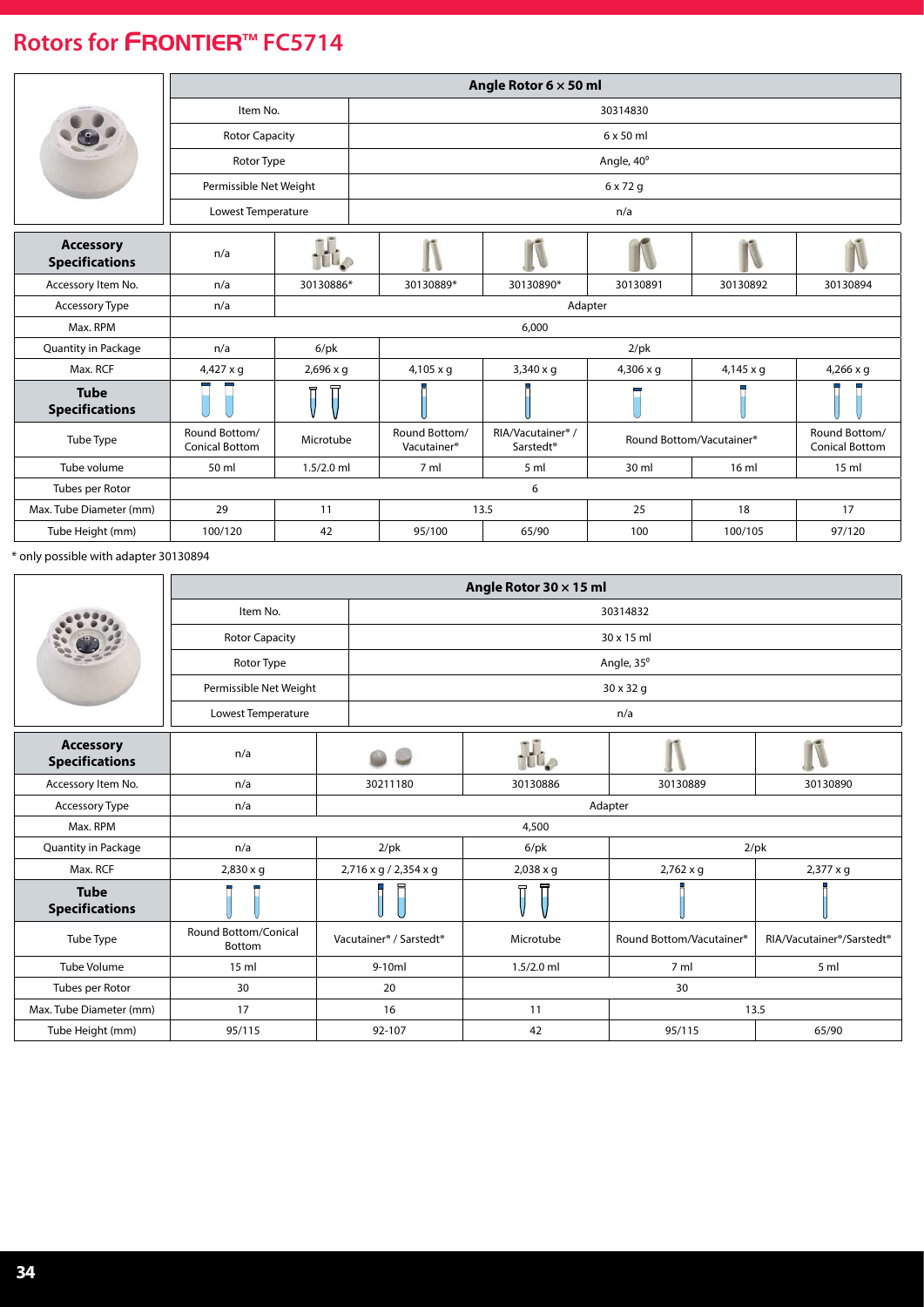|                                           | Angle Rotor 12 × 15 ml        |                         |                                                  |                         |  |  |
|-------------------------------------------|-------------------------------|-------------------------|--------------------------------------------------|-------------------------|--|--|
|                                           | Item No.                      |                         | 30314834                                         |                         |  |  |
|                                           | <b>Rotor Capacity</b>         |                         | 12 x 15 ml                                       |                         |  |  |
|                                           | Rotor Type                    | Angle, 32°              |                                                  |                         |  |  |
|                                           | Permissible Net Weight        | $12 \times 25$ g        |                                                  |                         |  |  |
|                                           | Lowest Temperature            |                         | n/a                                              |                         |  |  |
|                                           |                               |                         |                                                  |                         |  |  |
| <b>Accessory</b><br><b>Specifications</b> | n/a                           |                         |                                                  |                         |  |  |
| Accessory Item No.                        | n/a                           | 30130886                | 30130889                                         | 30130890                |  |  |
| Accessory Type                            | n/a                           |                         | Adapter                                          |                         |  |  |
| Max. RPM                                  |                               |                         | 6,000                                            |                         |  |  |
| Quantity in Package                       | n/a                           | $6$ /pk                 |                                                  | $2$ /pk                 |  |  |
| Max. RCF                                  | 4,427 x g                     | 3,059 x g               | $4,266 \times g$                                 | $3,662 \times g$        |  |  |
| <b>Tube</b><br><b>Specifications</b>      |                               |                         |                                                  |                         |  |  |
| Tube Type                                 | Round Bottom / Conical Bottom | Microtube               | Round Bottom/Vacutainer®                         | <b>Round Bottom</b>     |  |  |
| Tube Volume                               | 15 <sub>m</sub>               | $1.5/2.0$ ml            | 7 ml                                             | 5 ml                    |  |  |
| Tubes per Rotor                           |                               |                         | 12                                               |                         |  |  |
| Max. Tube Diameter (mm)                   | 17                            | 11                      |                                                  | 13                      |  |  |
| Tube Height (mm)                          | 120                           | 42                      | 95/115                                           | 65/90                   |  |  |
|                                           |                               |                         |                                                  |                         |  |  |
|                                           |                               |                         |                                                  |                         |  |  |
|                                           | Item No.                      |                         | Angle Rotor 30 x 1.5/2.0 ml Sealable<br>30314836 |                         |  |  |
|                                           | <b>Rotor Capacity</b>         |                         | 30 x 1.5/2.0 ml                                  |                         |  |  |
|                                           | Rotor Type                    |                         | Angle, 45°                                       |                         |  |  |
|                                           | Permissible Net Weight        |                         | $30 \times 3.4$ g                                |                         |  |  |
|                                           |                               |                         |                                                  |                         |  |  |
|                                           | Lowest Temperature            |                         | n/a                                              |                         |  |  |
| <b>Accessory</b><br><b>Specifications</b> | n/a                           |                         |                                                  |                         |  |  |
| Accessory Item No.                        | n/a                           |                         | 30130884                                         | 30130885                |  |  |
| Accessory Type                            | n/a                           |                         | Adapter                                          |                         |  |  |
| Max. RPM                                  |                               |                         | 12,000                                           |                         |  |  |
| Quantity in Package                       | n/a                           |                         | $6$ /pk                                          |                         |  |  |
| Max. RCF                                  | 15,131 x g                    |                         | 13,521 x g                                       | 14,648 x g              |  |  |
| <b>Tube</b><br><b>Specifications</b>      | Π                             | $\overline{\mathbb{V}}$ | $\bar{U}$                                        | $\overline{\mathsf{V}}$ |  |  |
| Tube Type                                 |                               |                         | Microtube                                        |                         |  |  |
| Tube volume                               | 1.5/2.0 ml                    |                         | $0.2/0.4$ ml                                     | $0.5$ ml                |  |  |
| Tubes per Rotor                           |                               |                         | 30                                               |                         |  |  |
| Max. Tube Diameter (mm)                   | 11                            |                         | 6                                                | 8                       |  |  |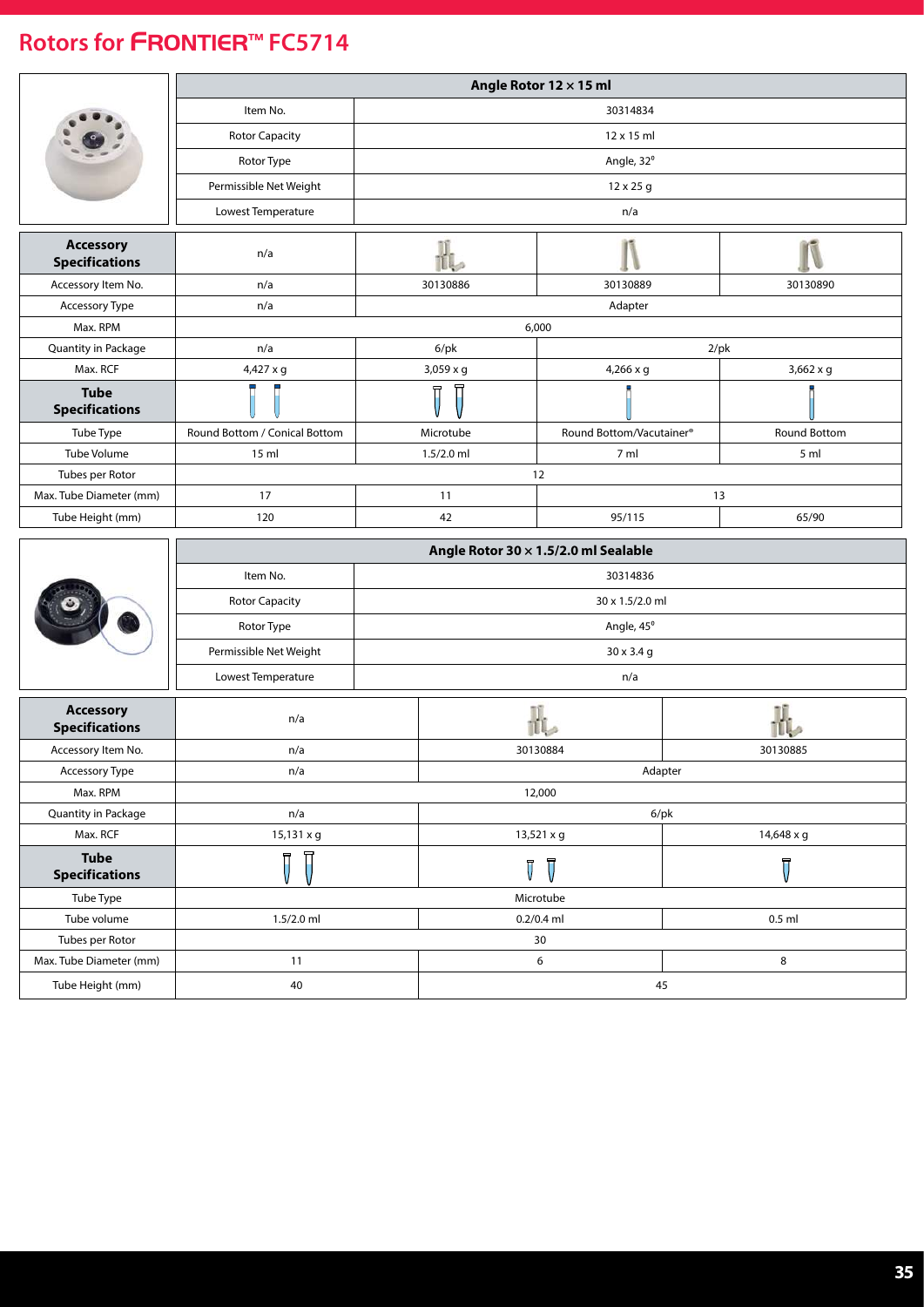|                                           |                        |  | Angle Rotor 24 x 1.5/2.0 ml ID BIOSEALS V1 |                         |  |
|-------------------------------------------|------------------------|--|--------------------------------------------|-------------------------|--|
|                                           | Item No.               |  | 30642361                                   |                         |  |
|                                           | <b>Rotor Capacity</b>  |  | 24 x 1.5/2.0 ml                            |                         |  |
|                                           | Rotor Type             |  | Angle, 45°                                 |                         |  |
|                                           | Permissible Net Weight |  | 24 x 3.4 g                                 |                         |  |
|                                           | Lowest Temperature     |  | n/a                                        |                         |  |
| <b>Accessory</b><br><b>Specifications</b> | n/a                    |  |                                            |                         |  |
| Accessory Item No.                        | n/a                    |  | 30130884                                   | 30130885                |  |
| Accessory Type                            | n/a                    |  | Adapter                                    |                         |  |
| Max. RPM                                  |                        |  | 14,000                                     |                         |  |
| Quantity in Package                       | n/a                    |  | 6/pk                                       |                         |  |
| Max. RCF                                  | 18,624 x g             |  | 16,433 x g                                 | 17,967 x g              |  |
| <b>Tube</b><br><b>Specifications</b>      | 豆                      |  | Ī<br>π                                     | $\overline{\mathsf{U}}$ |  |
| Tube Type                                 |                        |  | Microtube                                  |                         |  |
| Tube volume                               | $1.5/2.0$ ml           |  | $0.2/0.4$ ml<br>$0.5$ ml                   |                         |  |
| Tubes per Rotor                           |                        |  | 24                                         |                         |  |
| Max. Tube Diameter (mm)                   | 11                     |  | 6                                          | 8                       |  |
| Tube Height (mm)                          | 40                     |  | 45                                         |                         |  |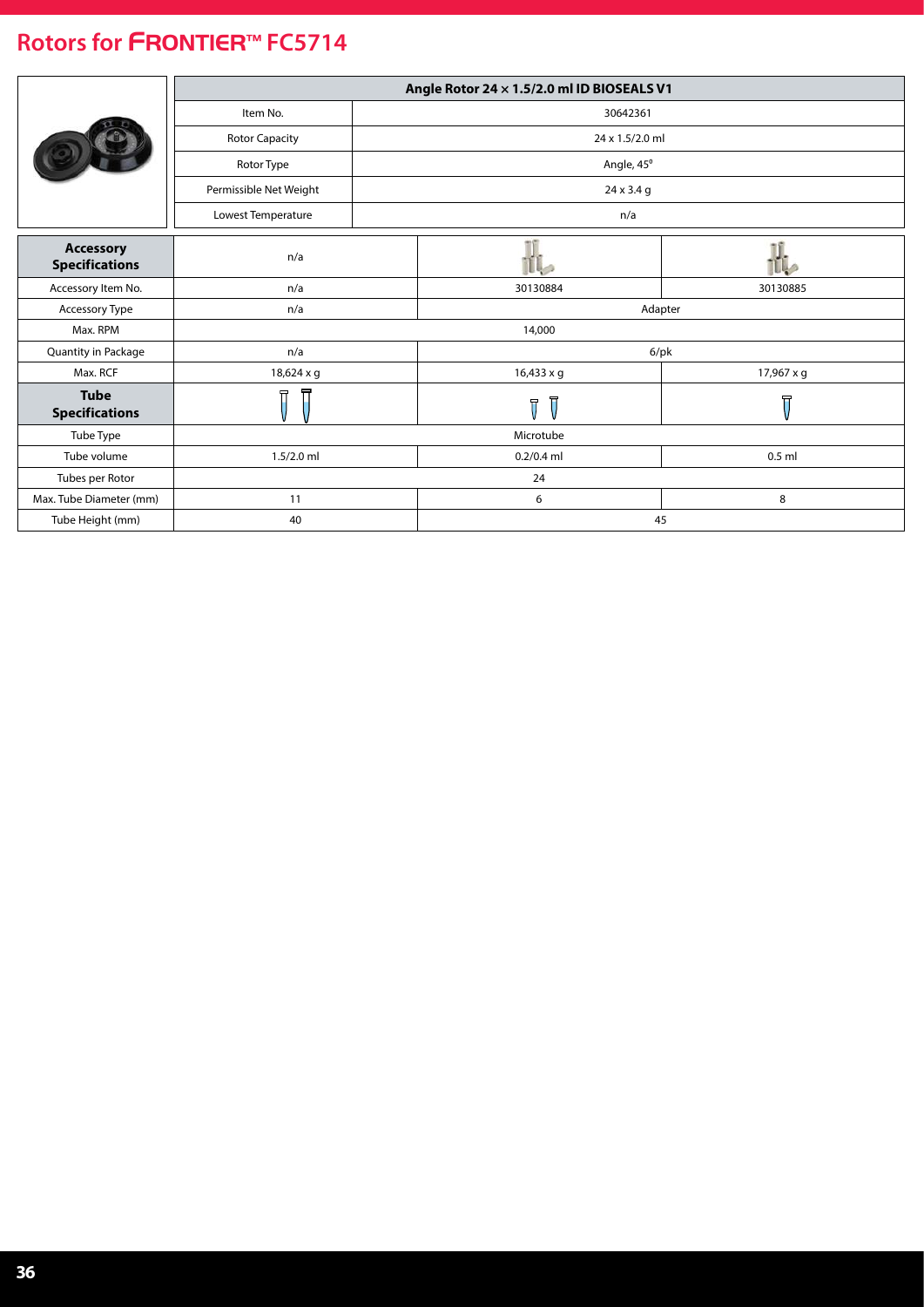<span id="page-36-0"></span>

|                                           | Angle Rotor $8 \times 15$ ml |                       |                                                                                |                                                    |                  |  |  |
|-------------------------------------------|------------------------------|-----------------------|--------------------------------------------------------------------------------|----------------------------------------------------|------------------|--|--|
|                                           | Item No.                     |                       | 30472305                                                                       |                                                    |                  |  |  |
|                                           | <b>Rotor Capacity</b>        |                       | $8 \times 15$ ml (Round bottom tube)<br>$4 \times 15$ ml (Conical bottom tube) |                                                    |                  |  |  |
|                                           | Rotor Type                   |                       |                                                                                | Angle, 32°                                         |                  |  |  |
|                                           | Permissible Net Weight       |                       |                                                                                | 200 <sub>g</sub>                                   |                  |  |  |
|                                           | Lowest Temperature           |                       |                                                                                | n/a                                                |                  |  |  |
|                                           |                              |                       |                                                                                |                                                    |                  |  |  |
| <b>Accessory</b><br><b>Specifications</b> | n/a                          | n/a                   |                                                                                |                                                    |                  |  |  |
| Accessory Item No.                        | n/a                          | n/a                   | 30130889                                                                       | 30130890                                           | 30130886         |  |  |
| Accessory Type                            | n/a                          | n/a                   | Adapter                                                                        |                                                    |                  |  |  |
| Max. RPM                                  |                              |                       | 6,800                                                                          |                                                    |                  |  |  |
| Quantity in Package                       |                              | n/a                   | $2$ /pk                                                                        | $6$ /p $k$                                         |                  |  |  |
| Max. RCF                                  |                              | $4,445 \times q$      | $4,290 \times q$                                                               | $3,618 \times q$                                   | $2,894 \times q$ |  |  |
| <b>Tube</b><br><b>Specifications</b>      |                              |                       |                                                                                |                                                    | 뉴                |  |  |
| Tube Type                                 | <b>Round Bottom</b>          | <b>Conical Bottom</b> | Round Bottom/Vacutainer®                                                       | RIA/Vacutainer <sup>®</sup> /Sarstedt <sup>®</sup> | Microtube        |  |  |
| <b>Tube Volume</b>                        |                              | 15 ml                 | 7 ml                                                                           | 5 <sub>m</sub>                                     | $1.5/2.0$ ml     |  |  |
| Tubes per Rotor                           | 8                            | 4                     |                                                                                | 8                                                  |                  |  |  |
| Max. Tube Diameter (mm)                   |                              | 17                    |                                                                                | 13.5                                               |                  |  |  |
| Tube Height (mm)                          | 95/100                       | 120                   | 95/115                                                                         | 62/90                                              | 42               |  |  |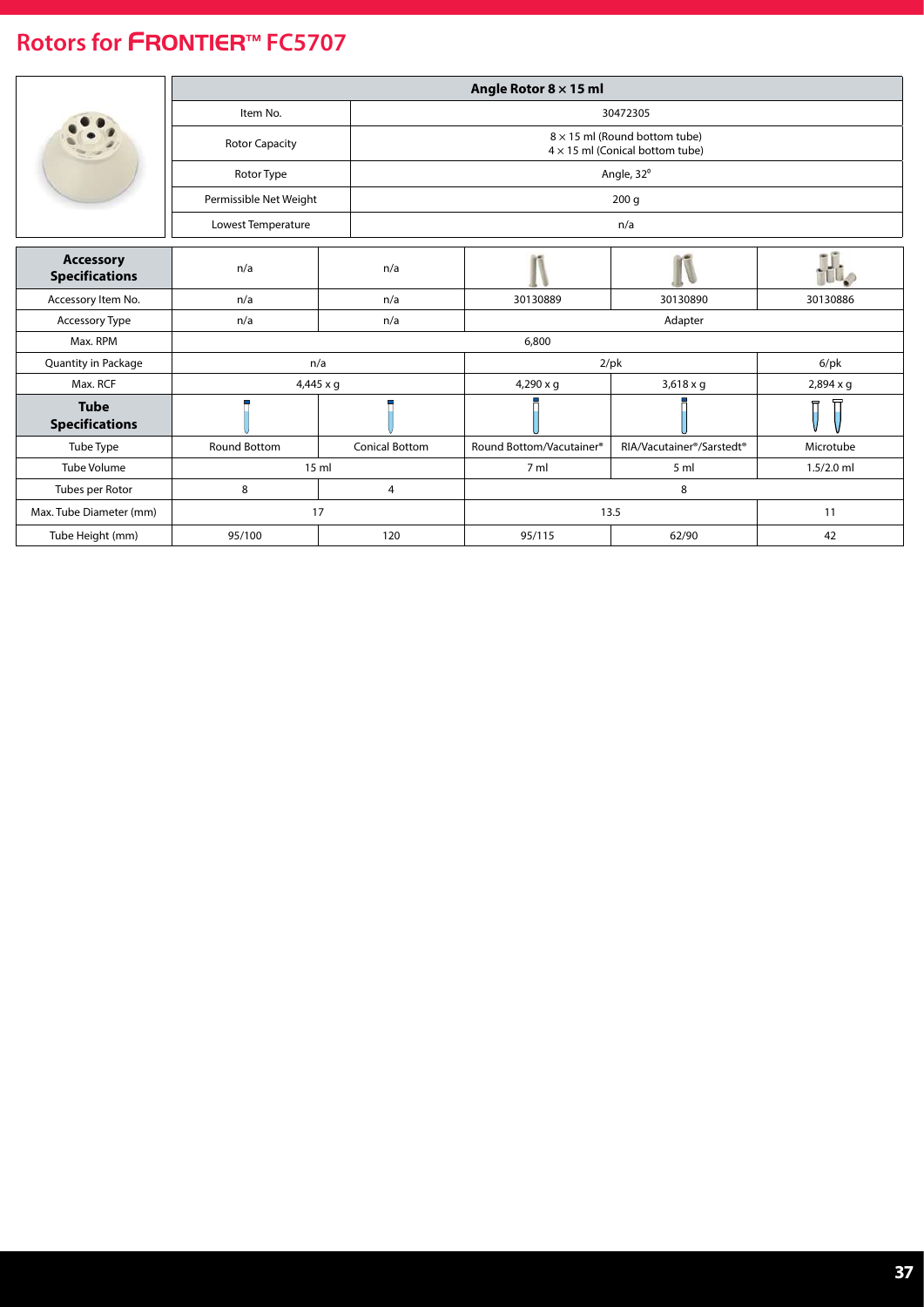<span id="page-37-0"></span>

|                                           | Angle Rotor 12 x 15 ml         |                                                 |                          |                                                    |              |  |
|-------------------------------------------|--------------------------------|-------------------------------------------------|--------------------------|----------------------------------------------------|--------------|--|
|                                           | Item No.                       |                                                 | 30130877                 |                                                    |              |  |
|                                           | <b>Rotor Capacity</b>          |                                                 |                          | 12 x 15 ml                                         |              |  |
|                                           | Rotor Type                     |                                                 |                          | Angle, 32°                                         |              |  |
|                                           | Permissible Net Weight         |                                                 |                          | 300q                                               |              |  |
|                                           | Lowest Temperature             |                                                 |                          | n/a                                                |              |  |
| <b>Accessory</b><br><b>Specifications</b> | n/a                            |                                                 |                          |                                                    |              |  |
| Accessory Item No.                        | n/a                            | 30211180                                        | 30130889                 | 30130890                                           | 30130886     |  |
| <b>Accessory Type</b>                     | n/a                            |                                                 | Adapter                  |                                                    |              |  |
| Max. RPM                                  | 6,000                          |                                                 |                          | 6,000                                              |              |  |
| Quantity in Package                       | n/a                            |                                                 | $2$ /pk                  | $6$ /pk                                            |              |  |
| Max. RCF                                  | 4,427 x g                      | $4226 \times g$                                 | $4,265 \times g$         | $3,621 \times g$                                   | 3,058 x g    |  |
| <b>Tube</b><br><b>Specifications</b>      |                                |                                                 |                          |                                                    | 뮤            |  |
| Tube Type                                 | Round Bottom/Conical<br>Bottom | Vacutainer <sup>®</sup> / Sarstedt <sup>®</sup> | Round Bottom/Vacutainer® | RIA/Vacutainer <sup>®</sup> /Sarstedt <sup>®</sup> | Microtube    |  |
| Tube volume                               | 15 <sub>m</sub>                | $9-10ml$                                        | 7 <sub>m</sub>           | 5 <sub>m</sub>                                     | $1.5/2.0$ ml |  |
| Tubes per Rotor                           |                                |                                                 | 12                       |                                                    |              |  |
| Max. Tube Diameter (mm)                   | 17                             | 16                                              |                          | 13.5                                               | 11           |  |
| Tube Height (mm)                          | 121                            | 92-107                                          | 95/115                   | 65/90                                              | 42           |  |

|                                           |                        |                       | Angle Rotor $6 \times 50$ ml |                     |                  |                                         |  |
|-------------------------------------------|------------------------|-----------------------|------------------------------|---------------------|------------------|-----------------------------------------|--|
|                                           | Item No.               |                       | 30130878                     |                     |                  |                                         |  |
|                                           | <b>Rotor Capacity</b>  |                       |                              | $6 \times 50$ ml    |                  |                                         |  |
|                                           | Rotor Type             |                       |                              | Angle, 40°          |                  |                                         |  |
|                                           | Permissible Net Weight |                       |                              | 432 g               |                  |                                         |  |
|                                           | Lowest Temperature     |                       |                              | n/a                 |                  |                                         |  |
| <b>Accessory</b><br><b>Specifications</b> | n/a                    |                       |                              |                     |                  |                                         |  |
| Accessory Item No.                        |                        | n/a                   | 30130891                     | 30130892            | 30130893         | 30130894                                |  |
| Accessory Type                            |                        | n/a                   | Adapter                      |                     |                  |                                         |  |
| Max. RPM                                  |                        |                       | 6,000                        |                     |                  |                                         |  |
| Quantity in Package                       |                        | n/a                   | $2$ /pk                      |                     |                  |                                         |  |
| Max. RCF                                  |                        | $4,427 \times g$      | $4,306 \times q$             | $4,145 \times q$    | $4,225 \times g$ | $4,185 \times q$                        |  |
| <b>Tube</b><br><b>Specifications</b>      |                        |                       |                              |                     |                  |                                         |  |
| Tube Type                                 | Round Bottom           | <b>Conical Bottom</b> |                              | <b>Round Bottom</b> |                  | Round Bottom /<br><b>Conical Bottom</b> |  |
| Tube Volume                               |                        | 50 ml                 | 30 ml                        | 16 ml               |                  | 15 ml                                   |  |
| Tubes per Rotor                           |                        |                       |                              | 6                   |                  |                                         |  |
| Max. Tube Diameter (mm)                   |                        | 29                    | 25                           | 18                  |                  | 17                                      |  |
| Tube Height (mm)                          | 100/120                | 116                   | 100                          |                     | 100/105          | 120                                     |  |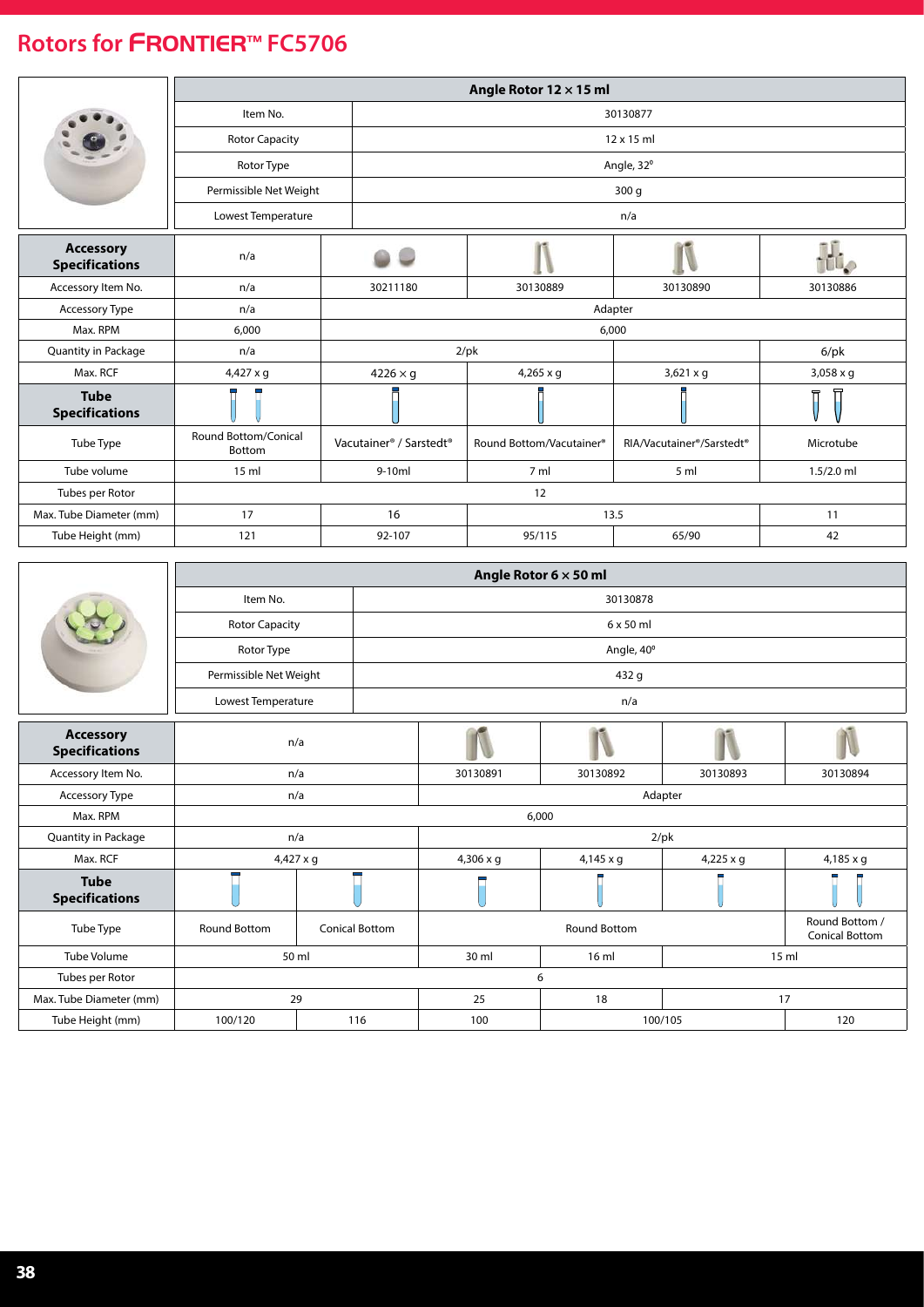|                                           | Swing Out Rotor 6 x 5 ml |                  |  |  |  |
|-------------------------------------------|--------------------------|------------------|--|--|--|
|                                           | Item No.                 | 30130880         |  |  |  |
|                                           | Rotor Capacity           | $6 \times 5$ ml  |  |  |  |
|                                           | Rotor Type               | Swing Out, 0-90° |  |  |  |
|                                           | Permissible Net Weight   | 240 g            |  |  |  |
|                                           | Lowest Temperature       | n/a              |  |  |  |
| <b>Accessory</b><br><b>Specifications</b> |                          |                  |  |  |  |
| Accessory Item No.                        | 30130895                 |                  |  |  |  |
| Accessory Type                            |                          | <b>Bucket</b>    |  |  |  |
| Max. RPM                                  |                          | 4,000            |  |  |  |
| Quantity in Package                       |                          | $2$ /pk          |  |  |  |
| Max. RCF                                  |                          | 1,878 x g        |  |  |  |
| <b>Tube</b><br><b>Specifications</b>      |                          |                  |  |  |  |
| Tube Type                                 |                          | Round Bottom     |  |  |  |
| Tube volume                               |                          | 5 <sub>m</sub>   |  |  |  |
| Tubes per Rotor                           |                          | 6                |  |  |  |
| Max. Tube Diameter (mm)                   |                          | 13               |  |  |  |
| Tube Height (mm)                          |                          | 75               |  |  |  |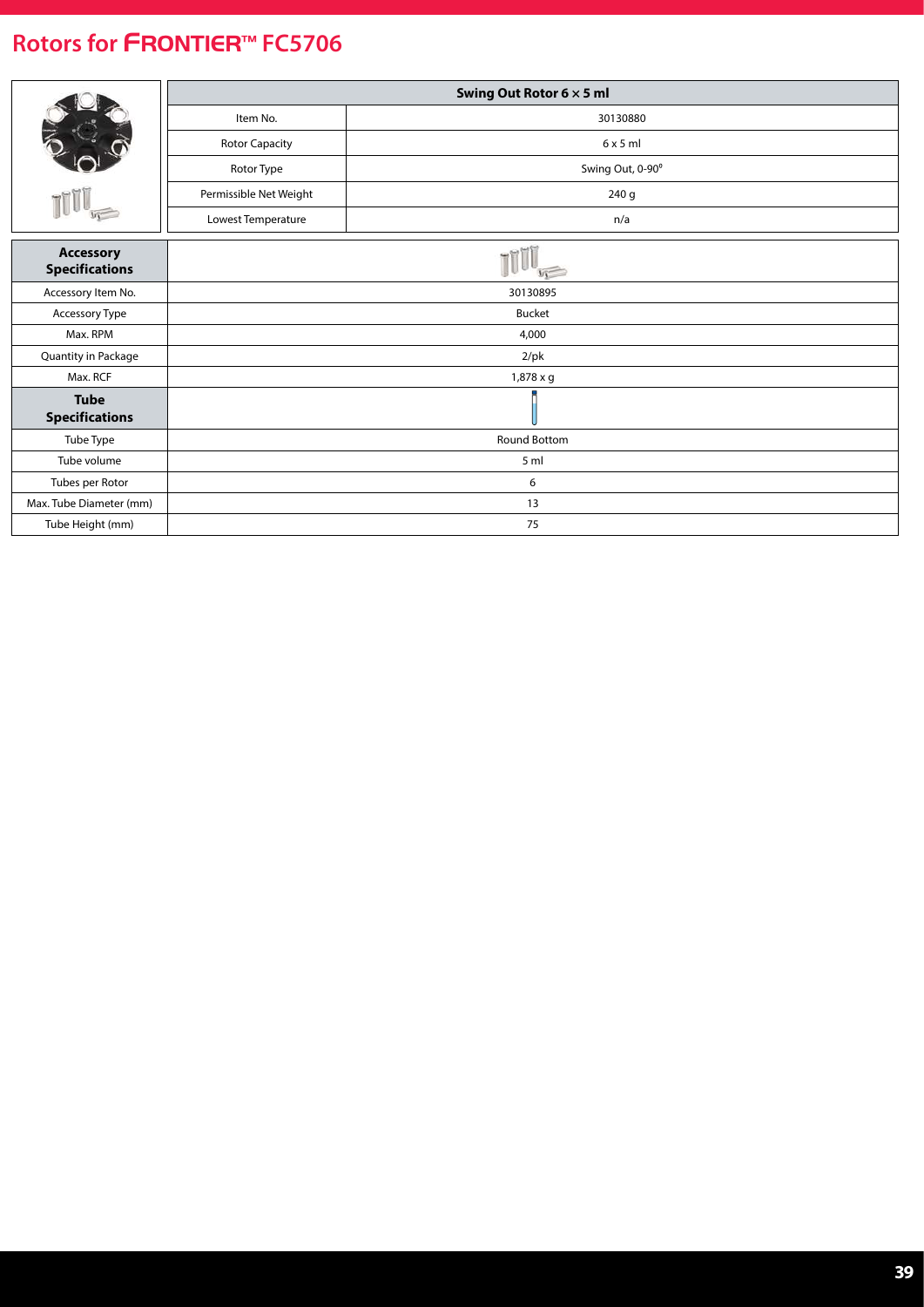### <span id="page-39-0"></span>**Rotors for** FRONTIER™ **FC5515 and FC5515R**

|                                           |                        |            | Angle Rotor 30 $\times$ 1.5/2.0 ml Sealable |                         |  |
|-------------------------------------------|------------------------|------------|---------------------------------------------|-------------------------|--|
|                                           | Item No.               |            | 30130872                                    |                         |  |
|                                           | <b>Rotor Capacity</b>  |            | 30 x 1.5/2.0 ml                             |                         |  |
|                                           | Rotor Type             |            | Angle, 45°                                  |                         |  |
|                                           | Permissible Net Weight |            | 102 <sub>g</sub>                            |                         |  |
|                                           | Lowest Temperatures    |            | $6^{\circ}$ C                               |                         |  |
|                                           |                        |            |                                             |                         |  |
| <b>Accessory</b><br><b>Specifications</b> | n/a                    |            | IL.                                         | H                       |  |
| Accessory Item No.                        | n/a                    |            | 30130884                                    | 30130885                |  |
| Accessory Type                            | n/a                    |            | Adapter                                     |                         |  |
| Max. RPM                                  |                        |            | 13,500                                      |                         |  |
| Quantity in Package                       | n/a                    |            | $6$ /pk                                     |                         |  |
| Max. RCF                                  | 19,150 x g             |            | 16,933 x g                                  | 18,344 x g              |  |
| <b>Tube</b><br><b>Specifications</b>      | Π<br>Π                 |            | Π<br>$\overline{U}$                         | $\overline{\mathbb{U}}$ |  |
| Tube Type                                 |                        |            | Microtube                                   |                         |  |
| Tube volume                               | $1.5/2.0$ ml           |            | $0.2/0.4$ ml                                | $0.5$ ml                |  |
| Tubes per Rotor                           |                        |            | 30                                          |                         |  |
| Max. Tube Diameter (mm)                   | 11                     |            | 6                                           | 8                       |  |
| Tube Height (mm)                          | 40                     |            | 45                                          |                         |  |
|                                           |                        |            |                                             |                         |  |
|                                           |                        |            |                                             |                         |  |
|                                           |                        |            | Angle Rotor 12 x 5 ml Sealable              |                         |  |
|                                           | Item No.               |            | 30130873                                    |                         |  |
|                                           | <b>Rotor Capacity</b>  |            | $12 \times 5$ ml                            |                         |  |
|                                           | Rotor Type             |            | Angle, 45°                                  |                         |  |
|                                           | Permissible Net Weight |            | 165 g                                       |                         |  |
|                                           | Lowest Temperatures    |            | 4°C                                         |                         |  |
|                                           |                        |            |                                             |                         |  |
| <b>Accessory</b><br><b>Specifications</b> | n/a                    |            |                                             |                         |  |
| Accessory Item No.                        | n/a                    | 30130886   | 30130887                                    | 30130888                |  |
| Accessory Type                            | n/a                    |            | Adapter                                     |                         |  |
| Max. RPM                                  |                        |            | 14,500                                      |                         |  |
| Quantity in Package                       | n/a                    |            | $6$ /pk                                     |                         |  |
| Max. RCF                                  | 19,978 x g             | 16,452 x g | 17,158 x g                                  | 17,628 x g              |  |
| <b>Tube</b><br><b>Specifications</b>      |                        |            | M                                           |                         |  |
| Tube Type                                 |                        | Microtube  |                                             | Cryo Tube               |  |
| Tube volume                               | 5 ml                   | 1.5/2.0 ml | $1.0$ ml                                    | $1.8$ ml                |  |
| Tubes per Rotor                           |                        |            | 12                                          |                         |  |
| Max. Diameter (mm)                        | 17                     | 11         |                                             | 12.6                    |  |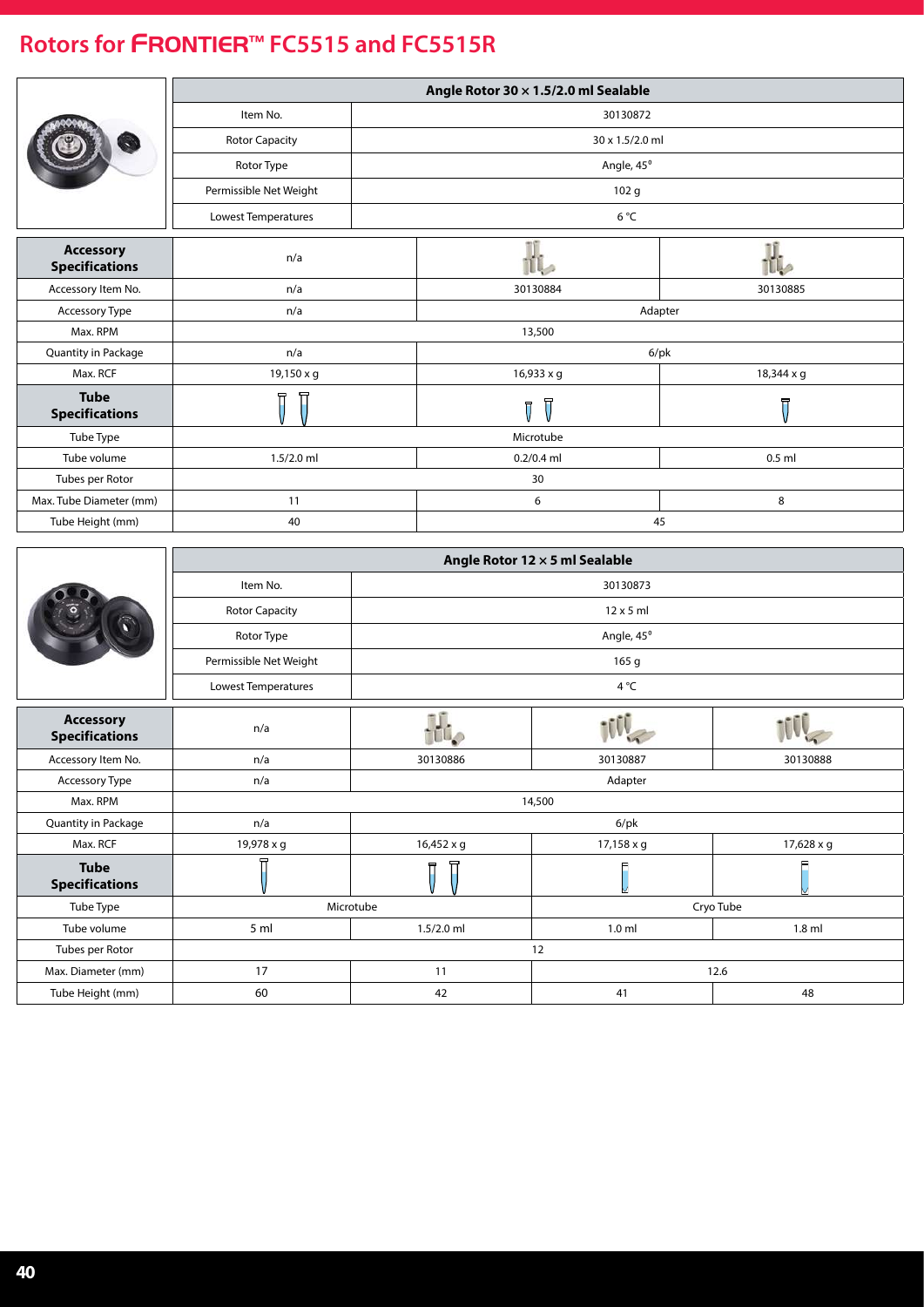### **Rotors for** FRONTIER™ **FC5515 and FC5515R**

|                                           | Angle Rotor $4 \times 8$ Place PCR Strips |                        |  |  |  |
|-------------------------------------------|-------------------------------------------|------------------------|--|--|--|
|                                           | Item No.                                  | 30130874*              |  |  |  |
|                                           | <b>Rotor Capacity</b>                     | 4 x 8 Place PCR Strips |  |  |  |
|                                           | Rotor Type                                | Angle, 45°             |  |  |  |
|                                           | Permissible Net Weight                    | 14 g                   |  |  |  |
|                                           | Lowest Temperatures                       | 2.5 °C                 |  |  |  |
| <b>Accessory</b><br><b>Specifications</b> | n/a                                       |                        |  |  |  |
| Accessory Item No.                        |                                           | n/a                    |  |  |  |
| Accessory Type                            |                                           | n/a                    |  |  |  |
| Max. RPM                                  |                                           | 15,000                 |  |  |  |
| Quantity in Package                       |                                           | n/a                    |  |  |  |
| Max. RCF                                  |                                           | $15,343 \times g$      |  |  |  |
| <b>Tube</b><br><b>Specifications</b>      |                                           |                        |  |  |  |
| Tube Type                                 |                                           | 8-w PCR Strip          |  |  |  |
| Tube volume                               |                                           | 02./04. ml             |  |  |  |
| Tubes per Rotor                           |                                           | 32                     |  |  |  |
| Max. Tube Diameter (mm)                   |                                           | n/a                    |  |  |  |
| Tube Height (mm)                          |                                           | n/a                    |  |  |  |

|                                           | Angle Rotor 44 $\times$ 1.5/2.0 ml |  |                                                    |                         |  |
|-------------------------------------------|------------------------------------|--|----------------------------------------------------|-------------------------|--|
|                                           | Item No.                           |  | 30372717                                           |                         |  |
|                                           | <b>Rotor Capacity</b>              |  | 44 x 1.5/2.0ml                                     |                         |  |
|                                           | Rotor Type                         |  | Angle, 32°/55°                                     |                         |  |
|                                           | Permissible Net Weight             |  | 150 g                                              |                         |  |
|                                           | Lowest Temperatures                |  | +6 $^{\circ}$ C                                    |                         |  |
| <b>Accessory</b><br><b>Specifications</b> | n/a                                |  |                                                    |                         |  |
| Accessory Item No.                        | n/a                                |  | 30130884                                           | 30130885                |  |
| Accessory Type                            | n/a                                |  | Adapter                                            |                         |  |
| Max. RPM                                  | 15,000                             |  |                                                    |                         |  |
| Quantity in Package                       | n/a                                |  | $6$ /pk                                            |                         |  |
| Max. RCF                                  | 21,379 x g                         |  | 20,625 x g                                         | 20,625 x g              |  |
| <b>Tube</b><br><b>Specifications</b>      | ਜ਼                                 |  | $\overline{\mathbb{U}}$<br>$\overline{\mathbb{L}}$ | $\overline{\mathsf{H}}$ |  |
| Tube Type                                 | Microtube                          |  |                                                    |                         |  |
| Tube volume                               | $1.5/2.0$ ml                       |  | $0.2/0.4$ ml                                       | $0.5$ ml                |  |
| Tubes per Rotor                           | 44                                 |  |                                                    |                         |  |
| Max. Tube Diameter (mm)                   | 11                                 |  | 6                                                  | 8                       |  |
| Tube Height (mm)                          | 40                                 |  | 45                                                 |                         |  |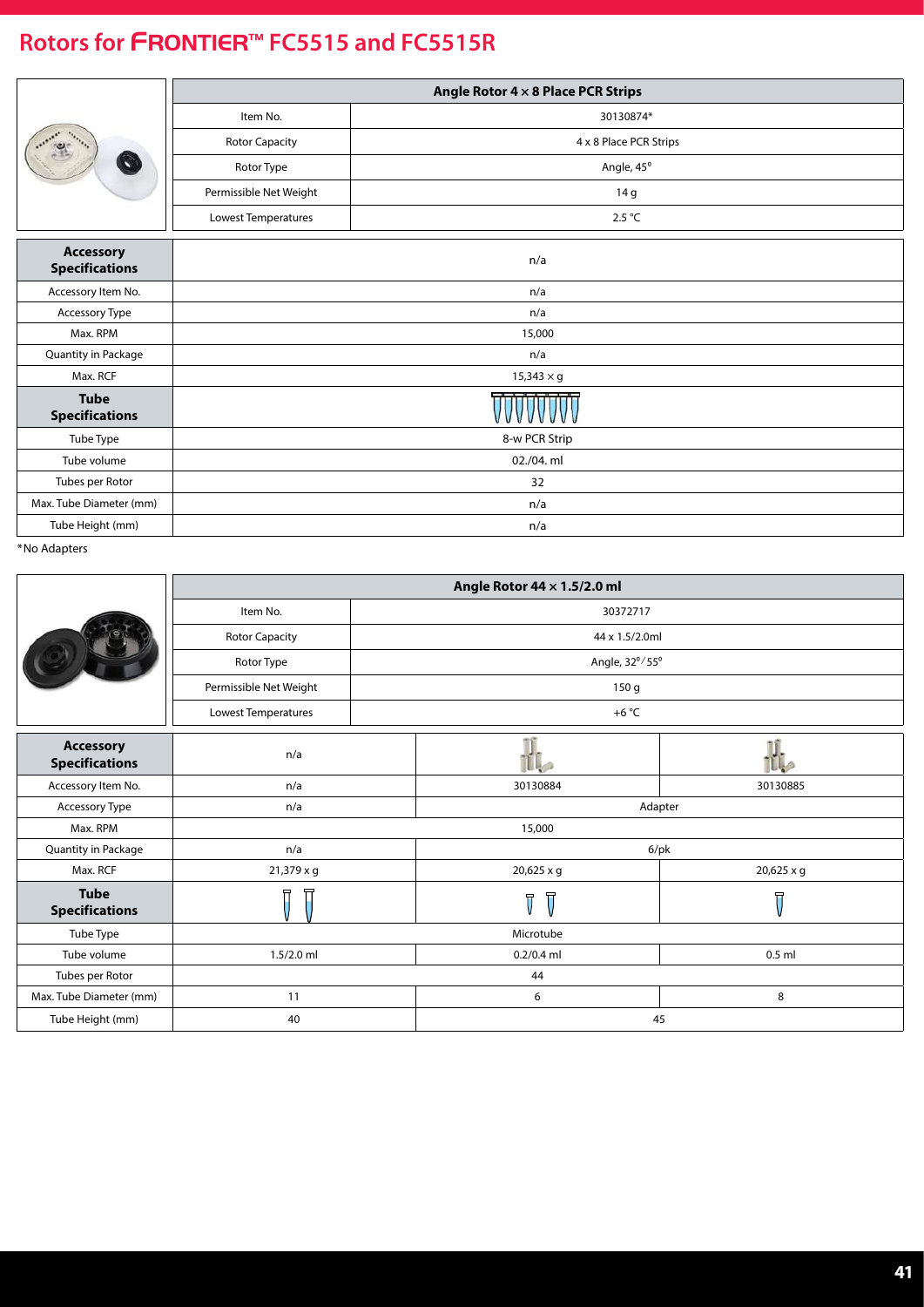### **Rotors for** FRONTIER™ **FC5515 and FC5515R**

|                                           |                                                  | <b>Hematocrit Rotor 24 x Capillaries</b> |  |  |
|-------------------------------------------|--------------------------------------------------|------------------------------------------|--|--|
| 10<br>$\Theta$                            | Item No.<br>30130881*                            |                                          |  |  |
|                                           | <b>Rotor Capacity</b><br>$24 \times$ Capillaries |                                          |  |  |
|                                           | Rotor Type                                       | Hematocrit, 90°                          |  |  |
|                                           | Permissible Net Weight                           | 24 x 0.2 g                               |  |  |
|                                           | Lowest Temperatures                              | n/a                                      |  |  |
| <b>Accessory</b><br><b>Specifications</b> |                                                  | n/a                                      |  |  |
| Accessory Item No.                        | n/a                                              |                                          |  |  |
| Accessory Type                            | n/a                                              |                                          |  |  |
| Max. RPM (FC5515)                         | 12,000                                           |                                          |  |  |
| Quantity in Package                       | n/a                                              |                                          |  |  |
| Max. RCF (FC5515)                         | $14,970 \times g$                                |                                          |  |  |
| <b>Tube</b><br><b>Specifications</b>      |                                                  |                                          |  |  |
| Tube Type                                 | Capillaries                                      |                                          |  |  |
| Tube volume                               | n/a                                              |                                          |  |  |
| Tubes per Rotor                           | 24                                               |                                          |  |  |
| Max. Tube Diameter (mm)                   | n/a                                              |                                          |  |  |
| Tube Height (mm)                          | 120 mm                                           |                                          |  |  |

|                                           | Angle Rotor 24x1.5/2.0 ml BIOSEALS V2 |                              |                        |  |  |
|-------------------------------------------|---------------------------------------|------------------------------|------------------------|--|--|
|                                           | Item No.                              | 30642371                     |                        |  |  |
|                                           | <b>Rotor Capacity</b>                 |                              | $24 \times 1.5/2.0$ ml |  |  |
|                                           | Rotor Type                            | Angle, 45°                   |                        |  |  |
|                                           | Permissible Net Weight                | $24 \times 3.4q$             |                        |  |  |
|                                           | Lowest Temperature                    | 6 °C                         |                        |  |  |
| <b>Accessory</b><br><b>Specifications</b> | n/a                                   | IL                           |                        |  |  |
| Accessory Item No.                        | n/a                                   | 30130884                     | 30130885               |  |  |
| Accessory Type                            | n/a                                   |                              | Adapter                |  |  |
| Max. RPM                                  | 15,200                                |                              |                        |  |  |
| Quantity in Package                       | n/a                                   |                              | $6$ /pk                |  |  |
| Max. RCF                                  | $19,165 \times g$                     | $19,165 \times g$            | $20,932 \times g$      |  |  |
| <b>Tube</b><br><b>Specifications</b>      | $\overline{\mathbb{I}}$               | 冒<br>$\overline{\mathsf{T}}$ | 曱                      |  |  |
| Tube Type                                 | Microtube                             |                              |                        |  |  |
| Tube volume                               | $1.5/2.0$ ml                          | $0.2/0.4$ ml                 | $0.5$ ml               |  |  |
| Tubes per Rotor                           | 24                                    |                              |                        |  |  |
| Max. Tube Diameter (mm)                   | 11                                    | 6                            | 8                      |  |  |
| Tube Height (mm)                          | 40                                    |                              | 45                     |  |  |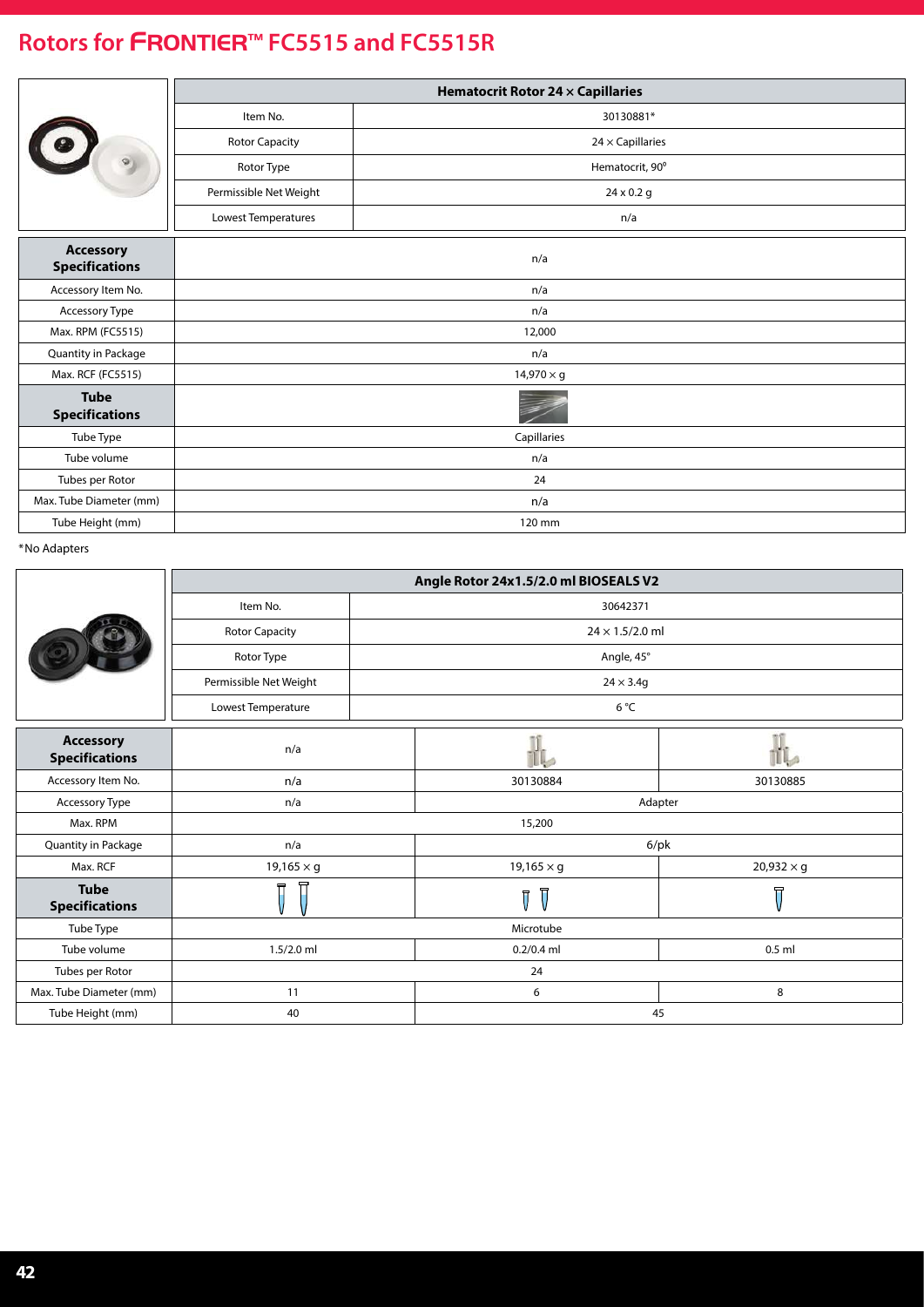<span id="page-42-0"></span>

|                                           | Angle Rotor 24 x 1.5/2.0 ml BIOSEALS |     |                        |                  |  |
|-------------------------------------------|--------------------------------------|-----|------------------------|------------------|--|
|                                           | Item No.                             |     | 30472302               |                  |  |
|                                           | <b>Rotor Capacity</b>                |     | $24 \times 1.5/2.0$ ml |                  |  |
|                                           | Rotor Type                           |     | Angle, 45°             |                  |  |
|                                           | Permissible Net Weight               |     | 82 g                   |                  |  |
|                                           | Lowest Temperature                   | n/a |                        |                  |  |
| <b>Accessory</b><br><b>Specifications</b> | n/a                                  |     |                        |                  |  |
| Accessory Item No.                        | n/a                                  |     | 30130884               | 30130885         |  |
| Accessory Type                            | n/a                                  |     | Adapter                |                  |  |
| Max. RPM                                  | 13,500                               |     |                        |                  |  |
| Quantity in Package                       | n/a                                  |     | $6$ /pk                |                  |  |
| Max. RCF                                  | 17,317 x g                           |     | 15,076 x g             | 16,706 x g       |  |
| <b>Tube</b><br><b>Specifications</b>      | 氘                                    |     | 冒<br>ĪĪ                | $\overline{\Pi}$ |  |
| Tube Type                                 | Microtube                            |     |                        |                  |  |
| Tube volume                               | $1.5/2.0$ ml                         |     | $0.2/0.4$ ml           | $0.5$ ml         |  |
| Tubes per Rotor                           | 24                                   |     |                        |                  |  |
| Max. Tube Diameter (mm)                   | 11                                   |     | 6                      | 8                |  |
| Tube Height (mm)                          | 40                                   |     | 45                     |                  |  |

|                                           | Angle Rotor 24 x 2.0 ml Spin Column |                    |  |  |  |
|-------------------------------------------|-------------------------------------|--------------------|--|--|--|
|                                           | Item No.<br>30210898*               |                    |  |  |  |
|                                           | <b>Rotor Capacity</b>               | $24 \times 2.0$ ml |  |  |  |
|                                           | Rotor Type                          | Angle, 45°         |  |  |  |
|                                           | Permissible Net Weight              | 68 g               |  |  |  |
|                                           | Lowest Temperature                  | n/a                |  |  |  |
| <b>Accessory</b><br><b>Specifications</b> |                                     | n/a                |  |  |  |
| Accessory Item No.                        | n/a                                 |                    |  |  |  |
| Accessory Type                            | n/a                                 |                    |  |  |  |
| Max. RPM                                  | 13,500                              |                    |  |  |  |
| Quantity in Package                       | n/a                                 |                    |  |  |  |
| Max. RCF                                  | 17,317 x g                          |                    |  |  |  |
| <b>Tube</b><br><b>Specifications</b>      |                                     |                    |  |  |  |
| Tube Type                                 | Spin Column                         |                    |  |  |  |
| Tube volume                               | 2 <sub>m</sub>                      |                    |  |  |  |
| Tubes per Rotor                           | 24                                  |                    |  |  |  |
| Max. Tube Diameter (mm)                   | 11                                  |                    |  |  |  |
| Tube Height (mm)                          | 45                                  |                    |  |  |  |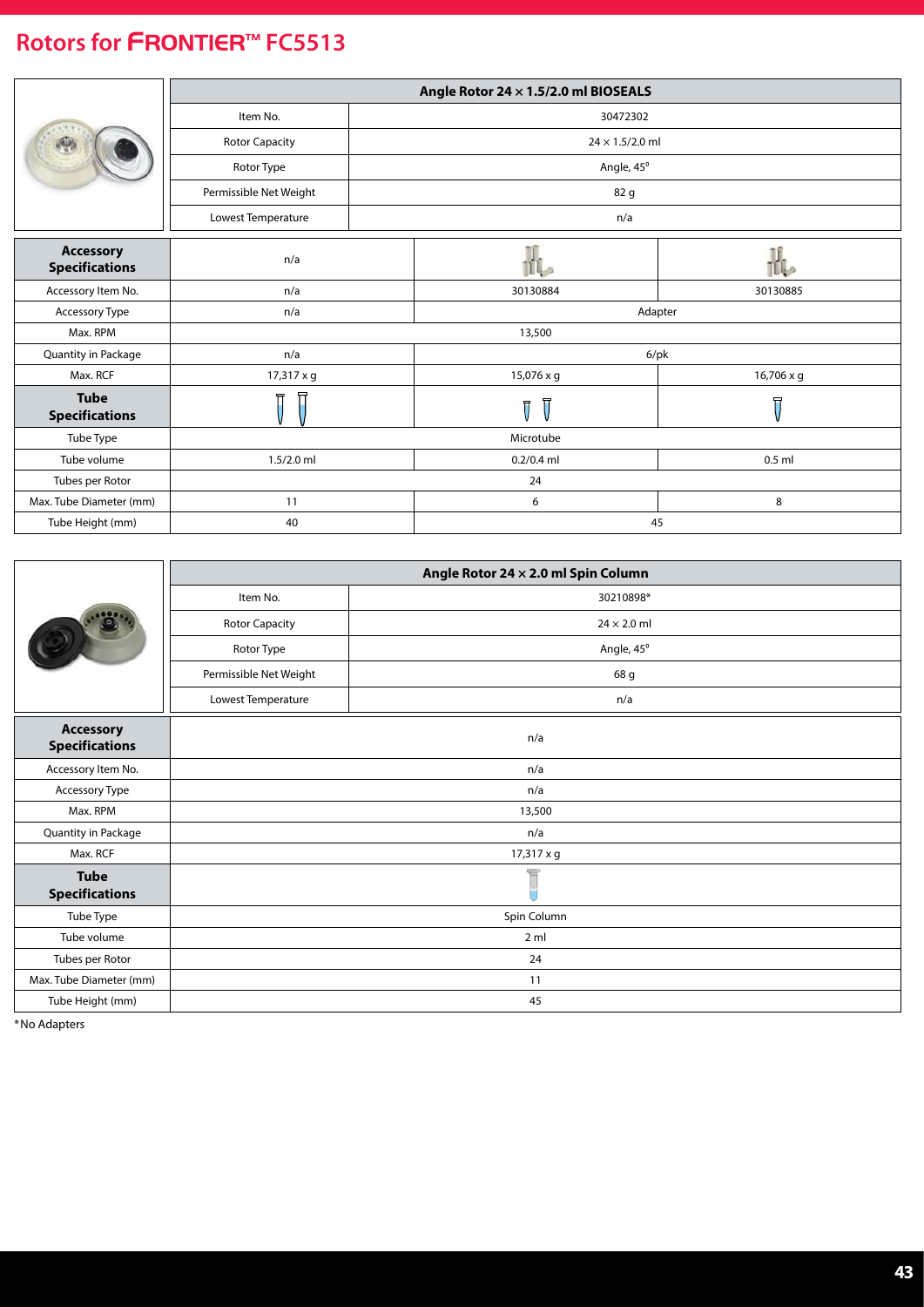|                                           | Hematocrit Rotor 24 x Capillaries V2 |                         |  |  |
|-------------------------------------------|--------------------------------------|-------------------------|--|--|
|                                           | Item No.<br>30472304*                |                         |  |  |
|                                           | <b>Rotor Capacity</b>                | $24 \times$ Capillaries |  |  |
|                                           | Rotor Type                           | Hematocrit, 90°         |  |  |
|                                           | Permissible Net Weight               | $24 \times 0.2$ g       |  |  |
|                                           | Lowest Temperature                   | n/a                     |  |  |
| <b>Accessory</b><br><b>Specifications</b> | n/a                                  |                         |  |  |
| Accessory Item No.                        | n/a                                  |                         |  |  |
| Accessory Type                            | n/a                                  |                         |  |  |
| Max. RPM                                  | 13,000                               |                         |  |  |
| Quantity in Package                       | n/a                                  |                         |  |  |
| Max. RCF                                  | 16,058 x g                           |                         |  |  |
| <b>Tube</b><br><b>Specifications</b>      |                                      |                         |  |  |
| Tube Type                                 | Capillaries                          |                         |  |  |
| Tube volume                               | n/a                                  |                         |  |  |
| Tubes per Rotor                           | 24                                   |                         |  |  |
| Max. Tube Diameter (mm)                   | n/a                                  |                         |  |  |
| Tube Height (mm)                          | 120 mm                               |                         |  |  |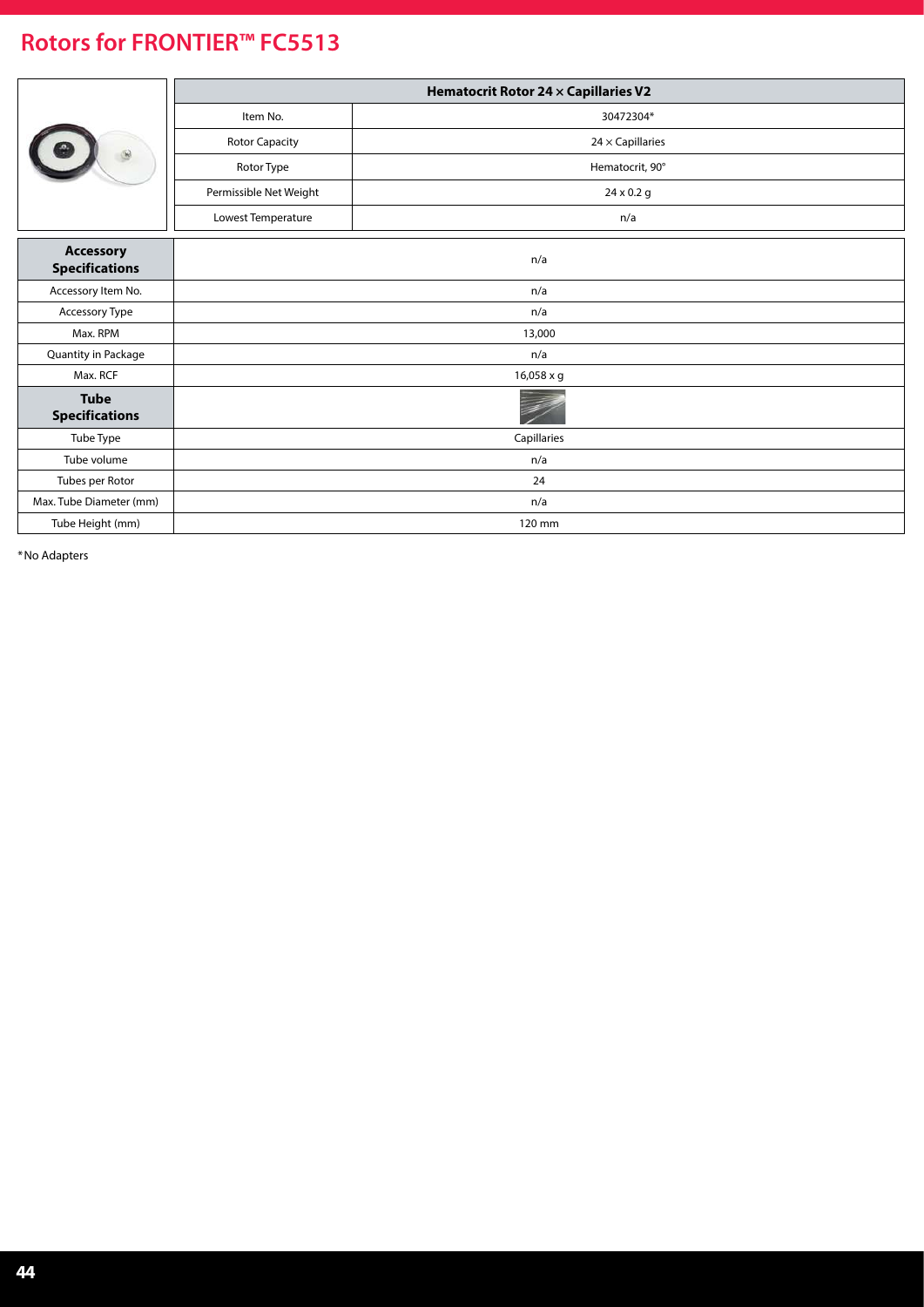<span id="page-44-0"></span>

|                                           | Angle Rotor $8 \times 1.5/2.0$ ml |     |                       |          |  |  |
|-------------------------------------------|-----------------------------------|-----|-----------------------|----------|--|--|
|                                           | Item No.                          |     | 30129559              |          |  |  |
|                                           | Rotor Capacity                    |     | $8 \times 1.5/2.0$ ml |          |  |  |
|                                           | Rotor Type                        |     | Angle, 40°            |          |  |  |
|                                           | Permissible Net Weight            |     | $8 \times 3.4$ g      |          |  |  |
|                                           | Lowest Temperatures               | n/a |                       |          |  |  |
| <b>Accessory</b><br><b>Specifications</b> | n/a                               |     |                       |          |  |  |
| Accessory Item No.                        | n/a                               |     | 30129561              | 30129562 |  |  |
| Accessory Type                            | n/a                               |     | Adapter               |          |  |  |
| Max. RPM                                  | 6000 rpm                          |     |                       |          |  |  |
| Quantity in Package                       | $1$ /pk                           |     | $8$ /pk               |          |  |  |
| Max. RCF                                  | $2000 \times g$                   |     |                       |          |  |  |
| <b>Tube</b><br><b>Specifications</b>      |                                   |     | Π                     | Π        |  |  |
| Tube Type                                 | Round Bottom/Conical Bottom       |     |                       |          |  |  |
| Tube volume                               | $1.5/2.0$ ml                      |     | $0.2$ ml              | $0.5$ ml |  |  |
| Tubes per Rotor                           | 8                                 |     |                       |          |  |  |
| Max. Tube Diameter (mm)                   | 11                                |     | 6                     | 8        |  |  |
| Tube Height (mm)                          | 40                                |     | 20                    | 30       |  |  |

|                                           | Angle Rotor $4 \times 8$ Place PCR Strips |                               |  |  |  |
|-------------------------------------------|-------------------------------------------|-------------------------------|--|--|--|
|                                           | Item No.<br>30129560*                     |                               |  |  |  |
|                                           | Rotor Capacity                            | $4 \times 8$ Place PCR Strips |  |  |  |
|                                           | Angle, 40°<br>Rotor Type                  |                               |  |  |  |
|                                           | Permissible Net Weight                    | n/a                           |  |  |  |
|                                           | Lowest Temperatures                       | n/a                           |  |  |  |
| <b>Accessory</b><br><b>Specifications</b> |                                           | n/a                           |  |  |  |
| Accessory Item No.                        | n/a                                       |                               |  |  |  |
| Accessory Type                            | n/a                                       |                               |  |  |  |
| Max. RPM                                  | 6,000 rpm                                 |                               |  |  |  |
| Quantity in Package                       | n/a                                       |                               |  |  |  |
| Max. RCF                                  | $2000 \times g$                           |                               |  |  |  |
| <b>Tube</b><br><b>Specifications</b>      |                                           |                               |  |  |  |
| Tube Type                                 | <b>PCR Strips</b>                         |                               |  |  |  |
| Tube volume                               | $0.2$ ml                                  |                               |  |  |  |
| Tubes per Rotor                           | 32                                        |                               |  |  |  |
| Max. Tube Diameter (mm)                   | 6                                         |                               |  |  |  |
| Tube Height (mm)                          | 20                                        |                               |  |  |  |